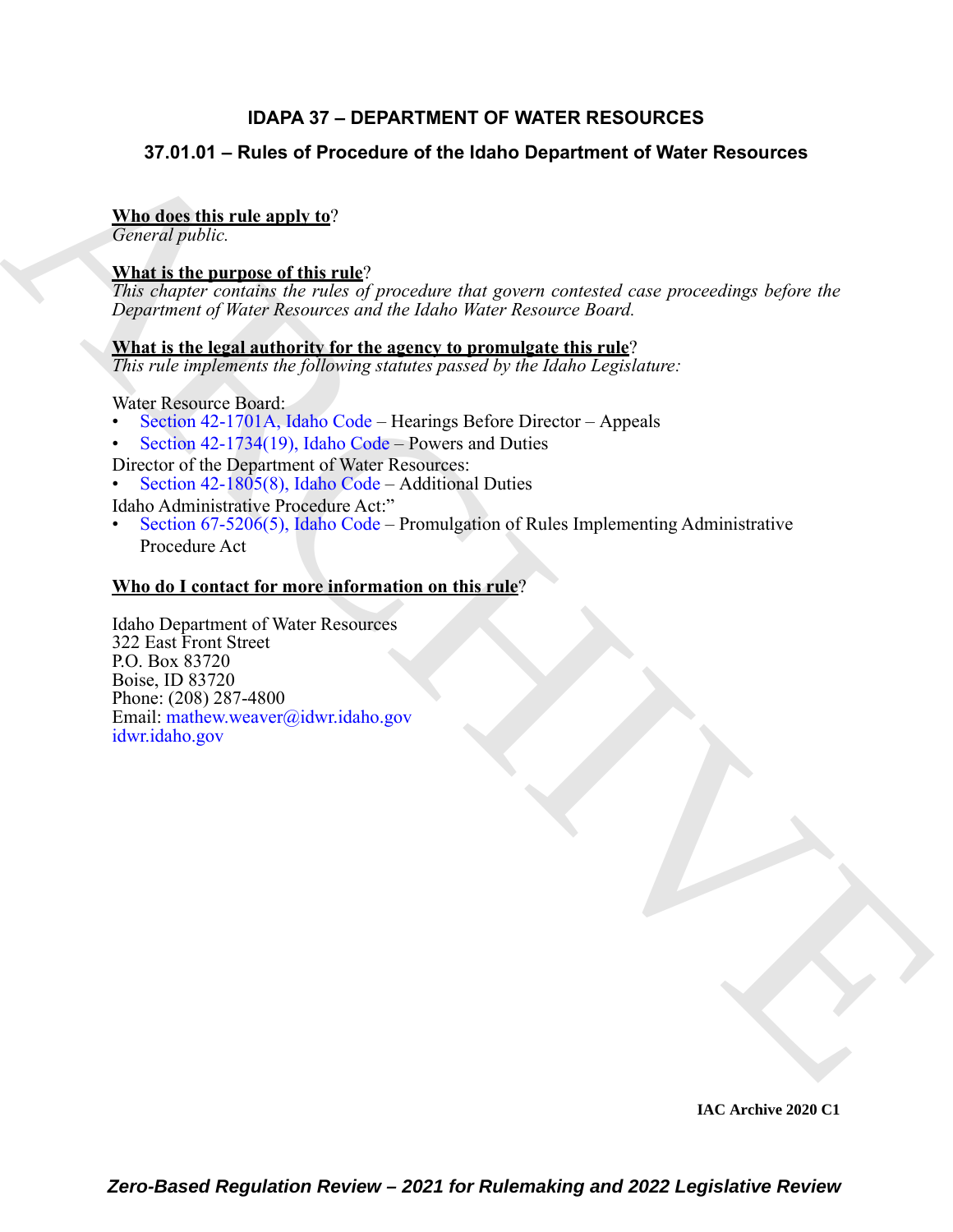# *Table of Contents*

| <b>IDAPA 37 - DEPARTMENT OF WATER RESOURCES</b>                                 |
|---------------------------------------------------------------------------------|
|                                                                                 |
| 37.01.01 - Rules of Procedure of the Idaho Department of Water Resources        |
| <b>SUBCHAPTER A - GENERAL PROVISIONS</b>                                        |
|                                                                                 |
|                                                                                 |
|                                                                                 |
|                                                                                 |
|                                                                                 |
| 007. Office - Office Hours - Mailing Address And Street Address (Rule 7).  8    |
|                                                                                 |
|                                                                                 |
|                                                                                 |
|                                                                                 |
|                                                                                 |
|                                                                                 |
|                                                                                 |
|                                                                                 |
|                                                                                 |
|                                                                                 |
|                                                                                 |
|                                                                                 |
|                                                                                 |
|                                                                                 |
|                                                                                 |
| 103. Informal Proceedings Do Not Exhaust Administrative Remedies (Rule 103). 10 |
|                                                                                 |
|                                                                                 |
|                                                                                 |
|                                                                                 |
|                                                                                 |
|                                                                                 |
|                                                                                 |
|                                                                                 |
|                                                                                 |
|                                                                                 |
|                                                                                 |
|                                                                                 |
| 200. Initial Pleading By Party -- Listing Of Representatives (Rule 200).  11    |
| 201. Taking Of Appearances -- Participation By Agency Staff (Rule 201).  12     |
| 203. Service On Representatives Of Parties And Other Persons (Rule 203).  12    |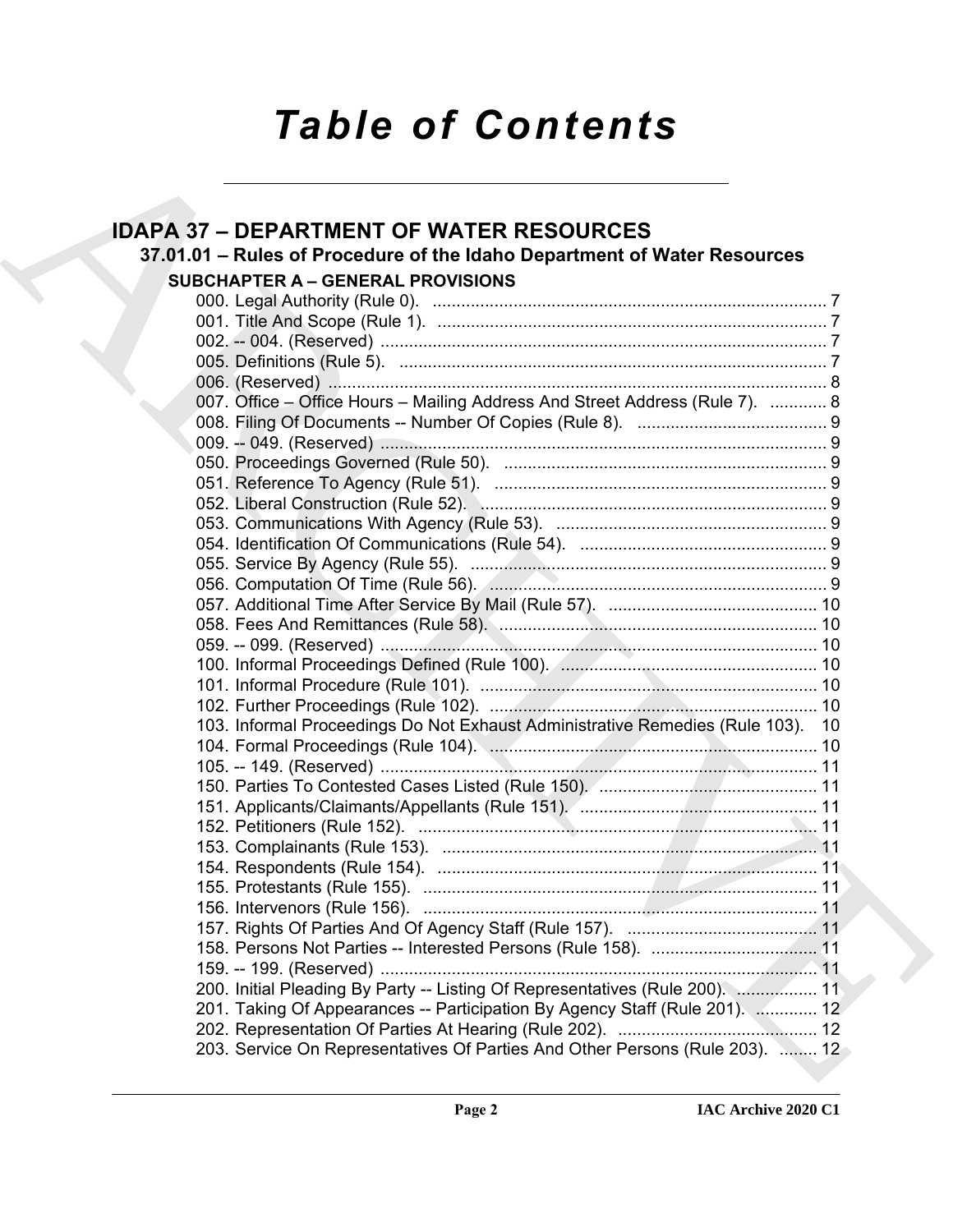# *Table of Contents (cont'd)*

| 205. Substitution Of Representative -- Withdrawal Of Representative (Rule 205). 12 |  |
|------------------------------------------------------------------------------------|--|
|                                                                                    |  |
|                                                                                    |  |
|                                                                                    |  |
|                                                                                    |  |
| 220. Applications/claims/appeals -- Defined -- Form And Contents (Rule 220).  13   |  |
|                                                                                    |  |
|                                                                                    |  |
|                                                                                    |  |
| 240. Complaints -- Defined -- Form And Contents (Rule 240).  14                    |  |
|                                                                                    |  |
|                                                                                    |  |
|                                                                                    |  |
| 260. Motions -- Defined -- Form And Contents -- Time For Filing (Rule 260).  14    |  |
|                                                                                    |  |
| 270. Answers -- Defined -- Form And Contents -- Time For Filing (Rule 270).  15    |  |
|                                                                                    |  |
| 280. Consent Agreements -- Defined -- Form And Contents (Rule 280).  15            |  |
|                                                                                    |  |
| 300. Filing Documents With The Agency -- Number Of Copies -- Facsimile             |  |
| Transmission (Fax) -- Electronically Signed Documents (Rule 300).  15              |  |
|                                                                                    |  |
|                                                                                    |  |
|                                                                                    |  |
|                                                                                    |  |
| 305. Amendments To Pleadings -- Withdrawal Of Pleadings (Rule 305).  17            |  |
|                                                                                    |  |
| 307. Criteria For Acceptable Electronic Signature Technology (Rule 307).  17       |  |
|                                                                                    |  |
| 309. Criteria For Accepting An Electronic Signature (Rule 309).  19                |  |
|                                                                                    |  |
|                                                                                    |  |
|                                                                                    |  |
|                                                                                    |  |
|                                                                                    |  |
|                                                                                    |  |
|                                                                                    |  |
|                                                                                    |  |
|                                                                                    |  |
|                                                                                    |  |
| 400. Form And Contents Of Petition For Declaratory Rulings (Rule 400).  20         |  |
|                                                                                    |  |
| 402. Petitions For Declaratory Rulings To Be Decided By Order (Rule 402).  21      |  |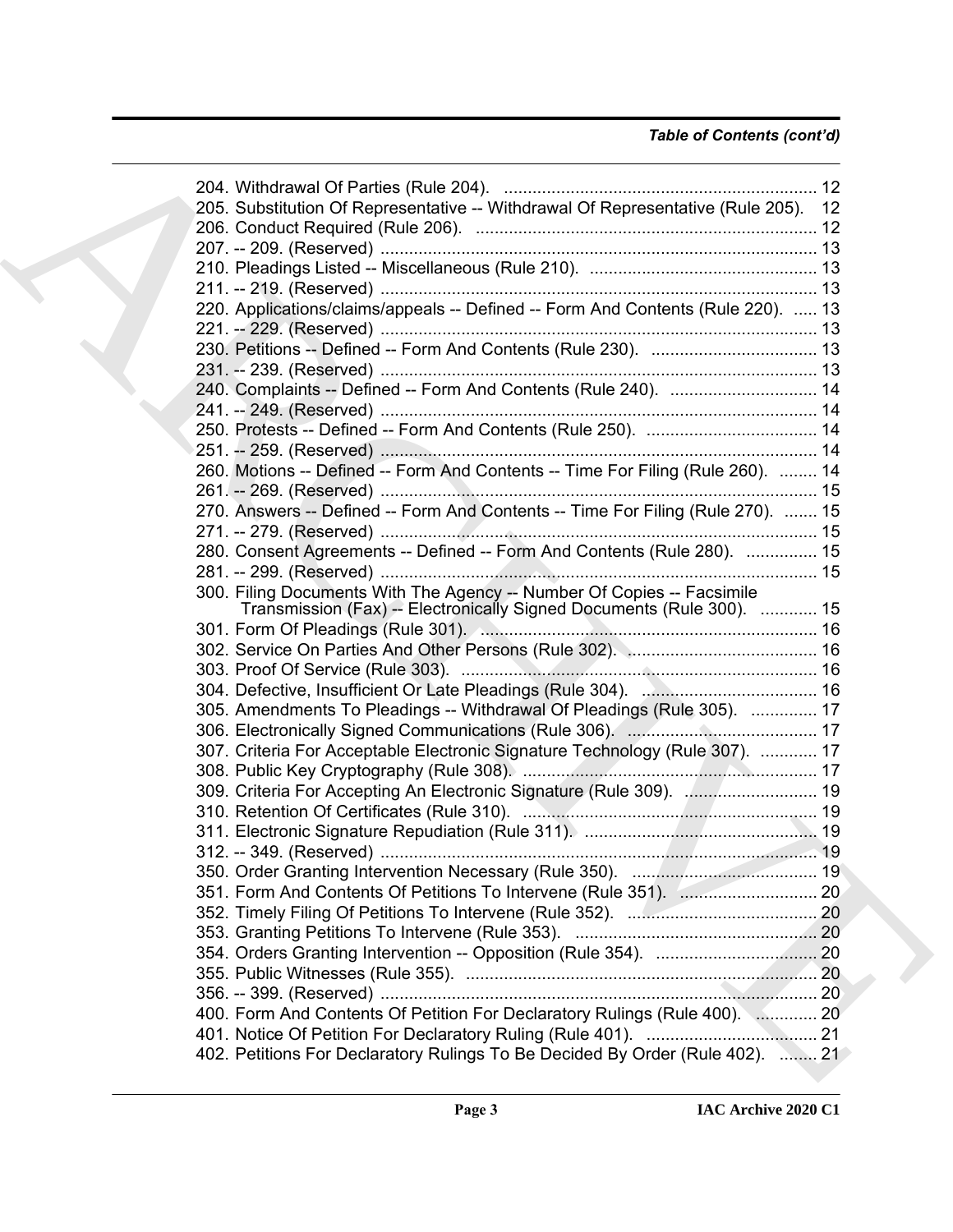# *Table of Contents (cont'd)*

| 411. Hearing Officers Contrasted With Agency Head (Rule 411).  21             |  |
|-------------------------------------------------------------------------------|--|
| 412. Disqualification Of Officers Hearing Contested Cases (Rule 412).  21     |  |
|                                                                               |  |
|                                                                               |  |
|                                                                               |  |
|                                                                               |  |
|                                                                               |  |
|                                                                               |  |
|                                                                               |  |
|                                                                               |  |
|                                                                               |  |
|                                                                               |  |
|                                                                               |  |
|                                                                               |  |
|                                                                               |  |
|                                                                               |  |
|                                                                               |  |
|                                                                               |  |
|                                                                               |  |
|                                                                               |  |
|                                                                               |  |
|                                                                               |  |
|                                                                               |  |
|                                                                               |  |
|                                                                               |  |
|                                                                               |  |
| 527. Answers To Production Requests Or Written Interrogatories                |  |
|                                                                               |  |
| 528. Filing And Service Of Discovery-related Documents (Rule 528).  25        |  |
|                                                                               |  |
|                                                                               |  |
| 531. Sanctions For Failure To Obey Order Compelling Discovery (Rule 531).  25 |  |
|                                                                               |  |
|                                                                               |  |
|                                                                               |  |
| 551. Facilities At Or For Hearing And A.d.a. Requirements (Rule 551).  25     |  |
|                                                                               |  |
|                                                                               |  |
|                                                                               |  |
|                                                                               |  |
|                                                                               |  |
|                                                                               |  |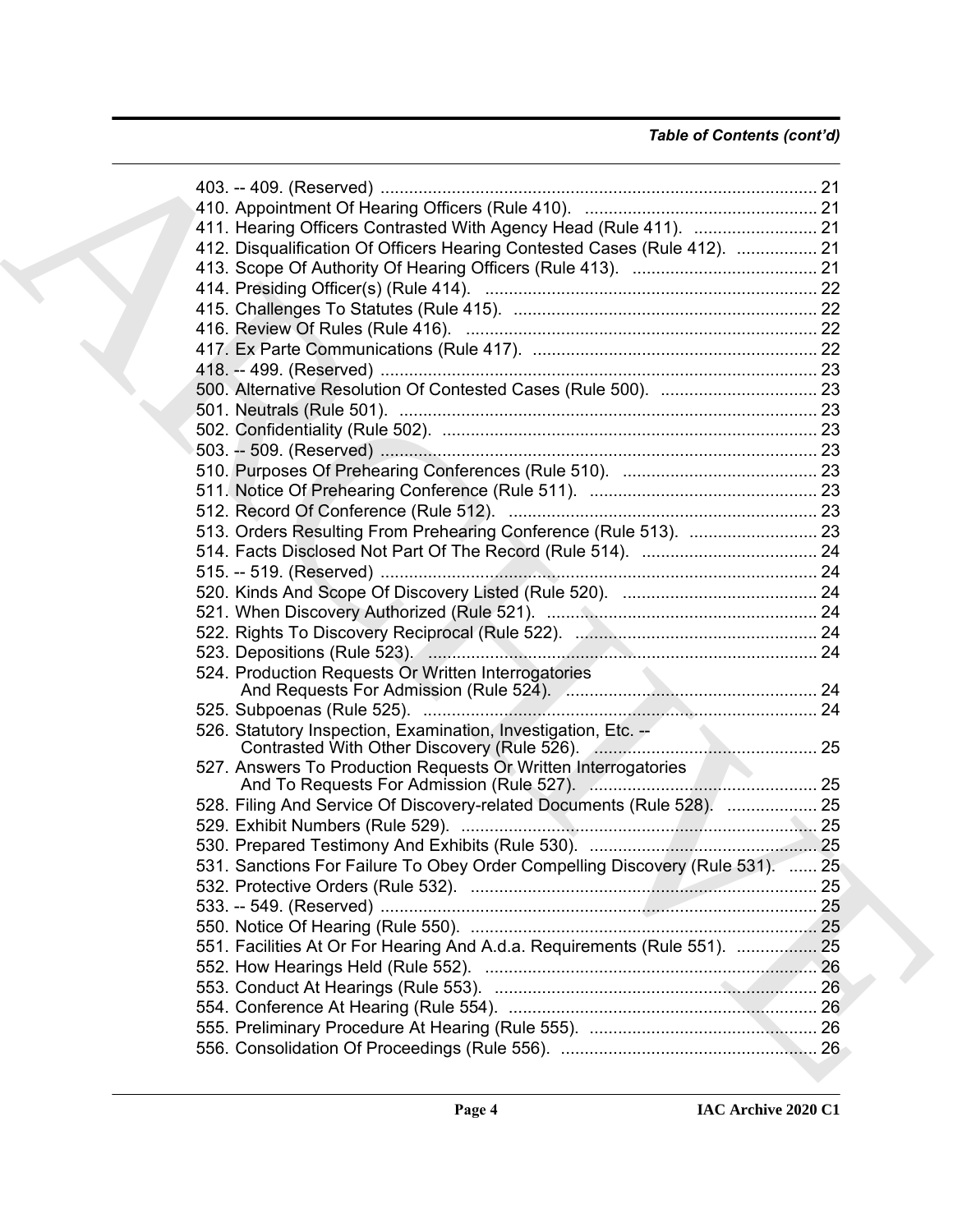| 560. Parties And Persons With Similar Interests (Rule 560).  26             |  |
|-----------------------------------------------------------------------------|--|
|                                                                             |  |
|                                                                             |  |
|                                                                             |  |
| 564. Briefs -- Memoranda -- Proposed Orders Of The Parties -- Statements Of |  |
| Position -- Proposed Order Of The Presiding Officer (Rule 564).  27         |  |
|                                                                             |  |
|                                                                             |  |
|                                                                             |  |
|                                                                             |  |
|                                                                             |  |
|                                                                             |  |
|                                                                             |  |
|                                                                             |  |
|                                                                             |  |
|                                                                             |  |
|                                                                             |  |
|                                                                             |  |
|                                                                             |  |
|                                                                             |  |
|                                                                             |  |
|                                                                             |  |
|                                                                             |  |
|                                                                             |  |
|                                                                             |  |
|                                                                             |  |
|                                                                             |  |
| 700. Notice Of Proposed Default After Failure To Appear Or Respond          |  |
|                                                                             |  |
| 701. Seven Days To Challenge Proposed Default Order (Rule 701). [  29       |  |
|                                                                             |  |
|                                                                             |  |
|                                                                             |  |
|                                                                             |  |
|                                                                             |  |
|                                                                             |  |
|                                                                             |  |
|                                                                             |  |
|                                                                             |  |
|                                                                             |  |
|                                                                             |  |
|                                                                             |  |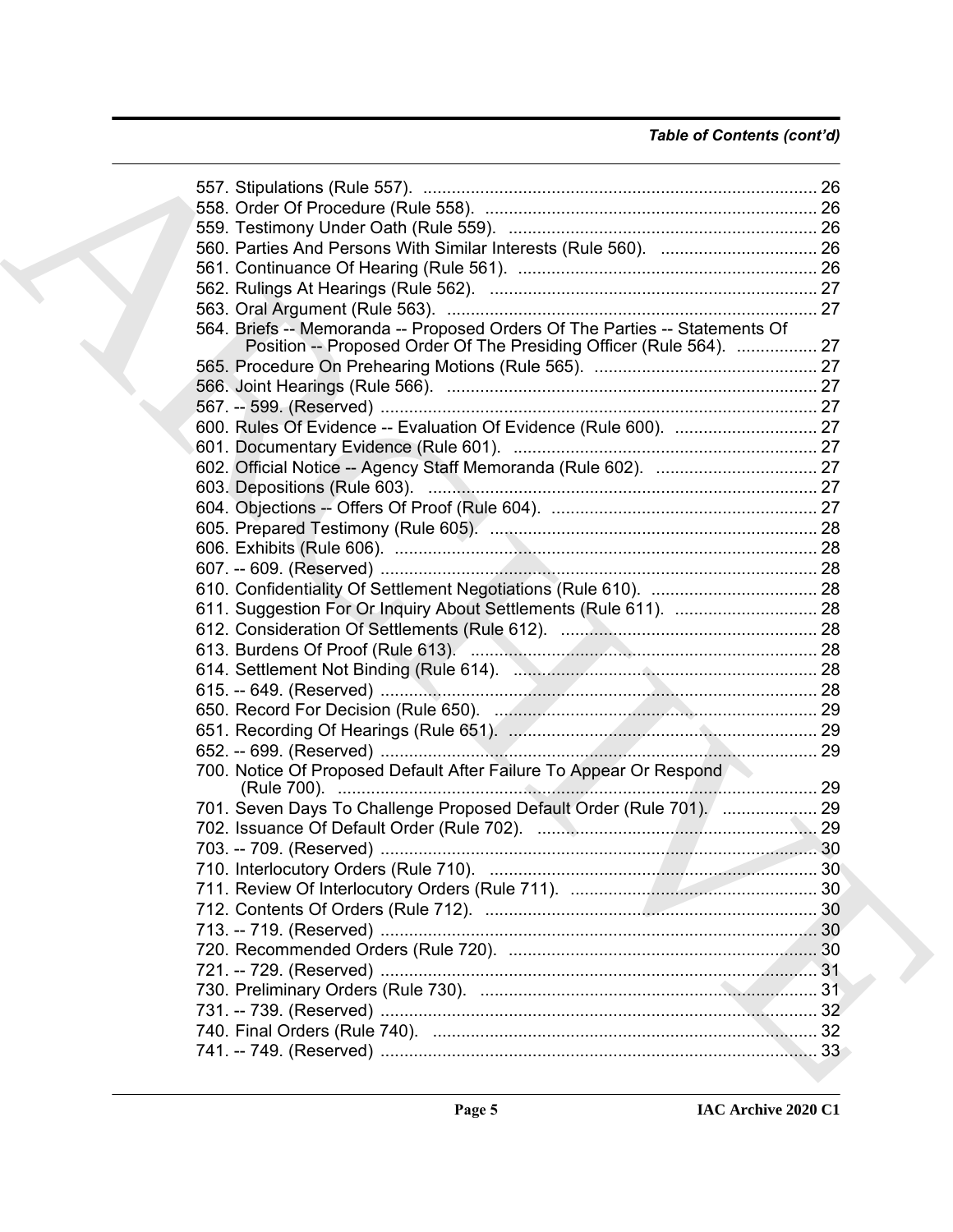# Table of Contents (cont'd)

| 760. Modification Of Order On Presiding Officer's Own Motion (Rule 760).  33 |  |
|------------------------------------------------------------------------------|--|
|                                                                              |  |
|                                                                              |  |
|                                                                              |  |
|                                                                              |  |
|                                                                              |  |
|                                                                              |  |
|                                                                              |  |
|                                                                              |  |
|                                                                              |  |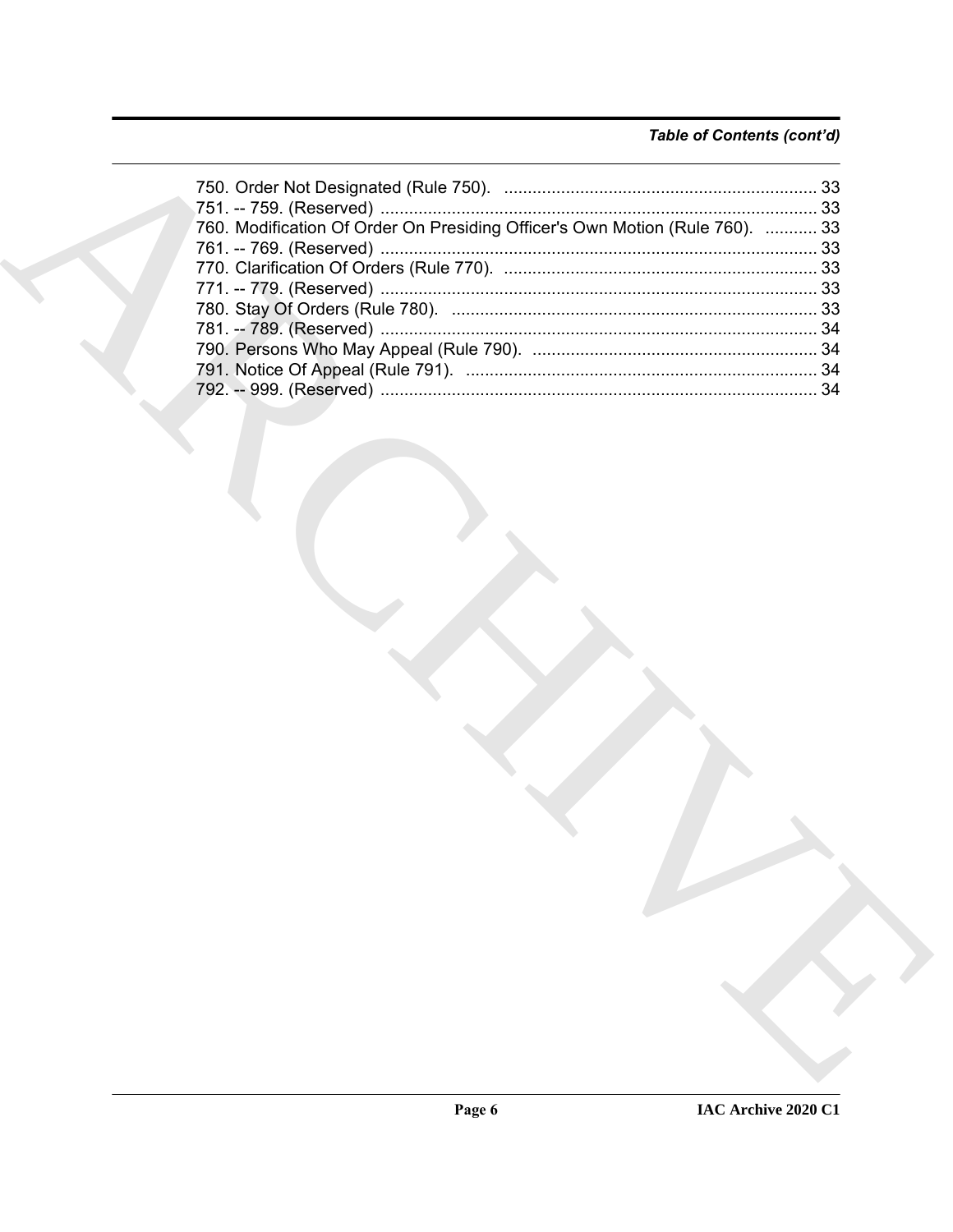# **IDAPA 37 – DEPARTMENT OF WATER RESOURCES**

# <span id="page-6-1"></span><span id="page-6-0"></span>**37.01.01 – RULES OF PROCEDURE OF THE IDAHO DEPARTMENT OF WATER RESOURCES**

#### **SUBCHAPTER A – GENERAL PROVISIONS (Rules 0 through 99)**

#### <span id="page-6-20"></span><span id="page-6-3"></span><span id="page-6-2"></span>**000. LEGAL AUTHORITY (RULE 0).**

#### <span id="page-6-21"></span><span id="page-6-4"></span>**001. TITLE AND SCOPE (RULE 1).**

# <span id="page-6-19"></span><span id="page-6-18"></span><span id="page-6-17"></span><span id="page-6-16"></span><span id="page-6-15"></span><span id="page-6-14"></span><span id="page-6-13"></span><span id="page-6-12"></span><span id="page-6-11"></span><span id="page-6-10"></span><span id="page-6-9"></span><span id="page-6-8"></span><span id="page-6-7"></span><span id="page-6-6"></span><span id="page-6-5"></span>**002. -- 004. (RESERVED)**

|                                  | <b>SUBCHAPTER A - GENERAL PROVISIONS</b><br>(Rules 0 through 99)                                                                                                                           |              |
|----------------------------------|--------------------------------------------------------------------------------------------------------------------------------------------------------------------------------------------|--------------|
| 000.<br>5206(5), Idaho Code.     | LEGAL AUTHORITY (RULE 0).<br>This chapter is adopted under the legal authority of Sections $42-1701A(1)$ , $42-1734(19)$ , $42-1805(8)$ , $67-2356$ and $67-$                              | $(3-20-20)T$ |
| 001.                             | TITLE AND SCOPE (RULE 1).                                                                                                                                                                  |              |
| 01.                              | Title. The title of this chapter is "Rules of Procedure of the Idaho Department of Water Resources."                                                                                       | $(3-20-20)T$ |
| 02.                              | Scope. This chapter contains the rules of procedure that govern contested case proceedings before<br>the Department of Water Resources and the Water Resource Board of the state of Idaho. | $(3-20-20)T$ |
| $002. - 004.$                    | (RESERVED)                                                                                                                                                                                 |              |
| 005.<br>As used in this chapter: | <b>DEFINITIONS (RULE 5).</b>                                                                                                                                                               | $(3-20-20)T$ |
| 01.<br>Code.                     | Administrative Code. The Idaho administrative code established in Chapter 52, Title 67, Idaho                                                                                              | $(3-20-20)T$ |
| 02.                              | Agency. The Department of Water Resources or the Water Resource Board acting within their<br>respective authority to make rules or to determine contested cases.                           | $(3-20-20)T$ |
| 03.                              | <b>Agency Action.</b> Agency action means:                                                                                                                                                 | $(3-20-20)T$ |
| a.                               | The whole or part of a rule or order;                                                                                                                                                      | $(3-20-20)T$ |
| b.                               | The failure to issue a rule or order; or                                                                                                                                                   | $(3-20-20)T$ |
| c.                               | An agency's performance of, or failure to perform, any duty placed on it by law.                                                                                                           | $(3-20-20)T$ |
| 04.                              | Agency Head. An individual or body of individuals in whom the ultimate legal authority of the<br>agency is vested by any provision of law.                                                 | $(3-20-20)T$ |
| 05.                              | <b>Board.</b> The Idaho Water Resource Board.                                                                                                                                              | $(3-20-20)T$ |
| 06.                              | <b>Bulletin.</b> The Idaho administrative bulletin established in Chapter 52, Title 67, Idaho Code.                                                                                        | $(3-20-20)T$ |
| 07.                              | Contested Case. A proceeding which results in the issuance of an order.                                                                                                                    | $(3-20-20)T$ |
| 08.                              | Coordinator. The Administrative Rules Coordinator Prescribed in Section 67-5202, Idaho Code.                                                                                               | $(3-20-20)T$ |
| 09.                              | Department. The Idaho Department of Water Resources.                                                                                                                                       | $(3-20-20)T$ |
|                                  | Director. The agency head of the Idaho Department of Water Resources.                                                                                                                      | $(3-20-20)T$ |
| 10.                              | <b>Document</b> . Any proclamation, executive order, notice, rule or statement of policy of an agency.                                                                                     |              |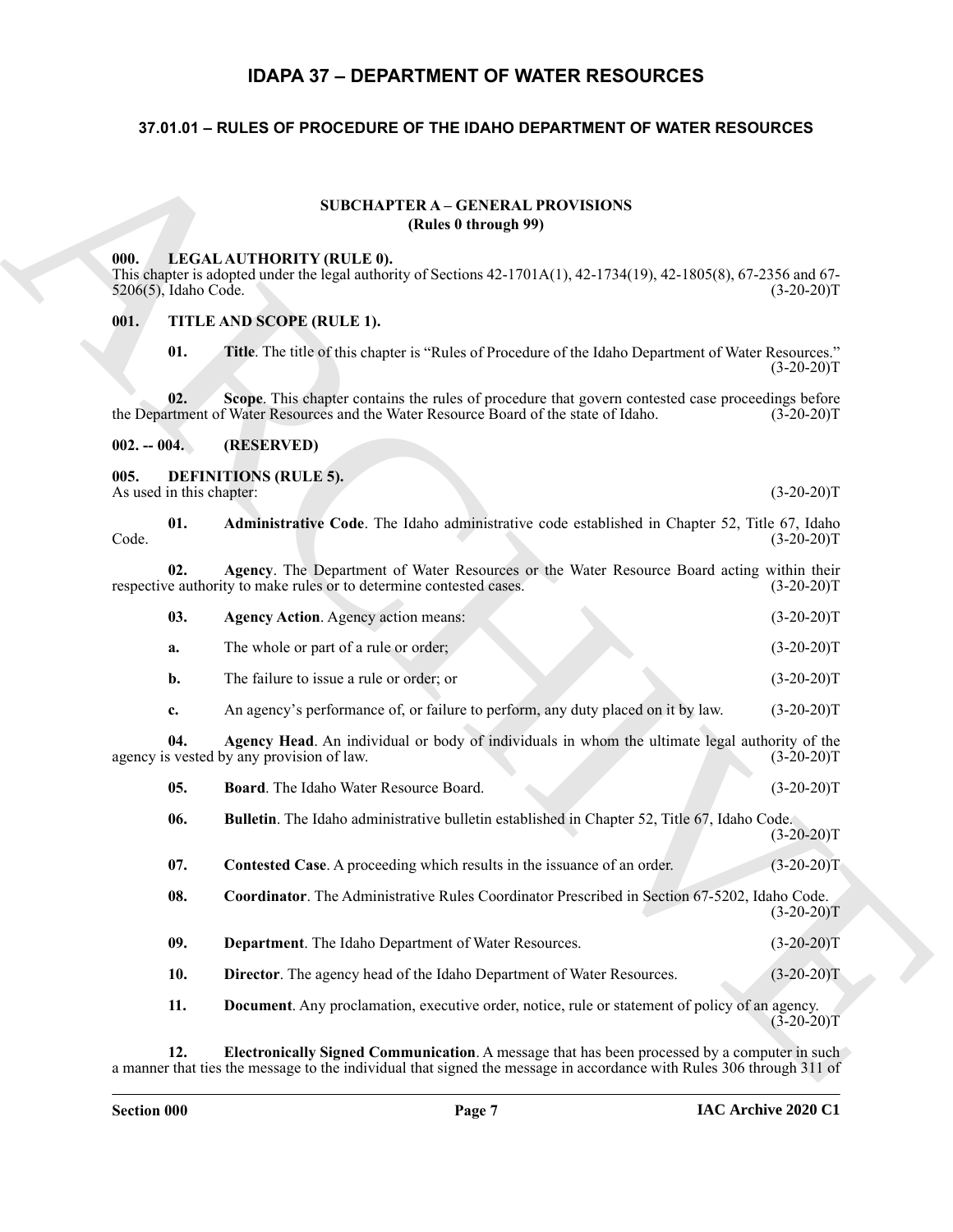<span id="page-7-2"></span>these rules.  $(3-20-20)T$ 

**13. License**. The whole or part of any agency permit, certificate, approval, registration, charter, or similar form of authorization required by law, but does not include a license required solely for revenue purposes.  $(3-20-20)$ T

<span id="page-7-3"></span>**14. Official Text**. The text of a document issued, prescribed, or promulgated by an agency in the with this chapter, and is the only legally enforceable text of such document. (3-20-20)T accordance with this chapter, and is the only legally enforceable text of such document.

<span id="page-7-4"></span>**Order**. An agency action of particular applicability that determines the legal rights, duties, or other legal interests of one (1) or more specific persons. (3-20-20)<sup>T</sup> privileges, immunities, or other legal interests of one (1) or more specific persons.

<span id="page-7-5"></span>**16. Party**. Each person or agency named or admitted as a party, or properly seeking and entitled as of right to be admitted as a party. (3-20-20)T

**17. Person**. Any individual, partnership, corporation, association, governmental subdivision or agency, or public or private organization or entity of any character. For purposes of electronic signature rules, a human being or any organization capable of signing a document, either legally or as a matter of fact.  $(3-20-20)\bar{T}$ 

<span id="page-7-7"></span><span id="page-7-6"></span>**18. Provision of Law**. The whole or a part of the state or federal constitution, or of any state or federal:  $(3-20-20)T$ 

| $(3-20-20)T$<br>Statute: or<br>a. |
|-----------------------------------|
|-----------------------------------|

<span id="page-7-9"></span><span id="page-7-8"></span>**b.** Rule or decision of the court. (3-20-20)T

**19. Publish**. To bring before the public by publication in the bulletin or administrative code, or as e specifically provided by law. (3-20-20) otherwise specifically provided by law.

**Equivariant of Water Resources** <sup>201</sup> **Holon Beyondment of Water Resources**<br>
these these the seconds of the second of the second and specific the second and the second and the second and the second and the second and pro **20.** Rule. The whole or a part of an agency statement of general applicability that has been promulgated in compliance with the provisions of Chapter 52, Title 67, Idaho Code, and that implements, interprets, or prescribes: (3-20-20)T

**a.** Law or policy, or (3-20-20)T

**b.** The procedure or practice requirements of an agency. The term includes the amendment, repeal, or on of an existing rule, but does not include: suspension of an existing rule, but does not include:

Statements concerning only the internal management or internal personnel policies of an agency<br>private rights of the public or procedures available to the public; (3-20-20) and not affecting private rights of the public or procedures available to the public;

| ii.  | Declaratory rulings issued pursuant to Section 67-5232, Idaho Code; | $(3-20-20)T$ |
|------|---------------------------------------------------------------------|--------------|
| iii. | Intra-agency memoranda; or                                          | $(3-20-20)T$ |

iv. Any written statements given by an agency which pertain to an interpretation of a rule or to the documentation of compliance with a rule. (3-20-20)T

<span id="page-7-11"></span><span id="page-7-10"></span>**21. Rulemaking**. The process for formulation, adoption, amendment or repeal of a rule. (3-20-20)T

**22. Signer**. A person who signs a communication, including an electronically signed communication use of an acceptable technology to uniquely link the message with the person sending it. (3-20-20) with the use of an acceptable technology to uniquely link the message with the person sending it.

#### <span id="page-7-0"></span>**006. (RESERVED)**

# <span id="page-7-1"></span>**007. OFFICE – OFFICE HOURS – MAILING ADDRESS AND STREET ADDRESS (RULE 7).**

<span id="page-7-12"></span>**01. State Office**. The mailing address of the state office of the Idaho Department of Water Resources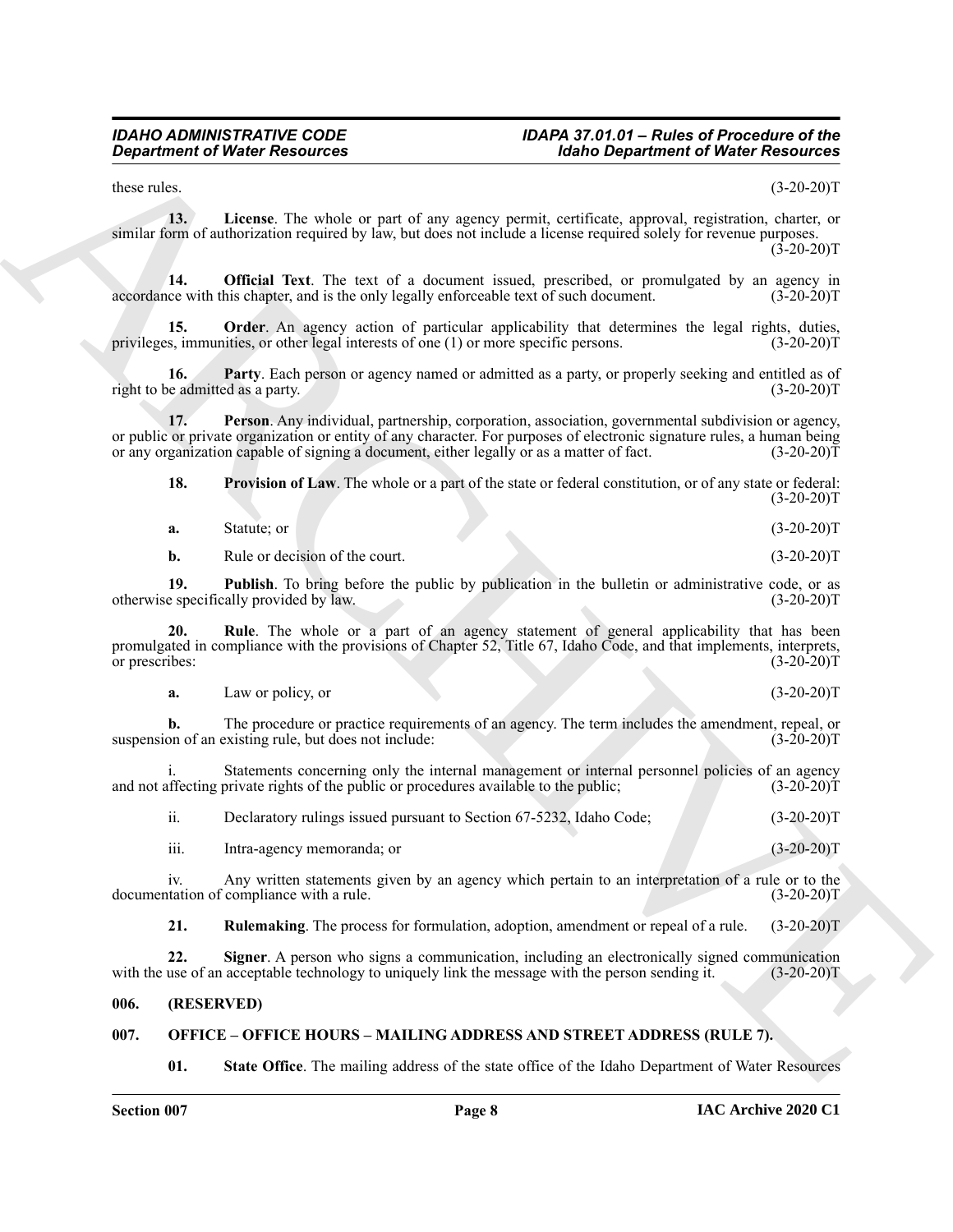and the office of the Idaho Water Resource Board is P.O. Box 83720, Boise, Idaho 83720-0098; the street address, subject to change, is 322 East Front Street, 6th Floor, Boise, Idaho 83702; the telephone number is (208) 287-4800; and the Facsimile Machine number is (208) 287-6700. Documents may be filed at the state office during regular business hours of 8:00 am to 5:00 pm Monday through Friday. (3-20-20)T

# <span id="page-8-11"></span><span id="page-8-0"></span>**008. FILING OF DOCUMENTS -- NUMBER OF COPIES (RULE 8).**

In all rulemakings or contested cases, an original of all documents shall be filed with the Director of the Department of Water Resources or the Chairman of the Idaho Water Resource Board, as the case may be, showing service upon all other parties. No copies in addition to the original document need be filed with the agency unless requested by the agency.  $(3-20-20)T$ 

# <span id="page-8-1"></span>**009. -- 049. (RESERVED)**

# <span id="page-8-14"></span><span id="page-8-2"></span>**050. PROCEEDINGS GOVERNED (RULE 50).**

Rules 100 through 799 govern procedure before the Department and the Board in contested cases, unless otherwise provided by rule, notice or order of the agency. The Department and the Board through the promulgation of these rules decline in whole to adopt the contested case portion of the "Idaho Rules of Administrative Procedure of the Attorney General," cited as IDAPA 04.11.01.100 through 04.11.01.799. Rulemaking before the Department and the Board shall be governed by Rules 800 through 860 of the "Idaho Rules of Administrative Procedure of the Attorney General," cited as IDAPA 04.11.01.800 through 04.11.01.860.

# <span id="page-8-15"></span><span id="page-8-3"></span>**051. REFERENCE TO AGENCY (RULE 51).**

Reference to the agency in these rules includes the agency director, the board, hearing officer appointed by the agency or the board, or presiding officer, as context requires. Reference to the agency head means the agency director or the board, as context requires, or such other officer designated by the agency head or the board to review recommended or preliminary orders. (3-20-20)T

# <span id="page-8-13"></span><span id="page-8-4"></span>**052. LIBERAL CONSTRUCTION (RULE 52).**

The rules in this chapter will be liberally construed to secure just, speedy and economical determination of all issues presented to the agency. Unless prohibited by statute, the agency may permit deviation from these rules when it finds that compliance with them is impracticable, unnecessary or not in the public interest. Unless required by statute, or otherwise provided by these rules, the Idaho Rules of Civil Procedure and the Idaho Rules of Evidence do not apply to contested case proceedings conducted before the agency. (3-20-20)T

# <span id="page-8-9"></span><span id="page-8-5"></span>**053. COMMUNICATIONS WITH AGENCY (RULE 53).**

All written communications and documents that are intended to be part of an official record for a decision in a contested case must be filed with the officer designated by the agency. Unless otherwise provided by statute, rule, order or notice, documents are considered filed when received by the officer designated to receive them, not when mailed, or otherwise transmitted. (3-20-20)T

# <span id="page-8-12"></span><span id="page-8-6"></span>**054. IDENTIFICATION OF COMMUNICATIONS (RULE 54).**

Parties' communications addressing or pertaining to a given proceeding should be written under that proceeding's case caption and case number, if applicable. General communications by other persons should refer to case captions, case numbers, permit or license numbers, or the like, if this information is known. (3-20-20)T case numbers, permit or license numbers, or the like, if this information is known.

# <span id="page-8-16"></span><span id="page-8-7"></span>**055. SERVICE BY AGENCY (RULE 55).**

**Experimental West Newsletz Contrast Comparison (Eq. 19)** and *Distribution* (Experimental West Newsletz Comparison (Eq. 19) and  $\alpha$  and  $\alpha$  and  $\alpha$  and  $\alpha$  and  $\alpha$  and  $\alpha$  and  $\alpha$  and  $\alpha$  and  $\alpha$  and  $\alpha$  and  $\$ Unless otherwise provided by statute or these rules, the officer designated by the agency to serve rules, notices, complaints, and orders issued by the agency may serve these documents by regular mail or by certified mail, return receipt requested, to a party's last known mailing address or by personal service. Unless otherwise provided by statute, these rules, order or notice, service of orders and notices is complete when a copy, properly addressed and stamped, is deposited in the United States mail, or the Statehouse mail if the party is a state employee or state agency. The officer designated by the agency to serve documents in a proceeding must serve all orders and notices in a proceeding on the representatives of each party designated pursuant to these rules for that proceeding and upon other persons designated by these rules or by the agency. (3-20-20)T

# <span id="page-8-10"></span><span id="page-8-8"></span>**056. COMPUTATION OF TIME (RULE 56).**

Whenever statute, these or other rules, order, or notice requires an act to be done within a certain number of days of a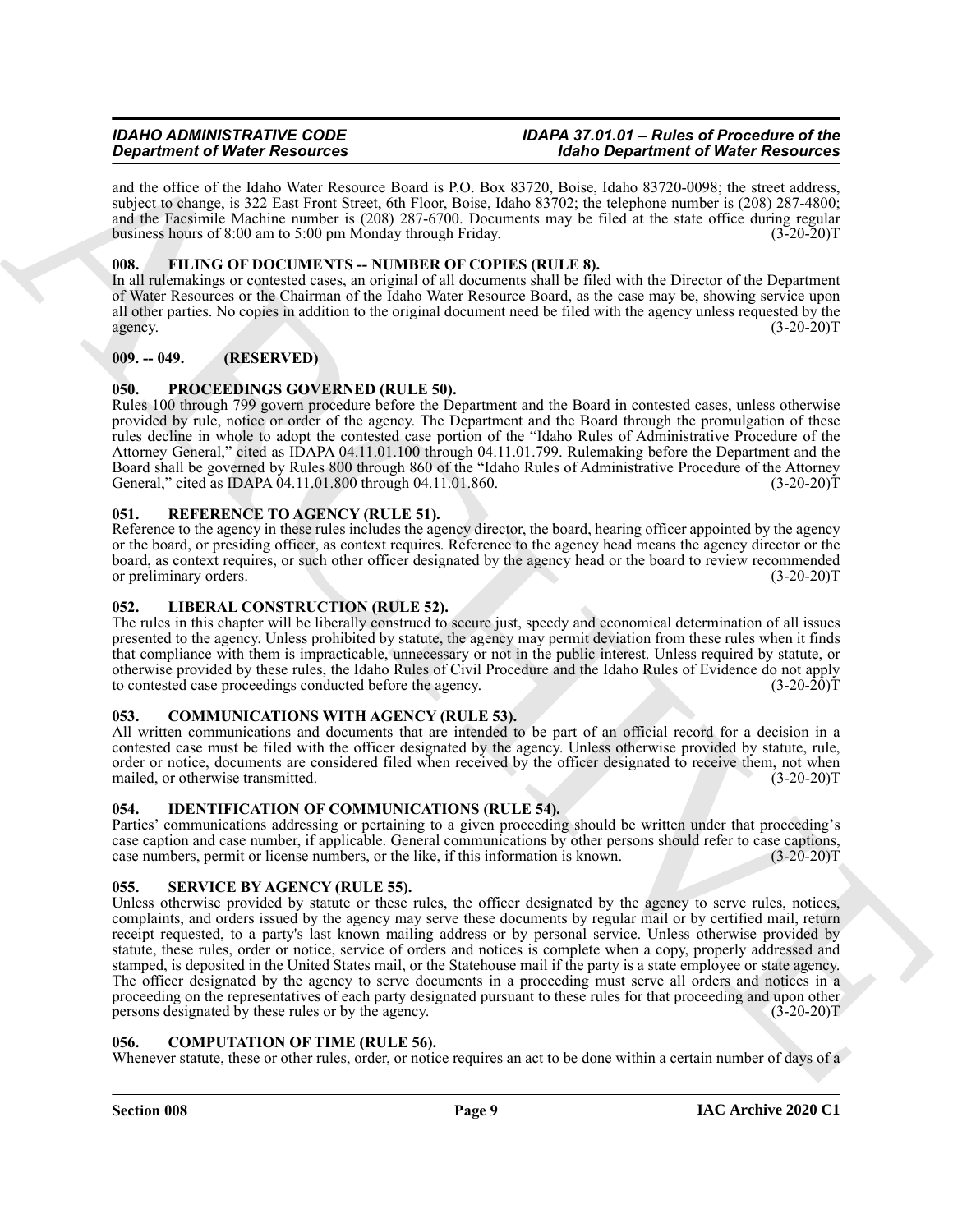given day, the given day is not included in the count, but the last day of the period so computed is included in the count. If the day the act must be done is Saturday, Sunday or a legal holiday, the act may be done on the first day following that is not Saturday, Sunday or a legal holiday. (3-20-20)T

# <span id="page-9-8"></span><span id="page-9-0"></span>**057. ADDITIONAL TIME AFTER SERVICE BY MAIL (RULE 57).**

Whenever a party has the right or is required to do some act or take some proceedings within a prescribed period after the service of a notice or other paper upon the party and the notice or paper is served upon the party by mail, three (3) days shall be added to the prescribed period. This rule, however, shall not extend the time for filing a protest, a petition for reconsideration of a preliminary, recommended or final order before the agency, the time for filing exceptions with the agency head to a preliminary or recommended order, or the time for filing an appeal with the district court from a final decision of the agency. (3-20-20) district court from a final decision of the agency.

# <span id="page-9-9"></span><span id="page-9-1"></span>**058. FEES AND REMITTANCES (RULE 58).**

If submitted by mail, fees and remittances to the agency may be paid by money order, bank draft or check payable to agency. Remittances in currency or coin, submitted by mail, are strongly discouraged and are wholly at the risk of the remitter, and the agency assumes no responsibility for their loss. The agency may, upon the completion of necessary arrangements by the agency, accept the payment of fees and remittances by credit card. Filings required to be accompanied by a fee are not complete until the fee is paid. (3-20-20)T

# <span id="page-9-2"></span>**059. -- 099. (RESERVED)**

# <span id="page-9-13"></span><span id="page-9-3"></span>**100. INFORMAL PROCEEDINGS DEFINED (RULE 100).**

Informal proceedings are proceedings in contested cases authorized by statute, rule or order of the agency to be conducted using informal procedures, i.e., procedures without a record to be preserved for later agency or judicial review, without the necessity of representation according to Rule 230, without formal designation of parties, without the necessity of hearing examiners or other presiding officers, or without other formal procedures required by these rules for formal proceedings. Unless prohibited by statute, an agency may provide that informal proceedings may<br>precede formal proceedings in the consideration of a rulemaking or a contested case. (3-20-20) precede formal proceedings in the consideration of a rulemaking or a contested case.

# <span id="page-9-12"></span><span id="page-9-4"></span>**101. INFORMAL PROCEDURE (RULE 101).**

**Dependent of Water Resources** on the last two spaces and the last two *Disputerions* of Water Resources on the last two spaces of the last two spaces of the last two spaces of the last two spaces of the last two spaces o Statute authorizes and these rules encourage the use informal proceedings to settle or determine contested cases. Unless prohibited by statute, the agency may provide for the use of informal procedure at any stage of a contested case. Informal procedure may include individual contacts, consistent with Rule 417, by or with the agency staff asking for information, advice or assistance from the agency staff, or proposing informal resolution of formal disputes under the law administered by the agency. Informal procedures may be conducted in writing, by telephone or television, or in person. (3-20-20)T

# <span id="page-9-11"></span><span id="page-9-5"></span>**102. FURTHER PROCEEDINGS (RULE 102).**

If statute provides that informal procedures shall be followed with no opportunity for further formal administrative review, then no opportunity for later formal administrative proceedings must be offered following informal proceedings. Otherwise, except as provided in Rule 103, any person participating in an informal proceeding must be given an opportunity for a later formal administrative proceeding before the agency, at which time the parties may fully develop the record before the agency. (3-20-20)T

# <span id="page-9-14"></span><span id="page-9-6"></span>**103. INFORMAL PROCEEDINGS DO NOT EXHAUST ADMINISTRATIVE REMEDIES (RULE 103).**

Unless all parties agree to the contrary in writing, informal proceedings do not substitute for formal proceedings and do not exhaust administrative remedies, and informal proceedings are conducted without prejudice to the right of the parties to present the matter formally to the agency. Settlement offers made in the course of informal proceedings are confidential and shall not be included in the agency record of a subsequent formal proceeding. (3-20-20)T

# <span id="page-9-10"></span><span id="page-9-7"></span>**104. FORMAL PROCEEDINGS (RULE 104).**

Formal proceedings, which are governed by rules of procedure other than Rules 100 through 103, must be initiated by a document (generally a notice, order or complaint if initiated by the agency) or another pleading listed in Rules 210 through 280 if initiated by another person. Formal proceedings may be initiated by a document from the agency informing the party(ies) that the agency has reached an informal determination that will become final in the absence of further action by the person to whom the correspondence is addressed, provided that the document complies with the requirements of Rules 210 through 280. Formal proceedings can be initiated by the same document that initiates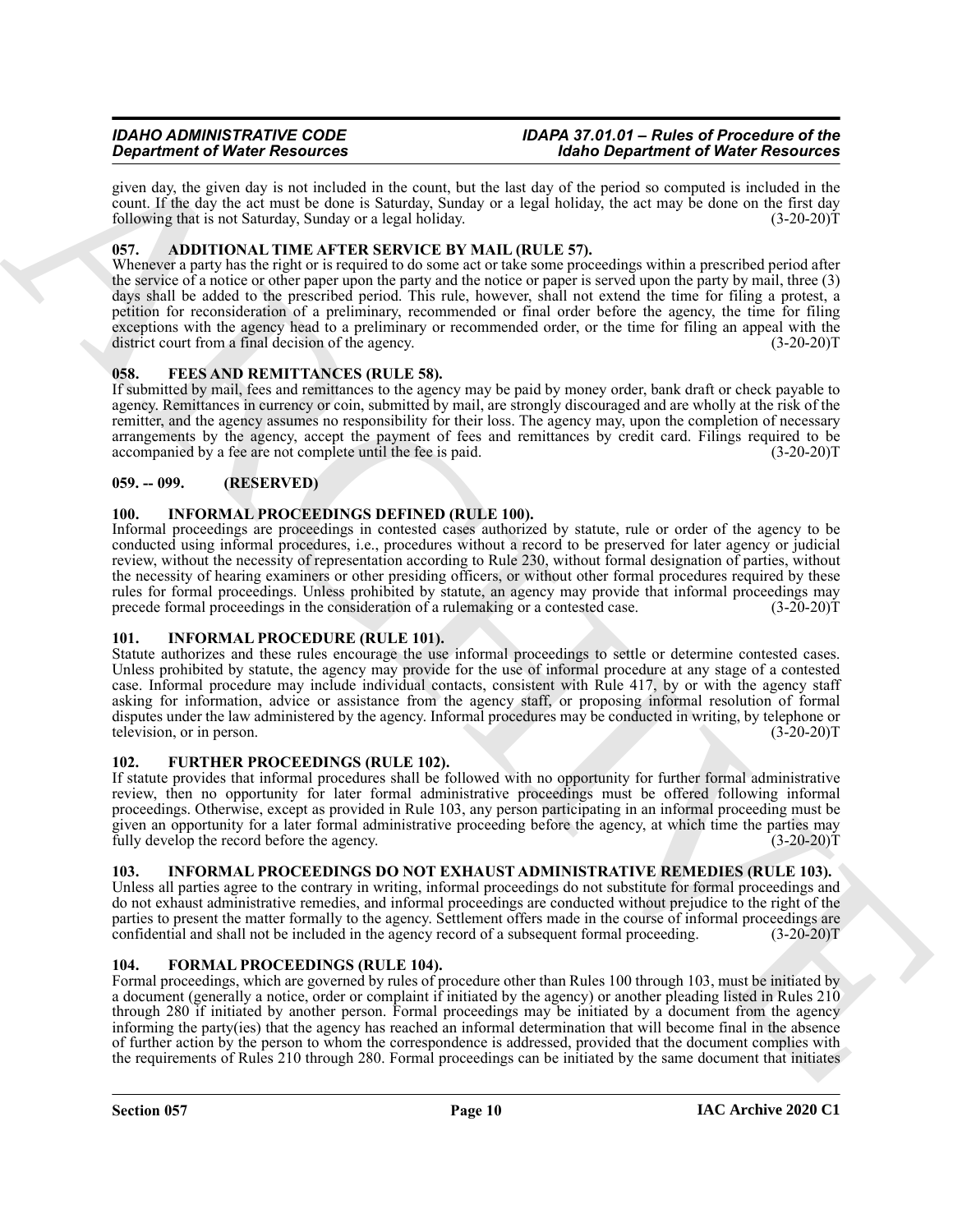informal proceedings. (3-20-20)T

# <span id="page-10-0"></span>**105. -- 149. (RESERVED)**

#### <span id="page-10-16"></span><span id="page-10-1"></span>**150. PARTIES TO CONTESTED CASES LISTED (RULE 150).**

Parties to contested cases before the agency are called applicants or claimants or appellants, petitioners, complainants, respondents, protestants, or intervenors. On reconsideration or appeal within the agency parties are called by their original titles listed in the previous sentence. (3-20-20)T

#### <span id="page-10-12"></span><span id="page-10-2"></span>**151. APPLICANTS/CLAIMANTS/APPELLANTS (RULE 151).**

Persons who seek any right, license, award or authority from the agency are called "applicants" or "claimants" or "appellants." (3-20-20)T

#### <span id="page-10-18"></span><span id="page-10-3"></span>**152. PETITIONERS (RULE 152).**

Persons not applicants who seek to modify, amend or stay existing orders or rules of the agency, to clarify their rights or obligations under law administered by the agency, to ask the agency to initiate a contested case (other than an application or complaint), or to otherwise take action that will result in the issuance of an order or rule, are called "petitioners." (3-20-20)T

#### <span id="page-10-13"></span><span id="page-10-4"></span>**153. COMPLAINANTS (RULE 153).**

Persons who charge other person(s) with any act or omission are called "complainants." In any proceeding in which the agency itself charges a person with an act or omission, the agency is called "complainant." (3-20-20)T the agency itself charges a person with an act or omission, the agency is called "complainant."

#### <span id="page-10-20"></span><span id="page-10-5"></span>**154. RESPONDENTS (RULE 154).**

Persons against whom complaints are filed or about whom investigations are initiated are called "respondents."

 $(3-20-20)T$ 

#### <span id="page-10-19"></span><span id="page-10-6"></span>**155. PROTESTANTS (RULE 155).**

Persons who oppose an application or claim or appeal and who have a statutory right to contest the right, license, award or authority sought by an applicant or claimant or appellant are called "protestants." (3-20-20)T

#### <span id="page-10-15"></span><span id="page-10-7"></span>**156. INTERVENORS (RULE 156).**

Persons, not applicants or claimants or appellants, complainants, respondents, or protestants to a proceeding, who are permitted to participate as parties pursuant to Rules 350 through 354 are called "intervenors." (3-20-20)T

#### <span id="page-10-21"></span><span id="page-10-8"></span>**157. RIGHTS OF PARTIES AND OF AGENCY STAFF (RULE 157).**

Subject to Rules 558, 560, and 600, all parties and agency staff may appear at hearing or argument, introduce evidence, examine witnesses, make and argue motions, state positions, and otherwise fully participate in hearings or arguments.  $(3-20-20)T$ 

#### <span id="page-10-17"></span><span id="page-10-9"></span>**158. PERSONS NOT PARTIES -- INTERESTED PERSONS (RULE 158).**

Persons other than the persons named in Rules 151 through 156 are not parties for the purpose of any statute or rule addressing rights or obligations of parties to a contested case. Persons not parties who have an interest in a proceeding are called "interested persons." Interested persons may participate in a proceeding as "public witnesses" in accordance with Rule 355. (3-20-20)T

#### <span id="page-10-10"></span>**159. -- 199. (RESERVED)**

#### <span id="page-10-14"></span><span id="page-10-11"></span>**200. INITIAL PLEADING BY PARTY -- LISTING OF REPRESENTATIVES (RULE 200).**

**Equation of Water Resources**<br>
Holino Beautiful (18 Note Resources<br>
18 no. **FACHES (Note Resources**<br>
18 no. **FACHES (NOTE)**<br>
18 no. **FACHES (NOTE)**<br>
18 no. **FACHES (NOTE)**<br>
18 no. **FACHES (NOTE)**<br> **EXERCISE CONTENTS (NOTE** The initial pleading of each party at the formal stage of a contested case (be it an application or claim or appeal, petition, complaint, protest, motion, or answer) must name the party's representative(s) for service and state the representative's(s') address(es) for purposes of receipt of all official documents. No more than two (2) representatives for service of documents may be listed in an initial pleading. Service of documents on the named representative(s) is valid service upon the party for all purposes in that proceeding. If no person is explicitly named as the party's representative, the person signing the pleading will be considered the party's representative. If an initial pleading is signed by more than one (1) person without identifying the representative(s) for service of documents, the presiding officer may select the person(s) upon whom documents are to be served. If two (2) or more parties or persons file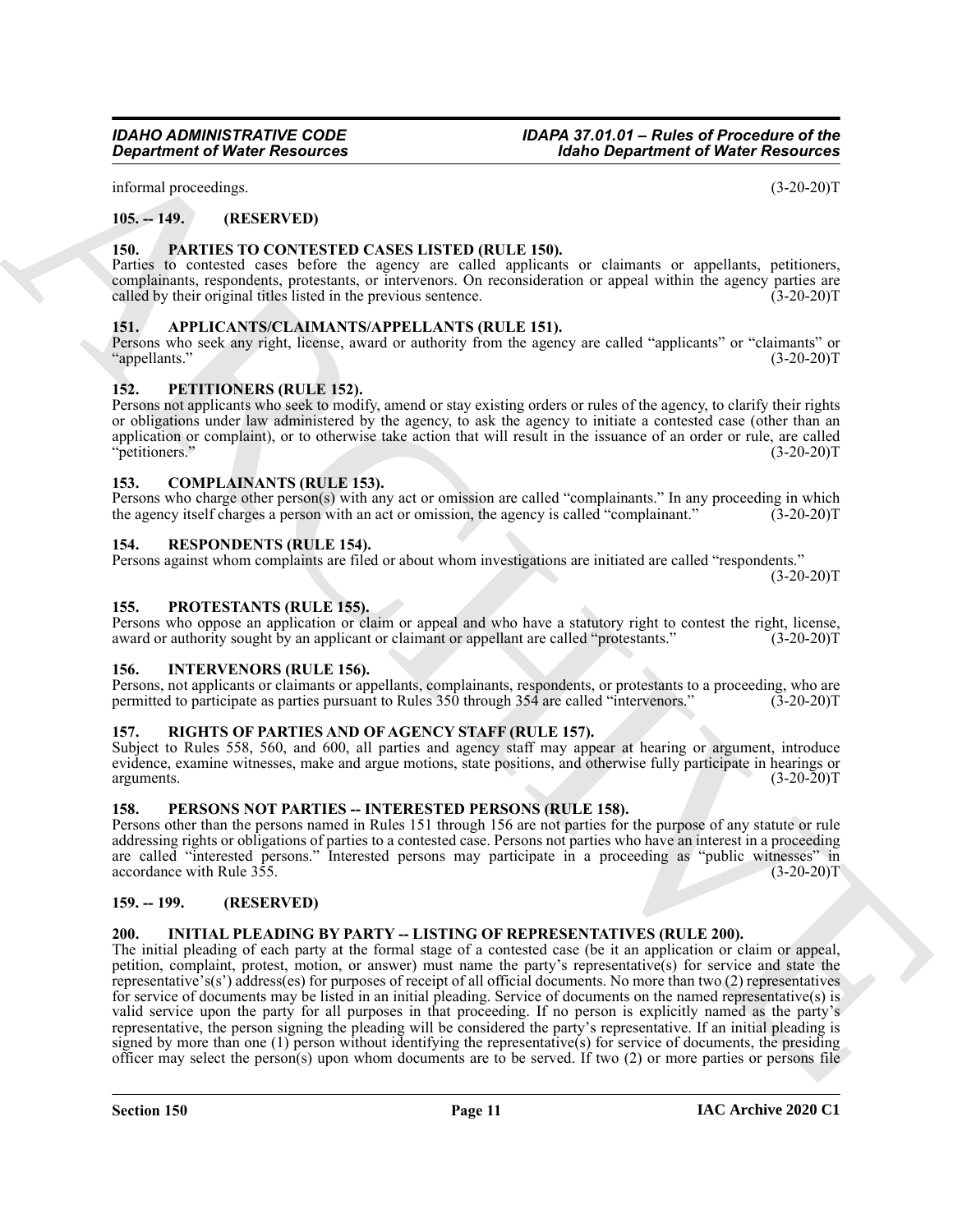identical or substantially like initial pleadings, the presiding officer may limit the number of parties or persons required to be served with official documents in order to expedite the proceeding and reasonably manage the burden of service upon the parties and the agency. (3-20-20)T

#### <span id="page-11-12"></span><span id="page-11-0"></span>**201. TAKING OF APPEARANCES -- PARTICIPATION BY AGENCY STAFF (RULE 201).**

**Stationized Windows From the stationary and the stationary in the stationary of Windows From the Stationary and the stationary and the stationary and the stationary and the stationary of Windows From the Stationary and t** The presiding officer at a formal hearing or prehearing conference will take appearances to identify the representatives of all parties or other persons. In all proceedings in which the agency staff will participate, or any report or recommendation of the agency staff (other than a recommended order or preliminary order prepared by a hearing officer) will be considered or used in reaching a decision, at the timely request of any party the agency staff must appear at any hearing and be made available for cross-examination and otherwise participate in the hearing, at the discretion of the presiding officer, in the same manner as a party.  $(3-20-20)T$ 

# <span id="page-11-7"></span><span id="page-11-1"></span>**202. REPRESENTATION OF PARTIES AT HEARING (RULE 202).**

<span id="page-11-8"></span>**01. Appearances and Representation**. To the extent authorized or required by law, appearances and representation of parties or other persons at formal hearing or prehearing conference must be as follows: (3-20-20)T

Natural Person. A natural person may represent himself or herself or be represented by a duly authorized employee, attorney, or family member, or by a next friend if the person lacks full legal capacity to act for himself or herself. (3-20-20)T

**b.** A partnership may be represented by a partner, duly authorized employee, or attorney.  $(3-20-20)T$ 

**c.** A corporation may be represented by an officer, duly authorized employee, or attorney. (3-20-20)T

**d.** A municipal corporation, local government agency, unincorporated association or nonprofit organization may be represented by an officer, duly authorized employee, or attorney. (3-20-20)T

**e.** A state, federal or tribal governmental entity or agency may be represented by an officer, duly authorized employee, or attorney. (3-20-20)T

<span id="page-11-9"></span>**02. Representatives**. The representatives of parties at hearing, and no other persons or parties appearing before the agency, are entitled to examine witnesses and make or argue motions. (3-20-20)T

# <span id="page-11-10"></span><span id="page-11-2"></span>**203. SERVICE ON REPRESENTATIVES OF PARTIES AND OTHER PERSONS (RULE 203).**

From the time a party files its initial pleading in a contested case, that party must serve and all other parties must serve all future documents intended to be part of the agency record upon all other parties' representatives designated pursuant to Rule 200, unless otherwise directed by order or notice or by the presiding officer on the record. The presiding officer may order parties to serve past documents filed in the case upon those representatives. The presiding officer may order parties to serve past or future documents filed in the case upon persons not parties to the proceedings before the agency. (3-20-20)T

#### <span id="page-11-13"></span><span id="page-11-3"></span>**204. WITHDRAWAL OF PARTIES (RULE 204).**

Any party may withdraw from a proceeding in writing or at hearing. (3-20-20)T

#### <span id="page-11-11"></span><span id="page-11-4"></span>**205. SUBSTITUTION OF REPRESENTATIVE -- WITHDRAWAL OF REPRESENTATIVE (RULE 205).**

A party's representative may be changed and a new representative may be substituted by notice to the agency and to all other parties so long as the proceedings are not unreasonably delayed. The presiding officer at hearing may permit substitution of representatives at hearing in the presiding officer's discretion. Persons representing a party who wish to withdraw their representation of a party in a proceeding before the agency must immediately file in writing a notice of withdrawal of representation and serve that notice on the party represented and all other parties. (3-20-20)T

#### <span id="page-11-6"></span><span id="page-11-5"></span>**206. CONDUCT REQUIRED (RULE 206).**

Representatives of parties and parties appearing in a proceeding must conduct themselves in an ethical and courteous manner. Smoking is not permitted at hearings. (3-20-20) manner. Smoking is not permitted at hearings.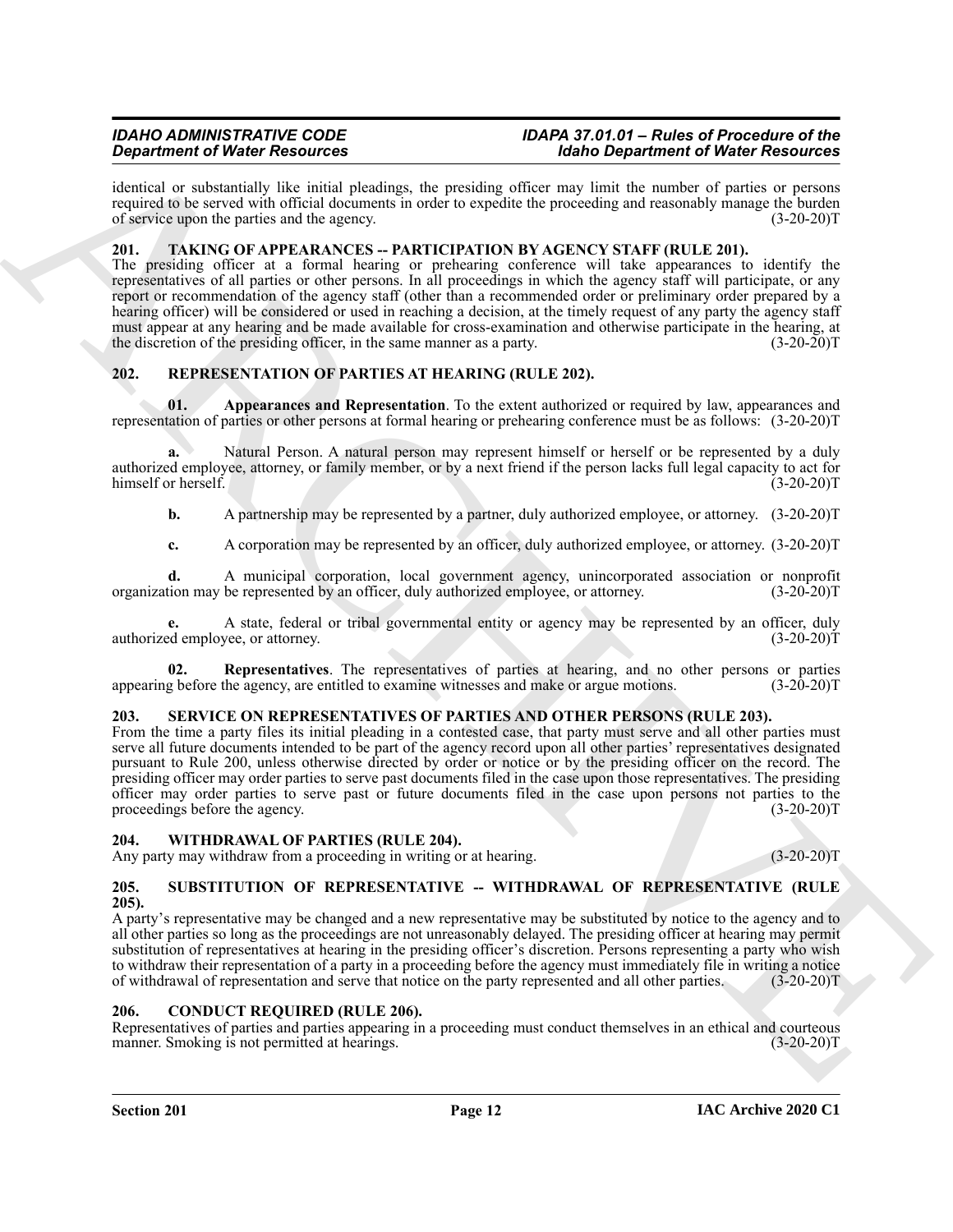#### <span id="page-12-0"></span>**207. -- 209. (RESERVED)**

#### <span id="page-12-11"></span><span id="page-12-1"></span>**210. PLEADINGS LISTED -- MISCELLANEOUS (RULE 210).**

# <span id="page-12-2"></span>**211. -- 219. (RESERVED)**

# <span id="page-12-7"></span><span id="page-12-3"></span>**220. APPLICATIONS/CLAIMS/APPEALS -- DEFINED -- FORM AND CONTENTS (RULE 220).**

| 01.<br><b>Facts.</b> Fully state the facts upon which they are based. |  | $(3-20-20)T$ |
|-----------------------------------------------------------------------|--|--------------|
|-----------------------------------------------------------------------|--|--------------|

### <span id="page-12-4"></span>**221. -- 229. (RESERVED)**

# <span id="page-12-10"></span><span id="page-12-8"></span><span id="page-12-5"></span>**230. PETITIONS -- DEFINED -- FORM AND CONTENTS (RULE 230).**

| <b>Department of Water Resources</b> |                                                                           | <b>Idaho Department of Water Resources</b>                                                                                                                                                                                                                                                                                                                                                                                                                                                                                                                                                                                                                                                                                                                                                                                                               |              |
|--------------------------------------|---------------------------------------------------------------------------|----------------------------------------------------------------------------------------------------------------------------------------------------------------------------------------------------------------------------------------------------------------------------------------------------------------------------------------------------------------------------------------------------------------------------------------------------------------------------------------------------------------------------------------------------------------------------------------------------------------------------------------------------------------------------------------------------------------------------------------------------------------------------------------------------------------------------------------------------------|--------------|
| $207. - 209.$                        | (RESERVED)                                                                |                                                                                                                                                                                                                                                                                                                                                                                                                                                                                                                                                                                                                                                                                                                                                                                                                                                          |              |
| <b>210.</b><br>$(1)$ pleading.       | PLEADINGS LISTED -- MISCELLANEOUS (RULE 210).                             | Pleadings in contested cases are called applications or claims or appeals, petitions, complaints, protests, motions,<br>answers, and consent agreements. Affidavits or declarations under penalty of perjury may be filed in support of any<br>pleading. A party's initial pleading in any proceeding must comply with Rule 200, but the presiding officer may allow<br>documents filed during informal stages of the proceeding to be considered a party's initial pleading without the<br>requirement of resubmission to comply with this rule. All pleadings filed during the formal stage of a proceeding<br>must be filed in accordance with Rules 300 through 303. A party may adopt or join any other party's pleading. Two<br>(2) or more separately stated grounds, claims or answers concerning the same subject matter may be included in one | $(3-20-20)T$ |
| $211. - 219.$                        | (RESERVED)                                                                |                                                                                                                                                                                                                                                                                                                                                                                                                                                                                                                                                                                                                                                                                                                                                                                                                                                          |              |
| 220.                                 | appeals not submitted on Department approved forms should:                | <b>APPLICATIONS/CLAIMS/APPEALS -- DEFINED -- FORM AND CONTENTS (RULE 220).</b><br>All pleadings requesting a right, license, award or authority from the agency are called "applications" or "claims" or<br>"appeals." All pleadings must be submitted on Department approved forms if available. Applications or claims or                                                                                                                                                                                                                                                                                                                                                                                                                                                                                                                              | $(3-20-20)T$ |
|                                      | 01.<br>Facts. Fully state the facts upon which they are based.            |                                                                                                                                                                                                                                                                                                                                                                                                                                                                                                                                                                                                                                                                                                                                                                                                                                                          | $(3-20-20)T$ |
|                                      | 02.<br>law upon which they are based.                                     | Refer to Provisions. Refer to the particular provisions of statute, rule, order, or other controlling                                                                                                                                                                                                                                                                                                                                                                                                                                                                                                                                                                                                                                                                                                                                                    | $(3-20-20)T$ |
|                                      | 03.<br>Other. State the right, license, award, or authority sought.       |                                                                                                                                                                                                                                                                                                                                                                                                                                                                                                                                                                                                                                                                                                                                                                                                                                                          | $(3-20-20)T$ |
| $221. - 229.$                        | (RESERVED)                                                                |                                                                                                                                                                                                                                                                                                                                                                                                                                                                                                                                                                                                                                                                                                                                                                                                                                                          |              |
| 230.                                 | PETITIONS -- DEFINED -- FORM AND CONTENTS (RULE 230).                     |                                                                                                                                                                                                                                                                                                                                                                                                                                                                                                                                                                                                                                                                                                                                                                                                                                                          |              |
|                                      | 01.                                                                       | <b>Pleadings Defined.</b> All pleadings requesting the following are called "petitions:"                                                                                                                                                                                                                                                                                                                                                                                                                                                                                                                                                                                                                                                                                                                                                                 | $(3-20-20)T$ |
| a.                                   | Modification, amendment or stay of existing orders or rules;              |                                                                                                                                                                                                                                                                                                                                                                                                                                                                                                                                                                                                                                                                                                                                                                                                                                                          | $(3-20-20)T$ |
|                                      | rights or obligations under law administered by the agency;               | Clarification, declaration or construction of the law administered by the agency or of a party's                                                                                                                                                                                                                                                                                                                                                                                                                                                                                                                                                                                                                                                                                                                                                         | $(3-20-20)T$ |
| $c_{\cdot}$                          | that will lead to the issuance of an order or a rule;                     | The initiation of a contested case not an application, claim or complaint or otherwise taking action                                                                                                                                                                                                                                                                                                                                                                                                                                                                                                                                                                                                                                                                                                                                                     | $(3-20-20)T$ |
| d.                                   | Rehearing; or                                                             |                                                                                                                                                                                                                                                                                                                                                                                                                                                                                                                                                                                                                                                                                                                                                                                                                                                          | $(3-20-20)T$ |
| e.                                   | Intervention.                                                             |                                                                                                                                                                                                                                                                                                                                                                                                                                                                                                                                                                                                                                                                                                                                                                                                                                                          | $(3-20-20)T$ |
|                                      | 02.<br>Petitions. Petitions should:                                       |                                                                                                                                                                                                                                                                                                                                                                                                                                                                                                                                                                                                                                                                                                                                                                                                                                                          | $(3-20-20)T$ |
| a.                                   | Fully state the facts upon which they are based;                          |                                                                                                                                                                                                                                                                                                                                                                                                                                                                                                                                                                                                                                                                                                                                                                                                                                                          | $(3-20-20)T$ |
| b.<br>based;                         |                                                                           | Refer to the particular provisions of statute, rule, order or other controlling law upon which they are                                                                                                                                                                                                                                                                                                                                                                                                                                                                                                                                                                                                                                                                                                                                                  | $(3-20-20)T$ |
| c.                                   | State the relief desired; and                                             |                                                                                                                                                                                                                                                                                                                                                                                                                                                                                                                                                                                                                                                                                                                                                                                                                                                          | $(3-20-20)T$ |
| d.                                   | State the name of the person petitioned against (the respondent), if any. |                                                                                                                                                                                                                                                                                                                                                                                                                                                                                                                                                                                                                                                                                                                                                                                                                                                          | $(3-20-20)T$ |
| $231. - 239.$                        | (RESERVED)                                                                |                                                                                                                                                                                                                                                                                                                                                                                                                                                                                                                                                                                                                                                                                                                                                                                                                                                          |              |

# <span id="page-12-9"></span><span id="page-12-6"></span>**231. -- 239. (RESERVED)**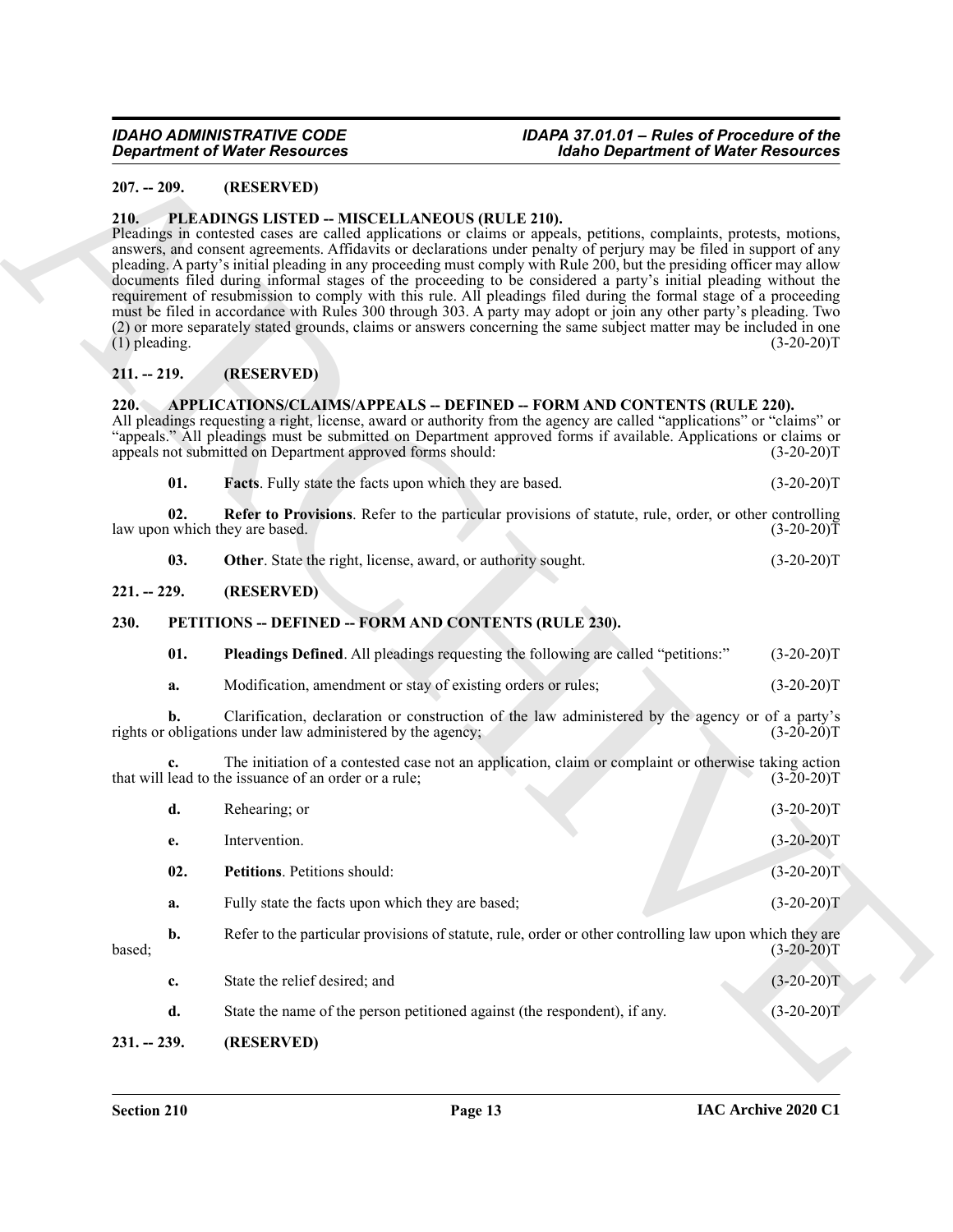### <span id="page-13-5"></span><span id="page-13-0"></span>**240. COMPLAINTS -- DEFINED -- FORM AND CONTENTS (RULE 240).**

<span id="page-13-7"></span><span id="page-13-6"></span>

| $\overline{02}$ . | <b>Form and Contents.</b> Complaints must: | $(3-20-20)T$ |
|-------------------|--------------------------------------------|--------------|
| a.                | Be in writing;                             | $(3-20-20)T$ |

|                           | <b>Department of Water Resources</b>                                                                                                                                                                                                                                                                                                                                                                                                                                                  | <b>Idaho Department of Water Resources</b> |              |
|---------------------------|---------------------------------------------------------------------------------------------------------------------------------------------------------------------------------------------------------------------------------------------------------------------------------------------------------------------------------------------------------------------------------------------------------------------------------------------------------------------------------------|--------------------------------------------|--------------|
| 240.                      | <b>COMPLAINTS -- DEFINED -- FORM AND CONTENTS (RULE 240).</b>                                                                                                                                                                                                                                                                                                                                                                                                                         |                                            |              |
| 01.                       | <b>Complaints - Defined.</b> All pleadings charging other person(s) with acts or omissions under law<br>administered by the agency are called "complaints."                                                                                                                                                                                                                                                                                                                           |                                            | $(3-20-20)T$ |
| 02.                       | Form and Contents. Complaints must:                                                                                                                                                                                                                                                                                                                                                                                                                                                   |                                            | $(3-20-20)T$ |
| a.                        | Be in writing;                                                                                                                                                                                                                                                                                                                                                                                                                                                                        |                                            | $(3-20-20)T$ |
| b.                        | Fully state the acts or things done or omitted to be done by the persons complained against by<br>reciting the facts constituting the acts or omissions and the dates when they occurred;                                                                                                                                                                                                                                                                                             |                                            | $(3-20-20)T$ |
| c.                        | Refer to statutes, rules, orders or other controlling law involved;                                                                                                                                                                                                                                                                                                                                                                                                                   |                                            | $(3-20-20)T$ |
| d.                        | State the relief desired;                                                                                                                                                                                                                                                                                                                                                                                                                                                             |                                            | $(3-20-20)T$ |
| e.                        | State the name of the person complained against (the respondent).                                                                                                                                                                                                                                                                                                                                                                                                                     |                                            | $(3-20-20)T$ |
| $241. - 249.$             | (RESERVED)                                                                                                                                                                                                                                                                                                                                                                                                                                                                            |                                            |              |
| 250.                      | <b>PROTESTS -- DEFINED -- FORM AND CONTENTS (RULE 250).</b>                                                                                                                                                                                                                                                                                                                                                                                                                           |                                            |              |
| 01.<br>called "protests." | <b>Protests - Defined.</b> All pleadings opposing an application or claim or appeal as a matter of right are                                                                                                                                                                                                                                                                                                                                                                          |                                            | $(3-20-20)T$ |
| 02.                       | Form and Contents. Protests should:                                                                                                                                                                                                                                                                                                                                                                                                                                                   |                                            | $(3-20-20)T$ |
| the application or claim; | Fully state the facts upon which they are based, including the protestant's claim of right to oppose                                                                                                                                                                                                                                                                                                                                                                                  |                                            | $(3-20-20)T$ |
| b.<br>based; and          | Refer to the particular provisions of statute, rule, order or other controlling law upon which they are                                                                                                                                                                                                                                                                                                                                                                               |                                            | $(3-20-20)T$ |
| c.<br>application.        | State any proposed limitation (or the denial) of any right, license, award or authority sought in the                                                                                                                                                                                                                                                                                                                                                                                 |                                            | $(3-20-20)T$ |
| $251. - 259.$             | (RESERVED)                                                                                                                                                                                                                                                                                                                                                                                                                                                                            |                                            |              |
| 260.                      | <b>MOTIONS -- DEFINED -- FORM AND CONTENTS -- TIME FOR FILING (RULE 260).</b>                                                                                                                                                                                                                                                                                                                                                                                                         |                                            |              |
| 01.                       | Motions - Defined. All other pleadings requesting the agency to take any other action in a<br>contested case, except consent agreements or pleadings specifically answering other pleadings, are called "motions."                                                                                                                                                                                                                                                                    |                                            | $(3-20-20)T$ |
| 02.                       | Form and Contents. Motions should:                                                                                                                                                                                                                                                                                                                                                                                                                                                    |                                            | $(3-20-20)T$ |
| a.                        | Fully state the facts upon which they are based;                                                                                                                                                                                                                                                                                                                                                                                                                                      |                                            | $(3-20-20)T$ |
| b.<br>they are based; and | Refer to the particular provision of statute, rule, order, notice, or other controlling law upon which                                                                                                                                                                                                                                                                                                                                                                                |                                            | $(3-20-20)T$ |
| c.                        | State the relief sought.                                                                                                                                                                                                                                                                                                                                                                                                                                                              |                                            | $(3-20-20)T$ |
| 03.                       | Other. If the moving party desires oral argument or hearing on the motion, it must state so in the<br>motion. Any motion to dismiss, strike or limit an application or claim or appeal, complaint, petition, or protest must<br>be filed before the answer is due or be included in the answer, if the movant is obligated to file an answer. If a motion<br>is directed to an answer, it must be filed within fourteen $(14)$ days after service of the answer. Other motions may be |                                            |              |

#### <span id="page-13-1"></span>**241. -- 249. (RESERVED)**

#### <span id="page-13-14"></span><span id="page-13-13"></span><span id="page-13-12"></span><span id="page-13-2"></span>**250. PROTESTS -- DEFINED -- FORM AND CONTENTS (RULE 250).**

#### <span id="page-13-3"></span>**251. -- 259. (RESERVED)**

# <span id="page-13-8"></span><span id="page-13-4"></span>**260. MOTIONS -- DEFINED -- FORM AND CONTENTS -- TIME FOR FILING (RULE 260).**

<span id="page-13-11"></span><span id="page-13-10"></span><span id="page-13-9"></span>

| <b>Form and Contents.</b> Motions should:        | $(3-20-20)T$ |
|--------------------------------------------------|--------------|
| Fully state the facts upon which they are based: | $(3-20-20)T$ |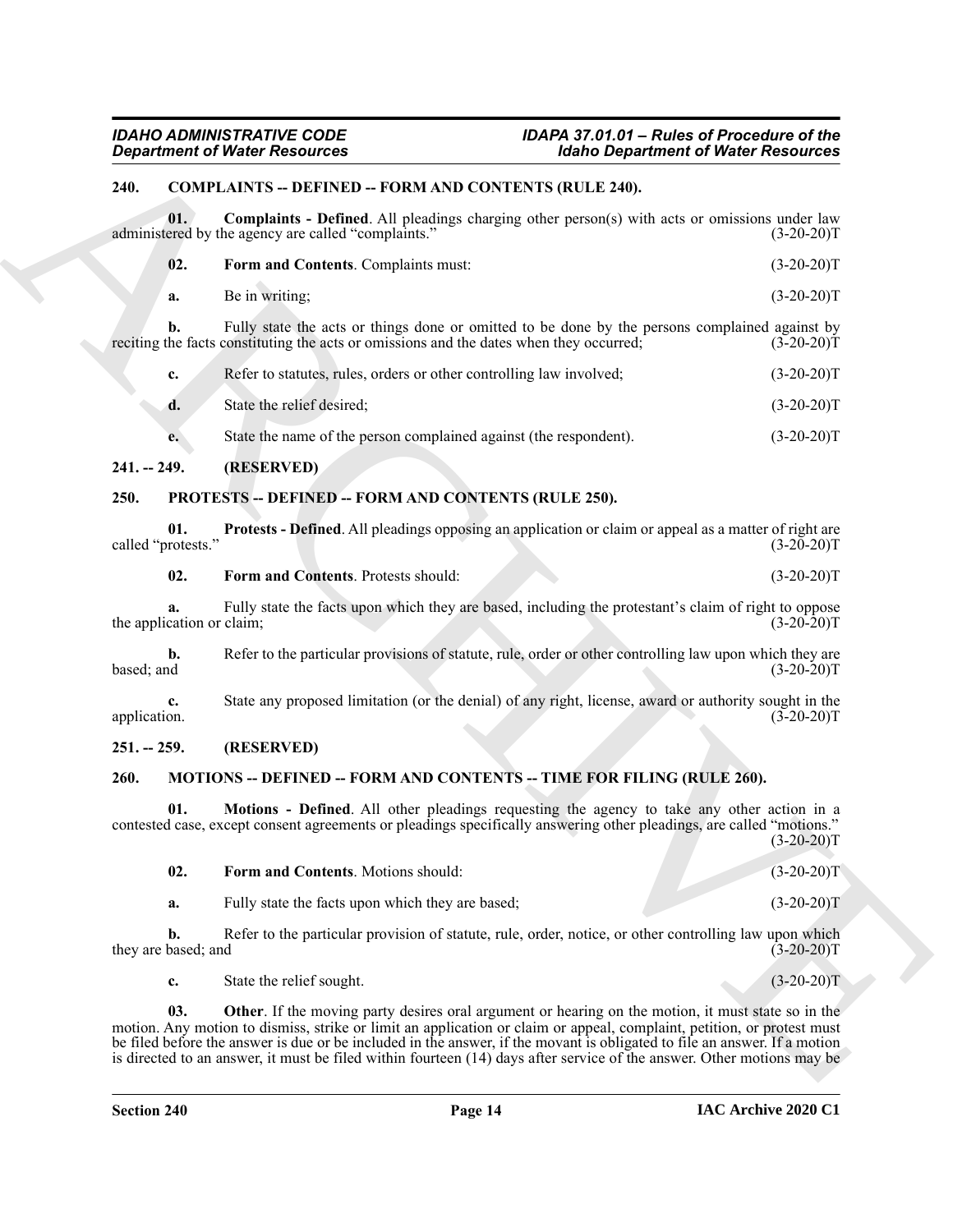# <span id="page-14-0"></span>**261. -- 269. (RESERVED)**

#### <span id="page-14-8"></span><span id="page-14-6"></span><span id="page-14-1"></span>**270. ANSWERS -- DEFINED -- FORM AND CONTENTS -- TIME FOR FILING (RULE 270).**

#### <span id="page-14-7"></span><span id="page-14-2"></span>**271. -- 279. (RESERVED)**

#### <span id="page-14-11"></span><span id="page-14-10"></span><span id="page-14-9"></span><span id="page-14-3"></span>**280. CONSENT AGREEMENTS -- DEFINED -- FORM AND CONTENTS (RULE 280).**

|                                                                                                                                                                                                                                            | <b>Department of Water Resources</b>                                                                                                                                                                                                                                                                                                                                                                                                                                                                                                                                                                                                                                                                                                                                                                                                                                                                                                                                                                                                                                                          | <b>Idaho Department of Water Resources</b>                                                                        |
|--------------------------------------------------------------------------------------------------------------------------------------------------------------------------------------------------------------------------------------------|-----------------------------------------------------------------------------------------------------------------------------------------------------------------------------------------------------------------------------------------------------------------------------------------------------------------------------------------------------------------------------------------------------------------------------------------------------------------------------------------------------------------------------------------------------------------------------------------------------------------------------------------------------------------------------------------------------------------------------------------------------------------------------------------------------------------------------------------------------------------------------------------------------------------------------------------------------------------------------------------------------------------------------------------------------------------------------------------------|-------------------------------------------------------------------------------------------------------------------|
|                                                                                                                                                                                                                                            | filed at any time upon compliance with Rule 565.                                                                                                                                                                                                                                                                                                                                                                                                                                                                                                                                                                                                                                                                                                                                                                                                                                                                                                                                                                                                                                              | $(3-20-20)T$                                                                                                      |
| $261 - 269.$                                                                                                                                                                                                                               | (RESERVED)                                                                                                                                                                                                                                                                                                                                                                                                                                                                                                                                                                                                                                                                                                                                                                                                                                                                                                                                                                                                                                                                                    |                                                                                                                   |
| 270.<br>ANSWERS -- DEFINED -- FORM AND CONTENTS -- TIME FOR FILING (RULE 270).<br>All pleadings responding to the allegations or requests of applications or claims or appeals, complaints, petitions, or<br>motions are called "answers." |                                                                                                                                                                                                                                                                                                                                                                                                                                                                                                                                                                                                                                                                                                                                                                                                                                                                                                                                                                                                                                                                                               | $(3-20-20)T$                                                                                                      |
| 01.<br>rules.                                                                                                                                                                                                                              | Answers to Pleadings Other than Motions. Answers to applications, claims, appeals, complaints,<br>or petitions when required to be filed by provision of statute, rule, or order must be filed and served on all parties of<br>record within twenty-one (21) days after service of the pleading being answered, unless order or notice modifies the<br>time within which answer may be made, or a motion to dismiss is made within twenty-one (21) days. When an<br>answer is not timely filed under this rule, the presiding officer may issue a notice of default against the respondent<br>pursuant to Rule 700. Answers to applications or claims, complaints, or petitions, must admit or deny each material<br>allegation of the applications or claims, complaint, or petition. Any material allegation not specifically admitted shall<br>be considered to be denied. Matters alleged by cross-complaint or affirmative defense must be separately stated and<br>numbered. This rule does not prevent a party from filing a responsive pleading in instances not required under these | $(3-20-20)T$                                                                                                      |
| 02.                                                                                                                                                                                                                                        | Answers to Motions. Answers to motions may be filed by persons or parties who are the object of<br>a motion or by parties opposing a motion within fourteen (14) days of the filing of the motion. The time to file an<br>answer to a motion may be enlarged or shortened by the presiding officer upon a showing of good cause by a party.<br>The presiding officer may act upon a prehearing motion under Rule 565.                                                                                                                                                                                                                                                                                                                                                                                                                                                                                                                                                                                                                                                                         | $(3-20-20)T$                                                                                                      |
| $271. - 279.$                                                                                                                                                                                                                              | (RESERVED)                                                                                                                                                                                                                                                                                                                                                                                                                                                                                                                                                                                                                                                                                                                                                                                                                                                                                                                                                                                                                                                                                    |                                                                                                                   |
| 280.                                                                                                                                                                                                                                       | <b>CONSENT AGREEMENTS -- DEFINED -- FORM AND CONTENTS (RULE 280).</b><br>Agreements between the agency or agency staff and another person(s) in which one (1) or more person(s) agree to<br>engage in certain conduct mandated by statute, rule, order, case decision, or other provision of law, or to refrain from<br>engaging in certain conduct prohibited by statute, rule, order, case decision, or other provision of law, are called<br>"consent agreements." Consent agreements are intended to require compliance with existing law.                                                                                                                                                                                                                                                                                                                                                                                                                                                                                                                                                | $(3-20-20)T$                                                                                                      |
| 01.                                                                                                                                                                                                                                        | <b>Requirements.</b> Consent agreements must:                                                                                                                                                                                                                                                                                                                                                                                                                                                                                                                                                                                                                                                                                                                                                                                                                                                                                                                                                                                                                                                 | $(3-20-20)T$                                                                                                      |
| a.                                                                                                                                                                                                                                         | Recite the parties to the agreement; and                                                                                                                                                                                                                                                                                                                                                                                                                                                                                                                                                                                                                                                                                                                                                                                                                                                                                                                                                                                                                                                      | $(3-20-20)T$                                                                                                      |
| b.                                                                                                                                                                                                                                         | Fully state the conduct proscribed or prescribed by the consent agreement.                                                                                                                                                                                                                                                                                                                                                                                                                                                                                                                                                                                                                                                                                                                                                                                                                                                                                                                                                                                                                    | $(3-20-20)T$                                                                                                      |
| 02.                                                                                                                                                                                                                                        | Additional. In addition, consent agreements may:                                                                                                                                                                                                                                                                                                                                                                                                                                                                                                                                                                                                                                                                                                                                                                                                                                                                                                                                                                                                                                              | $(3-20-20)T$                                                                                                      |
| a.                                                                                                                                                                                                                                         | Recite the consequences of failure to abide by the consent agreement;                                                                                                                                                                                                                                                                                                                                                                                                                                                                                                                                                                                                                                                                                                                                                                                                                                                                                                                                                                                                                         | $(3-20-20)T$                                                                                                      |
| b.                                                                                                                                                                                                                                         | Provide for payment of civil or administrative penalties authorized by law;                                                                                                                                                                                                                                                                                                                                                                                                                                                                                                                                                                                                                                                                                                                                                                                                                                                                                                                                                                                                                   | $(3-20-20)T$                                                                                                      |
| c.                                                                                                                                                                                                                                         | Provide for loss of rights, licenses, awards or authority;                                                                                                                                                                                                                                                                                                                                                                                                                                                                                                                                                                                                                                                                                                                                                                                                                                                                                                                                                                                                                                    | $(3-20-20)T$                                                                                                      |
| d.                                                                                                                                                                                                                                         | Provide for other consequences as agreed to by the parties; and                                                                                                                                                                                                                                                                                                                                                                                                                                                                                                                                                                                                                                                                                                                                                                                                                                                                                                                                                                                                                               | $(3-20-20)T$                                                                                                      |
| e.                                                                                                                                                                                                                                         | Provide that the parties waive all further procedural rights (including hearing, consultation with<br>counsel, etc.) with regard to enforcement of the consent agreement.                                                                                                                                                                                                                                                                                                                                                                                                                                                                                                                                                                                                                                                                                                                                                                                                                                                                                                                     | $(3-20-20)T$                                                                                                      |
|                                                                                                                                                                                                                                            | (RESERVED)                                                                                                                                                                                                                                                                                                                                                                                                                                                                                                                                                                                                                                                                                                                                                                                                                                                                                                                                                                                                                                                                                    |                                                                                                                   |
| $281. - 299.$<br>300.                                                                                                                                                                                                                      | FILING DOCUMENTS WITH THE AGENCY -- NUMBER OF COPIES -- FACSIMILE<br>TRANSMISSION (FAX) -- ELECTRONICALLY SIGNED DOCUMENTS (RULE 300).<br>An original and necessary copies (if any are required by the agency) of all documents intended to be part of an agency                                                                                                                                                                                                                                                                                                                                                                                                                                                                                                                                                                                                                                                                                                                                                                                                                              | record must be filed with the officer designated by the agency to receive filing in the case. Pleadings and other |

#### <span id="page-14-4"></span>**281. -- 299. (RESERVED)**

#### <span id="page-14-12"></span><span id="page-14-5"></span>**300. FILING DOCUMENTS WITH THE AGENCY -- NUMBER OF COPIES -- FACSIMILE TRANSMISSION (FAX) -- ELECTRONICALLY SIGNED DOCUMENTS (RULE 300).**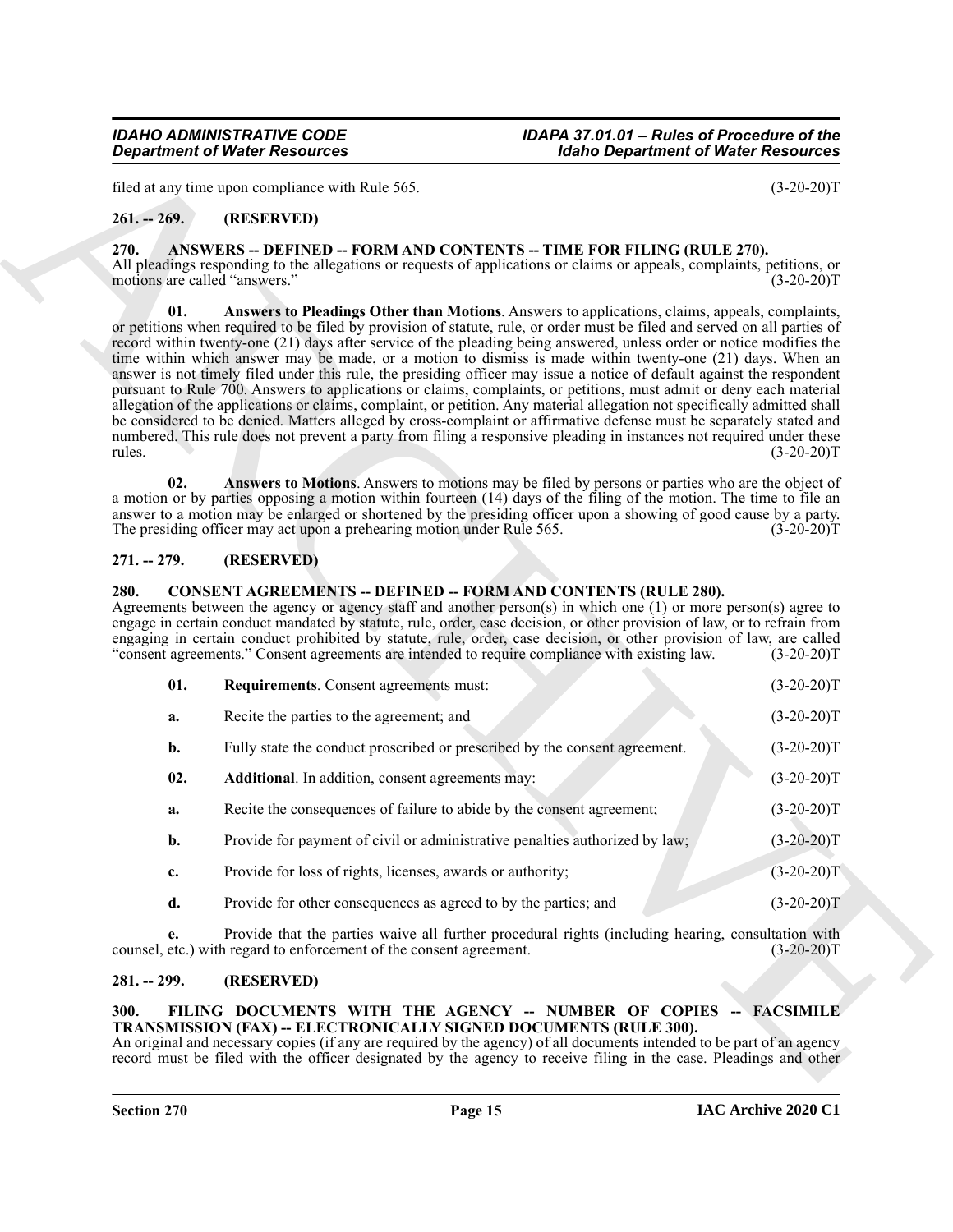**Signal from Collinson Constraints and the system of the formulation of Web Freedom State Collinson Collinson Collinson Constraints and the system of the system of the system of the system of the system of the system of t** documents not exceeding ten (10) pages in length requiring urgent or immediate action may be filed by facsimile transmission (FAX). Whenever any document is filed by FAX, the original must be mailed by United States mail or physically delivered to the agency the next working day. A document required to be accompanied by a filing fee shall not be filed with the agency until the fee is received. There shall be no limit as to the number of pages of a facsimile copy which was not transmitted directly to the agency by the facsimile machine process. The Department will accept electronic signatures and electronically signed communications complying with the requirements of Rules 306 through 311 and Sections 67-2351 through 67-2357, Idaho Code, for all communications, filings and transactions with the Department. (3-20-20)T

# <span id="page-15-5"></span><span id="page-15-0"></span>**301. FORM OF PLEADINGS (RULE 301).**

<span id="page-15-7"></span>**01. Pleadings**. All pleadings, except those on agency forms, submitted by a party and intended to be part of an agency record should:

**a.** Be submitted on white eight and one-half inch (8 1/2") by eleven inch (11") paper copied on one (1) side only; (3-20-20)<sup>T</sup>  $\text{side only};$  (3-20-20)T

**b.** State the case caption, case number, if applicable, and title of the document; (3-20-20)T

**c.** Include on the upper left corner of the first page the name(s), mailing and street address(es), and telephone and FAX number(s) of the person(s) filing the document or the person(s) to whom questions about the document can be directed; and  $(3-20-20)$ document can be directed; and

**d.** Have at least one inch (1") left and top margins. (3-20-20)T

#### <span id="page-15-6"></span>**02. Form**. Documents complying with this rule will be in the following form:

Name of Representative Mailing Address of Representative Street Address of Representative (if different) Telephone Number of Representative FAX Number of Representative (if there is one) Attorney/Representative for (Name of Party)

BEFORE THE AGENCY

(Title of Proceeding) ) CASE NO. ) ) (TITLE OF DOCUMENT)  $(3-20-20)T$ 

# <span id="page-15-9"></span><span id="page-15-1"></span>**302. SERVICE ON PARTIES AND OTHER PERSONS (RULE 302).**

All documents intended to be part of the agency record for decision must be served upon the representatives of each party of record concurrently with filing the original with the officer designated by the agency to receive filings in the case.  $\csc 3 = 20-20$ T

#### <span id="page-15-8"></span><span id="page-15-2"></span>**303. PROOF OF SERVICE (RULE 303).**

Every document filed with and intended to be part of the agency record must be attached to or accompanied by proof of service by the following or similar certificate:

I HEREBY CERTIFY (swear or affirm) that I have this day of, served the foregoing (name(s) of document(s) upon all parties of record in this proceeding, (by delivering a copy thereof in person: (list names)) (by mailing a copy thereof, properly addressed with postage prepaid, to: (list names)).  $(Signature)$  (3-20-20)T

#### <span id="page-15-4"></span><span id="page-15-3"></span>**304. DEFECTIVE, INSUFFICIENT OR LATE PLEADINGS (RULE 304).**

Defective, insufficient or late pleadings may be returned or dismissed. (3-20-20)T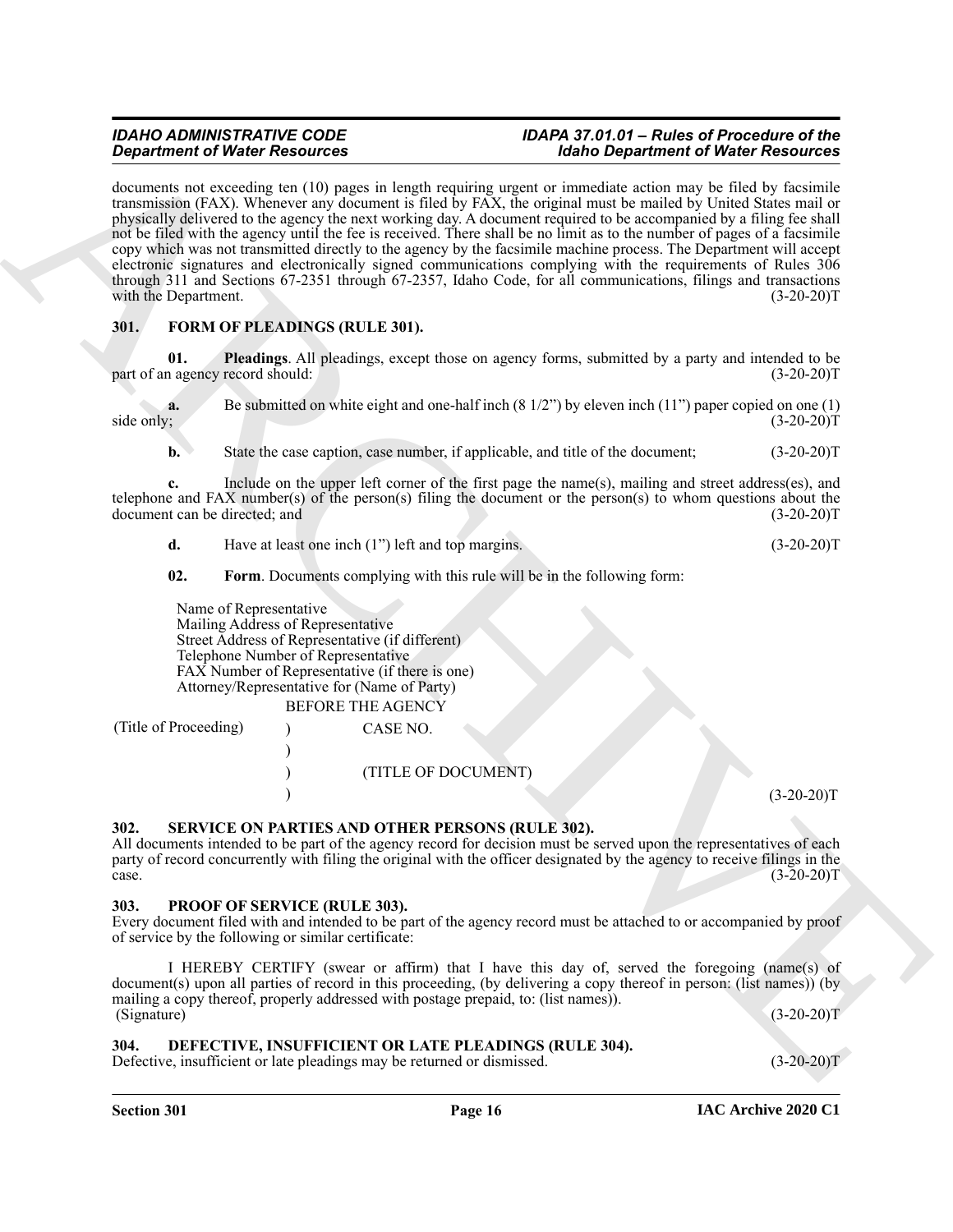#### <span id="page-16-4"></span><span id="page-16-0"></span>**305. AMENDMENTS TO PLEADINGS -- WITHDRAWAL OF PLEADINGS (RULE 305).**

The presiding officer may allow any pleading to be amended or corrected or any omission to be supplied. Pleadings will be liberally construed, and defects that do not affect substantial rights of the parties will be disregarded. A party desiring to withdraw a pleading must file a notice of withdrawal of the pleading and serve all parties with a copy. Unless otherwise ordered by the presiding officer, the notice is effective fourteen (14) days after filing. (3-20-20)T

#### <span id="page-16-8"></span><span id="page-16-1"></span>**306. ELECTRONICALLY SIGNED COMMUNICATIONS (RULE 306).**

**Equivariant of Water Resources<br>
36. (ABCN) NYMEN (September of Water Resources<br>
36. (ABCN) NYMEN (September of Mathematical September of Mathematical September of Mathematical September of the Context September of the Co** The Department will accept electronic signatures and electronically signed communications complying with the requirements of Rules 306 through 311 and Sections 67-2351 through 67-2357, Idaho Code, for all communications, filings and transactions with the Department. For an electronic signature to be valid for use by the Department, it must be created by a technology that is accepted for use by the Department. (3-20-20)T

#### <span id="page-16-5"></span><span id="page-16-2"></span>**307. CRITERIA FOR ACCEPTABLE ELECTRONIC SIGNATURE TECHNOLOGY (RULE 307).**

For an electronic signature technology to be accepted for use by the Department, it must comply with the following criteria:<br>(3-20-20) criteria: (3-20-20)T

**01. Statutory Criteria**. An acceptable electronic signature technology must be capable of creating signatures that conform to the requirements set forth in Section 67-2354, Idaho Code:  $(3-20-20)\tilde{T}$ 

<span id="page-16-7"></span>

|  | It is unique to the person using it; |  | $(3-20-20)T$ |
|--|--------------------------------------|--|--------------|
|--|--------------------------------------|--|--------------|

| It is capable of verification: and | $(3-20-20)T$ |
|------------------------------------|--------------|
|                                    |              |

**c.** It conforms to the applicable rules promulgated by the Department pursuant to Section 67-2356,<br>(3-20-20)T Idaho Code. (3-20-20)T

**02. Additional Criteria**. An electronic signature technology acceptable to the Department also must le of creating a signature that satisfies the following additional criteria: (3-20-20) be capable of creating a signature that satisfies the following additional criteria:

<span id="page-16-6"></span>**a.** It is under the sole control of the person using it; (3-20-20)T

**b.** It is linked to the data in such a manner that if the data are changed, the electronic signature is ed; and (3-20-20) invalidated; and

<span id="page-16-10"></span><span id="page-16-9"></span>**c.** It meets International Standards Organization ISO X.509 standard. (3-20-20)T

#### <span id="page-16-3"></span>**308. PUBLIC KEY CRYPTOGRAPHY (RULE 308).**

The technology known as Public Key Cryptography is an accepted technology for use by the Department, provided that the electronic signature is created consistent with the provisions in these rules. (3-20-20) that the electronic signature is created consistent with the provisions in these rules.

**01. Terminology**. For purposes of Rules 306 through 311, and unless the context expressly indicates otherwise, the following terms shall have the meanings here ascribed to them: (3-20-20)T

**a.** Approved certification authority. The Certification Authority authorized and accepted by the State to issue certificates for electronic signature transactions involving the State; (3-20-20)<sup>T</sup> of Idaho to issue certificates for electronic signature transactions involving the State;

Asymmetric cryptosystem. A computer algorithm or series of algorithms that utilize(s) two (2) h the following characteristics: (3-20-20)<sup>T</sup> different keys with the following characteristics:

| Identifies the certification authority issuing it; | $(3-20-20)T$ |
|----------------------------------------------------|--------------|
|                                                    |              |
| One $(1)$ key verifies a given message; and        | $(3-20-20)T$ |

iii. The keys have the property that, knowing one (1) key, it is computationally infeasible to discover key.  $(3-20-20)T$ the other key.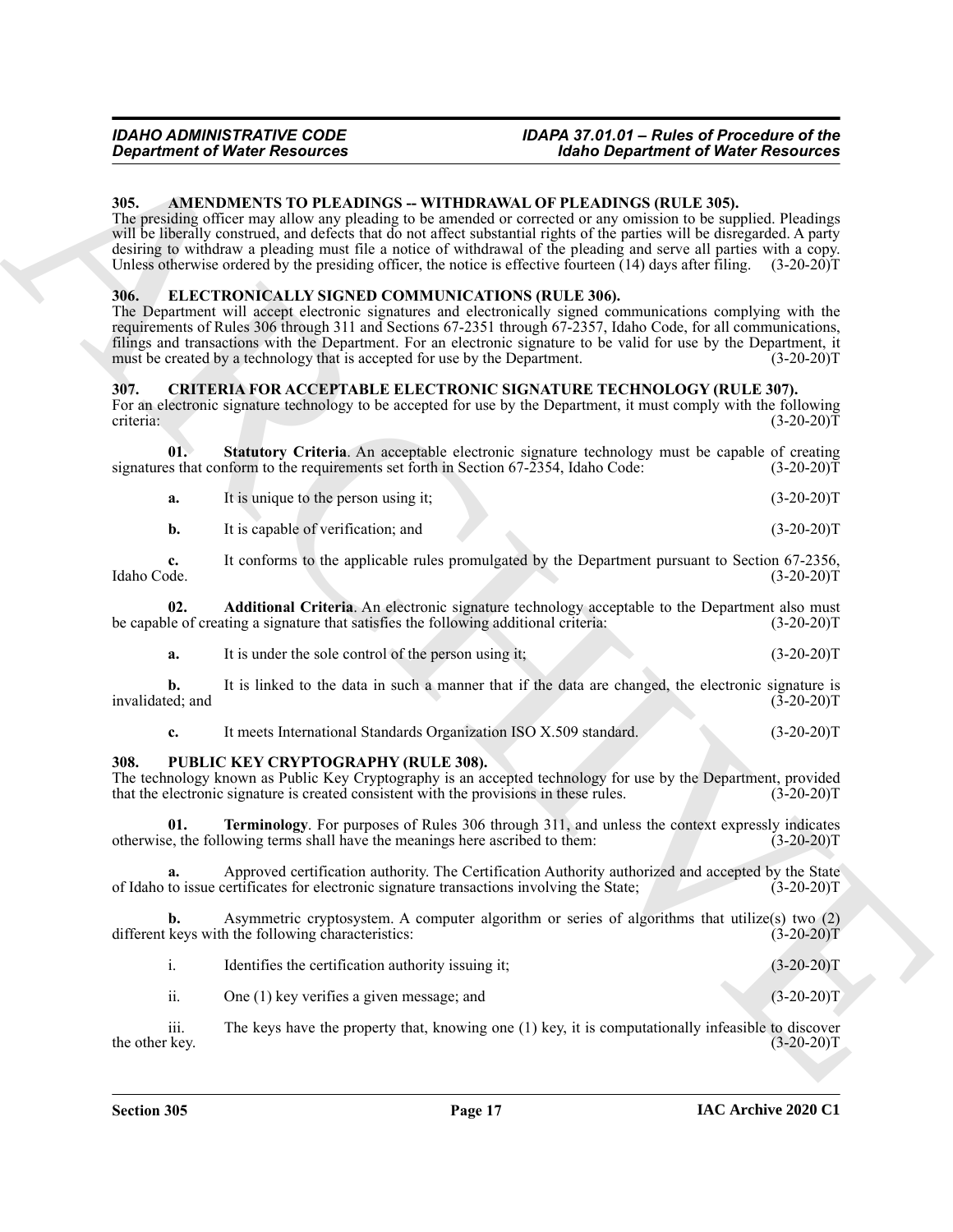<span id="page-17-0"></span>

|                                         | <b>Department of Water Resources</b>                                                                                                                                                                                  | <b>Idaho Department of Water Resources</b> |              |
|-----------------------------------------|-----------------------------------------------------------------------------------------------------------------------------------------------------------------------------------------------------------------------|--------------------------------------------|--------------|
| c.                                      | Certificate. A computer-based record that:                                                                                                                                                                            |                                            | $(3-20-20)T$ |
| 1.                                      | Identifies the certification authority issuing it;                                                                                                                                                                    |                                            | $(3-20-20)T$ |
| ii.                                     | Names or identifies its subscriber;                                                                                                                                                                                   |                                            | $(3-20-20)T$ |
| iii.                                    | Contains the subscriber's public key;                                                                                                                                                                                 |                                            | $(3-20-20)T$ |
| iv.                                     | Is electronically signed by the Certification Authority issuing or amending it; and                                                                                                                                   |                                            | $(3-20-20)T$ |
| V.                                      | Conforms to widely-used industry standards.                                                                                                                                                                           |                                            | $(3-20-20)T$ |
| d.                                      | Certification authority. A person or entity that issues a certificate, or in the case of certain<br>certification processes, certifies amendments to an existing certificate;                                         |                                            | $(3-20-20)T$ |
|                                         | Electronic message. An electronic representation of information intended to serve as a written<br>communication with the Department;                                                                                  |                                            | $(3-20-20)T$ |
|                                         | Electronically signed communication. A message that has been processed by a computer in such a<br>manner that ties the message to the individual that signed the message;                                             |                                            | $(3-20-20)T$ |
|                                         | Key pair. A private key and its corresponding public key in an asymmetric cryptosystem. The keys<br>have the property that the public key can verify an electronic signature that the private key creates;            |                                            | $(3-20-20)T$ |
| h.                                      | Private key. The key of a key pair used to create an electronic signature;                                                                                                                                            |                                            | $(3-20-20)T$ |
|                                         | Proof of identification. The document or documents presented to a Certification Authority to<br>establish the identity of a subscriber;                                                                               |                                            | $(3-20-20)T$ |
| j.                                      | Public key. The key of a pair used to verify an electronic signature;                                                                                                                                                 |                                            | $(3-20-20)T$ |
| k.                                      | Subscriber. A person who:                                                                                                                                                                                             |                                            | $(3-20-20)T$ |
| $\mathbf{i}$ .                          | Is the subject listed in a certificate;                                                                                                                                                                               |                                            | $(3-20-20)T$ |
| ii.                                     | Accepts the certificate; and                                                                                                                                                                                          |                                            | $(3-20-20)T$ |
| iii.                                    | Holds a private key which corresponds to a public key listed in that certificate.                                                                                                                                     |                                            | $(3-20-20)T$ |
| l.<br>signatures.                       | Technology. The computer hardware or software-based method or process used to create electronic                                                                                                                       |                                            | $(3-20-20)T$ |
| person using it if:                     | Electronic Signature to Be Unique. Section 67-2354, Idaho Code, requires that an electronic<br>signature be "unique to the person using it." A public key-based electronic signature may be considered unique to the  |                                            | $(3-20-20)T$ |
| a.                                      | The private key used to create the signature on the document is known only to the signer;                                                                                                                             |                                            | $(3-20-20)T$ |
| $\mathbf{b}$ .<br>signer's private key; | The electronic signature is created when a person runs a message through a one-way function,<br>creating a message digest, then encrypting the resulting message digest using an asymmetrical cryptosystem and the    |                                            | $(3-20-20)T$ |
| c.                                      | Although not all electronically signed communications will require the signer to obtain a<br>certificate, the signer is capable of being issued a certificate to certify that he or she controls the key pair used to |                                            | $(3-20-20)T$ |
| create the signature; and               |                                                                                                                                                                                                                       |                                            |              |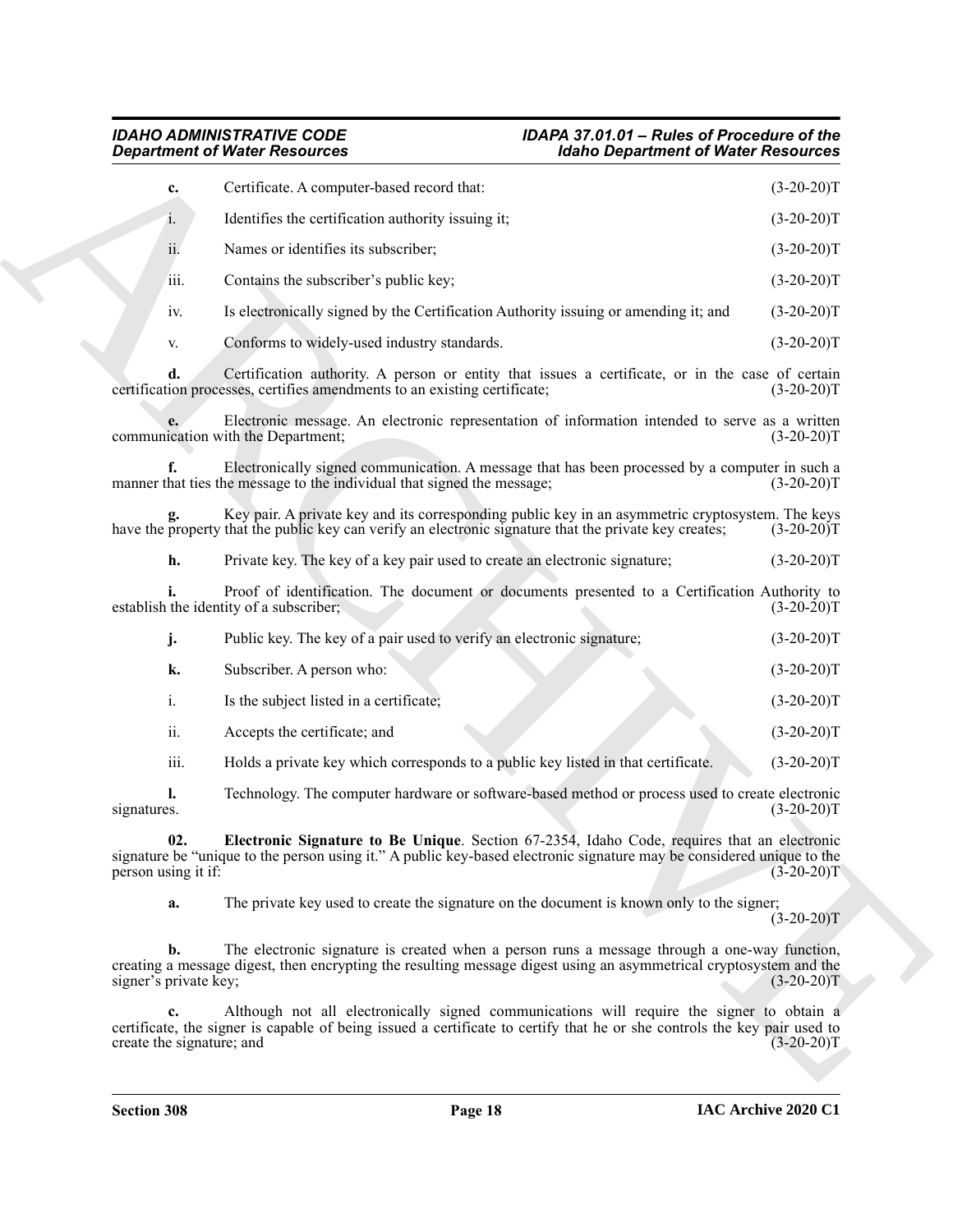<span id="page-18-13"></span>**d.** It is computationally infeasible to derive the private key from knowledge of the public key.  $(3-20-20)T$ 

**03. Signature Capable of Verification**. Section 67-2354, Idaho Code, requires that an electronic signature be "capable of verification." A public-key based electronic signature is capable of verification: (3-20-20)T

**a.** If the acceptor of the electronically signed document can verify the document was electronically y using the signer's public key; (3-20-20) signed by using the signer's public key;

<span id="page-18-12"></span>**b.** If a certificate is a required component of a transaction, the certificate was valid; and  $(3-20-20)$ T

**c.** If a certificate is a required component of a transaction, the issuing Certification Authority identifies which, if any, form(s) of proof of identification it required of the signer prior to issuing the certificate.

 $(3-20-20)T$ 

**04. Electronic Signature Must Meet ISO X.509 Standards**. The electronic signature must meet International Standards Organization ISO X.509 standards.

<span id="page-18-11"></span>**Approved Certification Authority**. The Department shall only accept certificates from an ation Authority. (3-20-20) Approved Certification Authority.

# <span id="page-18-5"></span><span id="page-18-0"></span>**309. CRITERIA FOR ACCEPTING AN ELECTRONIC SIGNATURE (RULE 309).**

The following criteria shall be used in determining the acceptability of electronic signatures: (3-20-20)T

<span id="page-18-7"></span>**01. Level of Security Used to Identify the Signer**. Prior to accepting an electronic signature, the Department shall ensure that the level of security used to identify the signer of a document is sufficient for the transaction being conducted. (3-20-20)T

<span id="page-18-8"></span>Level of Security Used to Transmit the Signature. Prior to accepting an electronic signature, the Department shall ensure that the level of security used to transmit the signature is sufficient for the transaction being conducted. (3-20-20)T

<span id="page-18-6"></span>**03. Certificate Format Used by the Signer**. If a certificate is a required component of an electronic signature transaction, the Department shall ensure that the certificate format used by the signer is sufficient for the security and interoperability needs of the Department. (3-20-20) security and interoperability needs of the Department.

# <span id="page-18-14"></span><span id="page-18-1"></span>**310. RETENTION OF CERTIFICATES (RULE 310).**

All electronically signed messages received by the Department in accordance with this rule, as well as any information resources necessary to permit access to the message and to verify the electronic signature, shall be retained by the Department as necessary to comply with applicable law pertaining to records retention requirements for that message. (3-20-20)T

# <span id="page-18-9"></span><span id="page-18-2"></span>**311. ELECTRONIC SIGNATURE REPUDIATION (RULE 311).**

*Department of Weier Resources*<br> **ARCHIVES ARCHIVES ARCHIVES CONTINUES ARCHIVES ARCHIVES ARCHIVES ARCHIVES ARCHIVES ARCHIVES ARCHIVES ARCHIVES ARCHIVES ARCHIVES ARCHIVES ARCHIVES ARCHIVES ARCHIVES ARCHIVES ARCHIVES ARCH** It is the responsibility of the rightful holder of the private key to maintain the private key's security. Repudiation of an electronically signed and transmitted message may only occur by the determination of a court of competent jurisdiction that the private key of the rightful holder was compromised through no fault of the rightful holder and without knowledge on the part of the rightful holder. It is the legal prerequisite for a claim of repudiation that the repudiator have filed a notice of revocation with the Certification Authority prior to making the claim of repudiation.  $(3-20-20)T$ 

# <span id="page-18-3"></span>**312. -- 349. (RESERVED)**

### <span id="page-18-10"></span><span id="page-18-4"></span>**350. ORDER GRANTING INTERVENTION NECESSARY (RULE 350).**

Persons not applicants or claimants or appellants, petitioners, complainants, protestants, or respondents to a proceeding who claim a direct and substantial interest in the proceeding may petition for an order from the presiding officer granting intervention to become a party, if a formal hearing is required by statute to be held in the proceeding.  $(3-20-20)T$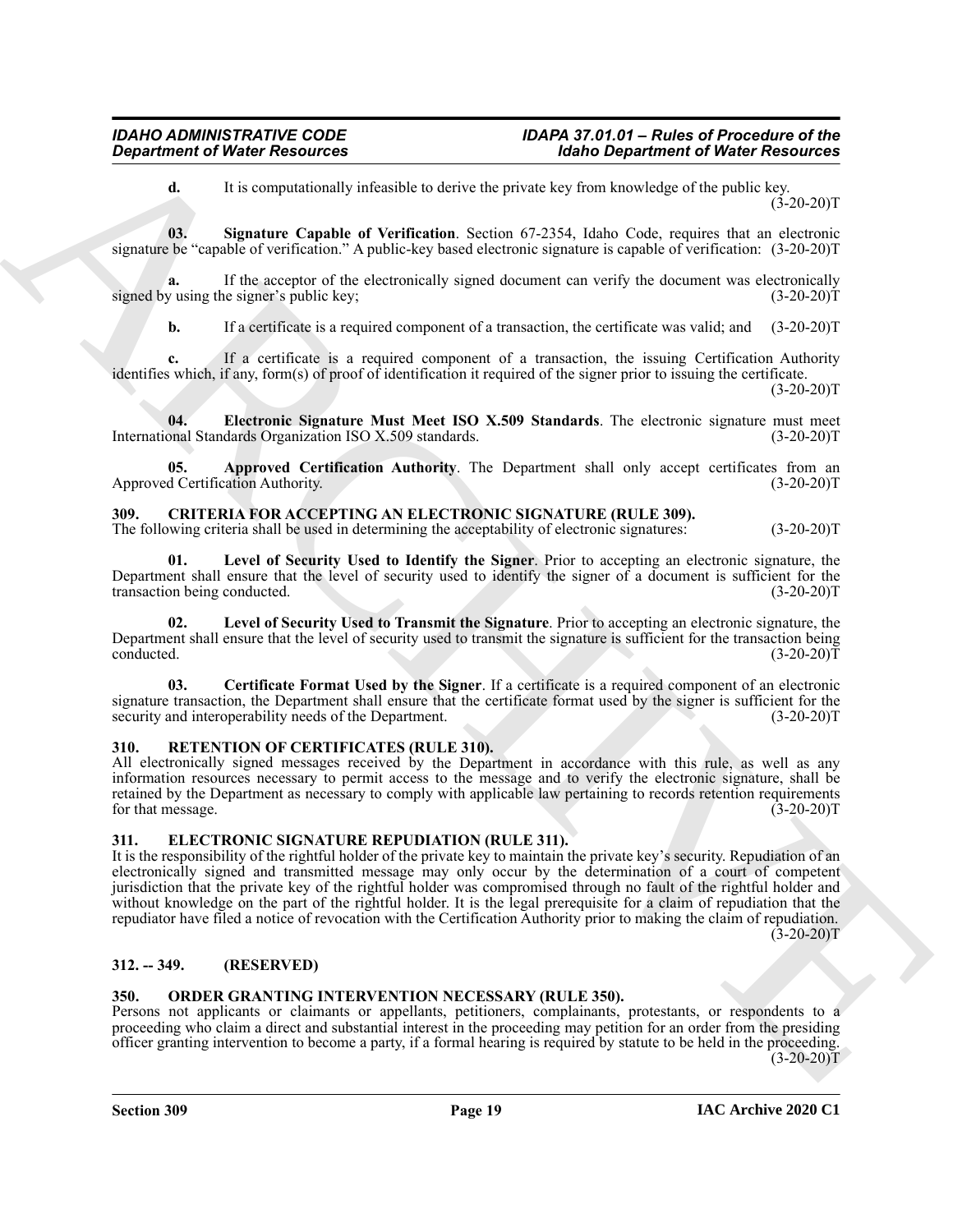### <span id="page-19-10"></span><span id="page-19-0"></span>**351. FORM AND CONTENTS OF PETITIONS TO INTERVENE (RULE 351).**

Petitions to intervene must comply with Rules 200, 300, and 301. The petition must set forth the name and address of the potential intervenor and must state the direct and substantial interest of the potential intervenor in the proceeding. If affirmative relief is sought, the petition must state the relief sought and the basis for granting it. (3-20-20)T

### <span id="page-19-14"></span><span id="page-19-1"></span>**352. TIMELY FILING OF PETITIONS TO INTERVENE (RULE 352).**

Petitions to intervene must be filed at least fourteen (14) days before the date set for formal hearing, or by the date of the prehearing conference, whichever is earlier, unless a different time is provided by order or notice. Petitions not timely filed must state a substantial reason for delay. The presiding officer may deny or conditionally grant petitions to intervene that are not timely filed for failure to state good cause for untimely filing, to prevent disruption, prejudice to existing parties or undue broadening of the issues, or for other reasons. Intervenors who do not file timely petitions are bound by orders and notices earlier entered as a condition of granting the untimely petition. (3 are bound by orders and notices earlier entered as a condition of granting the untimely petition.

#### <span id="page-19-11"></span><span id="page-19-2"></span>**353. GRANTING PETITIONS TO INTERVENE (RULE 353).**

If a timely-filed petition to intervene shows direct and substantial interest in any part of the subject matter of a proceeding and does not unduly broaden the issues, the presiding officer will grant intervention, subject to reasonable conditions, unless the applicant's interest is adequately represented by existing parties. If it appears that an intervenor has no direct or substantial interest in the proceeding, the presiding officer may dismiss the intervenor from the proceeding.  $(3-20-20)T$ 

### <span id="page-19-12"></span><span id="page-19-3"></span>**354. ORDERS GRANTING INTERVENTION -- OPPOSITION (RULE 354).**

No order granting a petition to intervene will be acted upon sooner than seven (7) days after its filing, except in a hearing in which any party may be heard or except where no objection to the intervention is made. Any party opposing a petition to intervene by motion must file the motion within seven (7) days after receipt of the petition to intervene and serve the motion upon all parties of record and upon the person petitioning to intervene. (3-20-20)T

#### <span id="page-19-13"></span><span id="page-19-4"></span>**355. PUBLIC WITNESSES (RULE 355).**

*Great free Resources* **Altimate Consumers Altimate Consumersion Altimate Consumersion Altimate Consumersion B**<br> **SECURE TO A NOTIFICATE CONSUMER CONSUMERATION CONSUMER CONSUMER CONSUMER TO A NOT A NOT A NOT A N** Persons not parties and not called by a party who testify at hearing are called "public witnesses." Public witnesses do not have parties' rights to examine witnesses or otherwise participate in the proceedings as parties. Public witnesses' written or oral statements and exhibits are subject to examination and objection by parties. Subject to Rules 557 and 559, public witnesses have a right to introduce evidence at hearing by their written or oral statements and exhibits introduced at hearing, except that public witnesses offering expert opinions at hearing or detailed analysis or detailed exhibits must comply with Rule 528 with regard to filing and service of testimony and exhibits to the same extent as expert witnesses of parties. A person intending to present public witness testimony shall provide five (5) days notice prior to the hearing. The notice shall include the name and address of the witness and the general nature or subject matter of the testimony to be given. If the notice is not given, the public testimony will be allowed only at the discretion of the presiding officer upon a finding of good cause. (3-20-20)T

#### <span id="page-19-5"></span>**356. -- 399. (RESERVED)**

#### <span id="page-19-7"></span><span id="page-19-6"></span>**400. FORM AND CONTENTS OF PETITION FOR DECLARATORY RULINGS (RULE 400).**

Any person petitioning for a declaratory ruling on the applicability of a statute, rule or order administered by the agency must substantially comply with this rule. (3-20-20) agency must substantially comply with this rule.

<span id="page-19-8"></span>

| 01.       | <b>Form.</b> The petition shall:                                           | $(3-20-20)T$ |
|-----------|----------------------------------------------------------------------------|--------------|
| а.        | Identify the petitioner and state the petitioner's interest in the matter; | $(3-20-20)T$ |
| <b>b.</b> | State the declaratory ruling that the petitioner seeks; and                | $(3-20-20)T$ |

**c.** Indicate the statute, order, rule, or other controlling law, and the factual allegations upon which the petitioner relies to support the petition. (3-20-20)T

<span id="page-19-9"></span>**02.** Legal Assertions. Legal assertions in the petition may be accompanied by citations of cases and/or provisions.  $(3-20-20)T$ statutory provisions.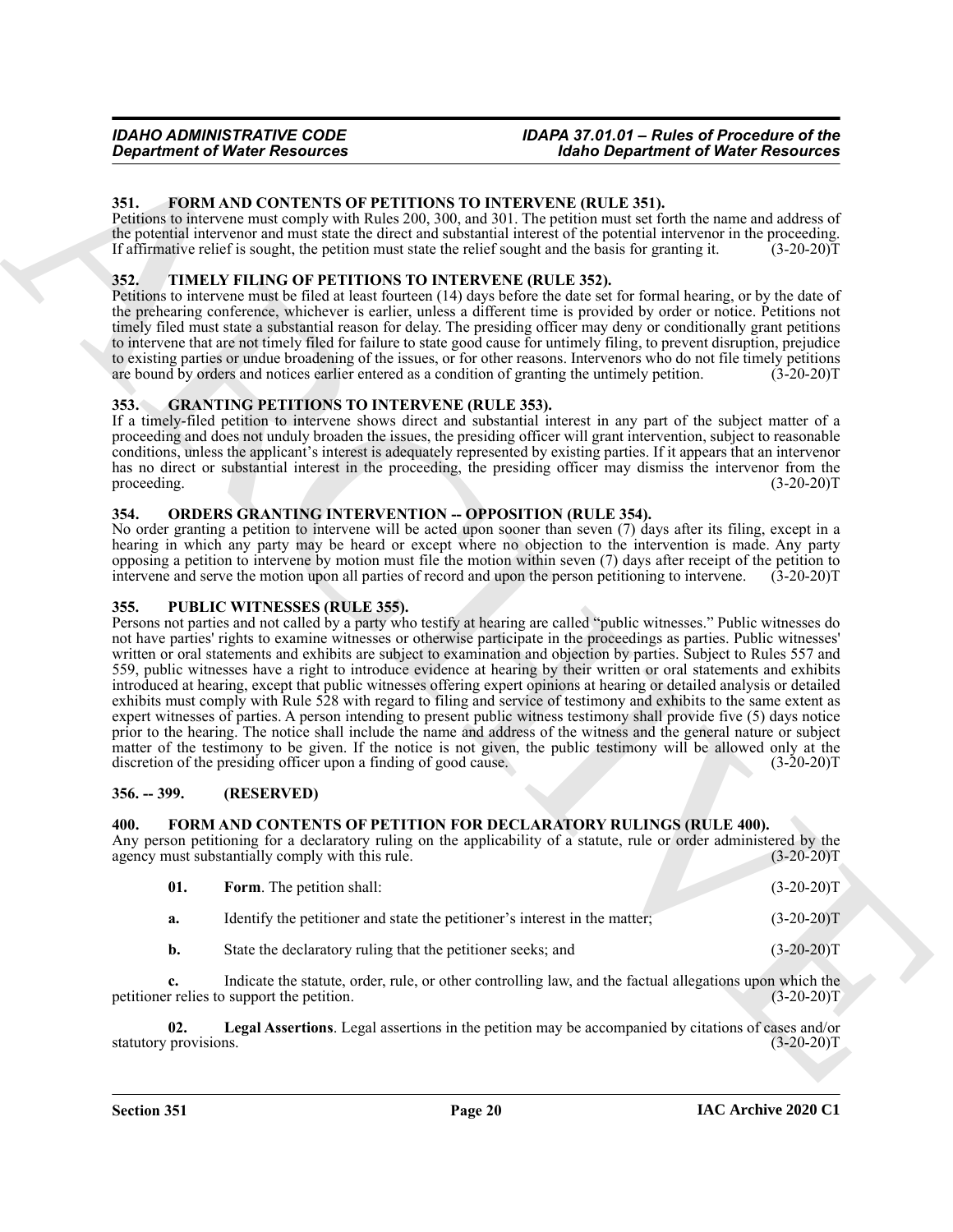### <span id="page-20-10"></span><span id="page-20-0"></span>**401. NOTICE OF PETITION FOR DECLARATORY RULING (RULE 401).**

Notice of petition for declaratory ruling may be issued in a manner designed to call its attention to persons likely to be interested in the subject matter of the petition. (3-20-20)T

#### <span id="page-20-13"></span><span id="page-20-11"></span><span id="page-20-1"></span>**402. PETITIONS FOR DECLARATORY RULINGS TO BE DECIDED BY ORDER (RULE 402).**

**01. Final Agency Action**. The agency's decision on a petition for declaratory ruling on the applicability of any statute, rule or order administered by the agency is a final agency action decided by order.

 $(3-20-20)T$ 

**02. Content**. The order issuing the declaratory ruling shall contain or must be accompanied by a document containing the following paragraphs or substantially similar paragraphs: (3-20-20)T

<span id="page-20-12"></span>**a.** This is a final agency action issuing a declaratory ruling. (3-20-20)T

**b.** Pursuant to Sections 67-5270 and 67-5272, Idaho Code, any party aggrieved by this declaratory ay appeal to district court by filing a petition in the District Court in the county in which: (3-20-20) ruling may appeal to district court by filing a petition in the District Court in the county in which:

|      | A hearing was held;                | $(3-20-20)T$ |
|------|------------------------------------|--------------|
| ii.  | The declaratory ruling was issued; | $(3-20-20)T$ |
| iii. | The party appealing resides; or    | $(3-20-20)T$ |

iv. The real property or personal property that was the subject of the declaratory ruling is located.  $(3-20-20)T$ 

**c.** This appeal must be filed within twenty-eight (28) days of the service date of this declaratory ruling. See Section 67-5273, Idaho Code. (3-20-20)T

# <span id="page-20-2"></span>**403. -- 409. (RESERVED)**

#### <span id="page-20-7"></span><span id="page-20-3"></span>**410. APPOINTMENT OF HEARING OFFICERS (RULE 410).**

A hearing officer is a person other than the agency head appointed to hear contested cases on behalf of the agency. Unless otherwise provided by statute or rule, hearing officers may be employees of the agency or independent contractors. Hearing officers may be (but need not be) attorneys. Hearing officers who are not attorneys should ordinarily be persons with technical expertise or experience in issues before the agency. The appointment of a hearing officer is a public record available for inspection, examination and copying.  $(3-20-20)\bar{T}$ 

#### <span id="page-20-9"></span><span id="page-20-4"></span>**411. HEARING OFFICERS CONTRASTED WITH AGENCY HEAD (RULE 411).**

Agency heads are not hearing officers, even if they are presiding at contested cases. The term "hearing officer" as used in these rules refers only to officers subordinate to the agency head. (3-20-20)T

# <span id="page-20-8"></span><span id="page-20-5"></span>**412. DISQUALIFICATION OF OFFICERS HEARING CONTESTED CASES (RULE 412).**

**Strainer of Water Securities were consistent and the Disputerios of Water Resources<br>
401. NOTEC IO PETTITON YOU BACLARATION RULING URLEAD AND RESOURCES RESOURCES RESOURCES NAMES (EVERY THE SECTION AND RESOURCE THE SECTIO** Pursuant to Section 67-5252, Idaho Code hearing officers are subject to disqualification for bias, prejudice, interest, substantial prior involvement in the case other than as a presiding officer, status as an employee of the agency, lack of professional knowledge in the subject matter of the contested case, or any other reason provided by law or for any cause for which a judge is or may be disqualified. Any party may promptly petition for the disqualification of a hearing officer after receiving notice that the officer will preside at a contested case or upon discovering facts establishing grounds for disqualification, whichever is later. Any party may assert a blanket disqualification for cause of all employees of the agency hearing the contested case, other than the agency head, without awaiting the designation by a presiding officer. A hearing officer whose disqualification is requested shall determine in writing whether to grant the petition for disqualification, stating facts and reasons for the hearing officer's determination. Disqualification of agency heads, if allowed, will be pursuant to Sections 74-404 and 67-5252(4), Idaho Code.

 $(3-20-20)T$ 

# <span id="page-20-14"></span><span id="page-20-6"></span>**413. SCOPE OF AUTHORITY OF HEARING OFFICERS (RULE 413).**

**Section 401 Page 21**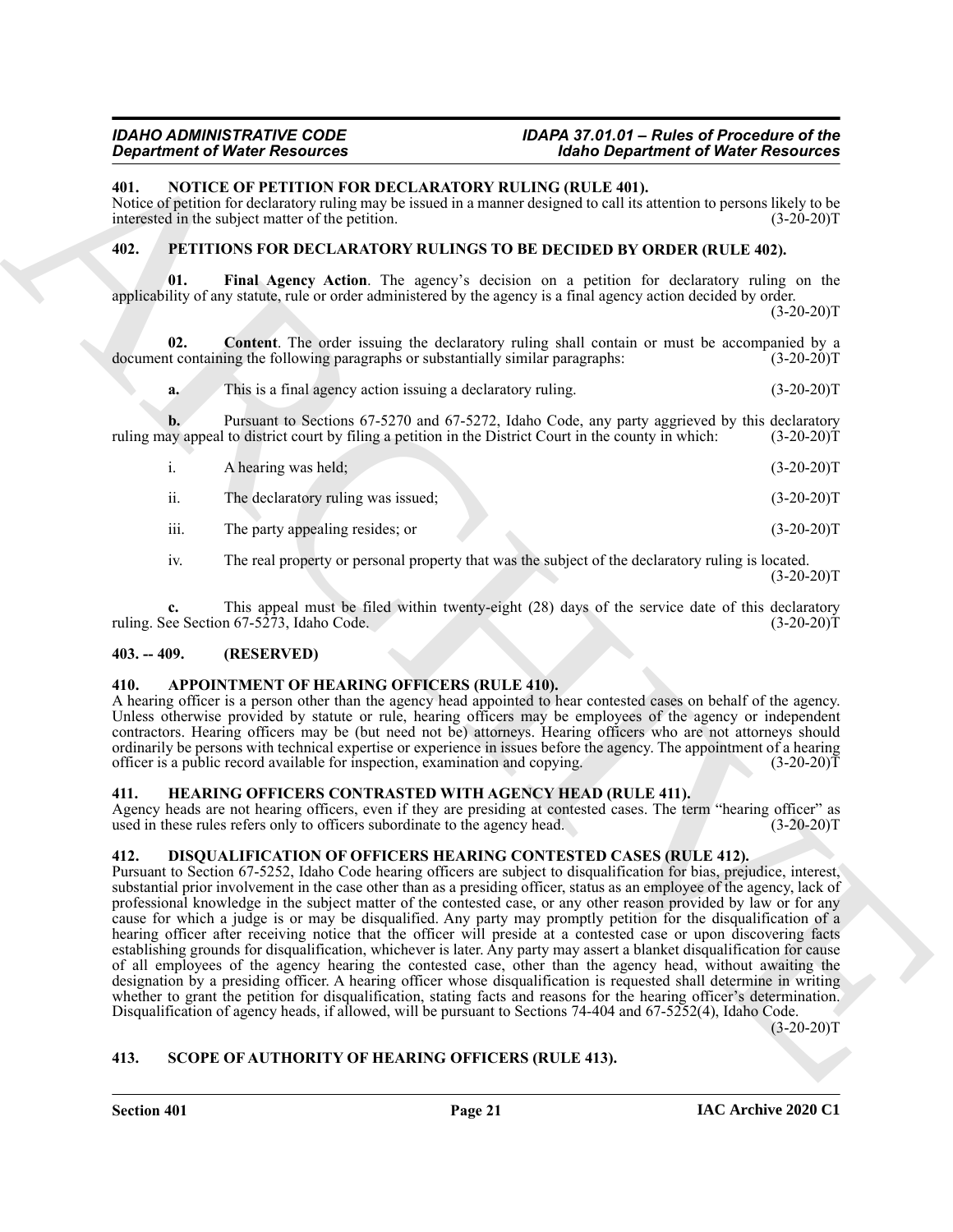The scope of hearing officers' authority may be restricted in the appointment by the agency. (3-20-20)T

<span id="page-21-9"></span>**01.** Scope of Authority. Unless the agency otherwise provides hearing, officers have the standard authority, which is: (3-20-20) scope of authority, which is:

**a.** Authority to schedule cases assigned to the hearing officer, including authority to issue notices of default, of prehearing conference and of hearing, or to provide for the use of informal procedure, as appropriate;  $(3-20-20)$ T

Authority to schedule and compel discovery, when discovery is authorized before the agency, and  $\hat{\text{f}}$  filing of expert testimony, when authorized before the agency; (3-20-20)<sup>T</sup> to require advance filing of expert testimony, when authorized before the agency;

**c.** Authority to preside at and conduct hearings, accept evidence into the record, rule upon objections to evidence, rule on dispositive motions upon completion of the applicant's or petitioner's case in chief, and otherwise oversee the orderly presentations of the parties at hearing; and (3-20-20)T

**d.** Authority to issue a written decision of the hearing officer, including a narrative of the proceedings before the hearing officer and findings of fact, conclusions of law, and recommended or preliminary orders by the hearing officer, following the submission of evidence through stipulation of the parties, affidavits, exhibits, or hearing testimony.  $(3-20-20)T$ 

<span id="page-21-8"></span>**02. Limitation**. The hearing officer's scope of authority may be limited from the standard scope, either in general, or for a specific proceeding. For example, the hearing officer's authority could be limited to scope in Rule Subsection 413.01.c. (giving the officer authority only to conduct hearing), with the agency retaining all other authority. Hearing officers can be given authority with regard to the agency's rules as provided in Rule 416.

 $(3-20-20)T$ 

#### <span id="page-21-6"></span><span id="page-21-0"></span>**414. PRESIDING OFFICER(S) (RULE 414).**

One (1) or more members of the agency board, the agency director, or duly appointed hearing officers may preside at hearing as authorized by statute or rule. When more than one (1) officer sits at hearing, they may all jointly be presiding officers or may designate one (1) of them to be the presiding officer. (3-20-20) presiding officers or may designate one  $(1)$  of them to be the presiding officer.

#### <span id="page-21-4"></span><span id="page-21-1"></span>**415. CHALLENGES TO STATUTES (RULE 415).**

**Department of Water Resources** <sup>22</sup> Make *Beginning* to *Make Beginning* of Water Resources<br>
The same of such a statistic statistic statistic statistic statistic statistic statistic statistic statistic statistic statisti A hearing officer in a contested case has no authority to declare a statute unconstitutional. However, when a court of competent jurisdiction whose decisions are binding precedent in the state of Idaho has declared a statute unconstitutional, or when a federal authority has preempted a state statute or rule, and the hearing officer finds that the same state statute or rule or a substantively identical state statute or rule that would otherwise apply has been challenged in the proceeding before the hearing officer, then the hearing officer shall apply the precedent of the court or the preemptive action of the federal authority to the proceeding before the hearing officer and decide the proceeding before the hearing officer in accordance with the precedent of the court or the preemptive action of the federal authority. (3-20-20)T

#### <span id="page-21-7"></span><span id="page-21-2"></span>**416. REVIEW OF RULES (RULE 416).**

When an order is issued by the agency head in a contested case, the order may consider and decide whether a rule of that agency is within the agency's substantive rulemaking authority or whether the rule has been promulgated according to proper procedure. The agency head may delegate to a hearing officer the authority to recommend a decision on issues of whether a rule is within the agency's substantive rulemaking authority or whether the rule has been promulgated according to proper procedure or may retain all such authority itself. (3-20-20)T

# <span id="page-21-5"></span><span id="page-21-3"></span>**417. EX PARTE COMMUNICATIONS (RULE 417).**

Unless required for the disposition of a matter specifically authorized by statute to be done ex parte, a presiding officer serving in a contested case shall not communicate, directly or indirectly, regarding any substantive issue in the contested case with any party, except upon notice and opportunity for all parties to participate in the communication. The presiding officer may communicate ex parte with a party concerning procedural matters (e.g., scheduling). Ex parte communications from members of the general public not associated with any party are not required to be reported by this rule. A party to a contested agency proceeding shall not communicate directly or indirectly with the presiding officer or the agency head regarding any substantive issue in the contested case. When a presiding officer or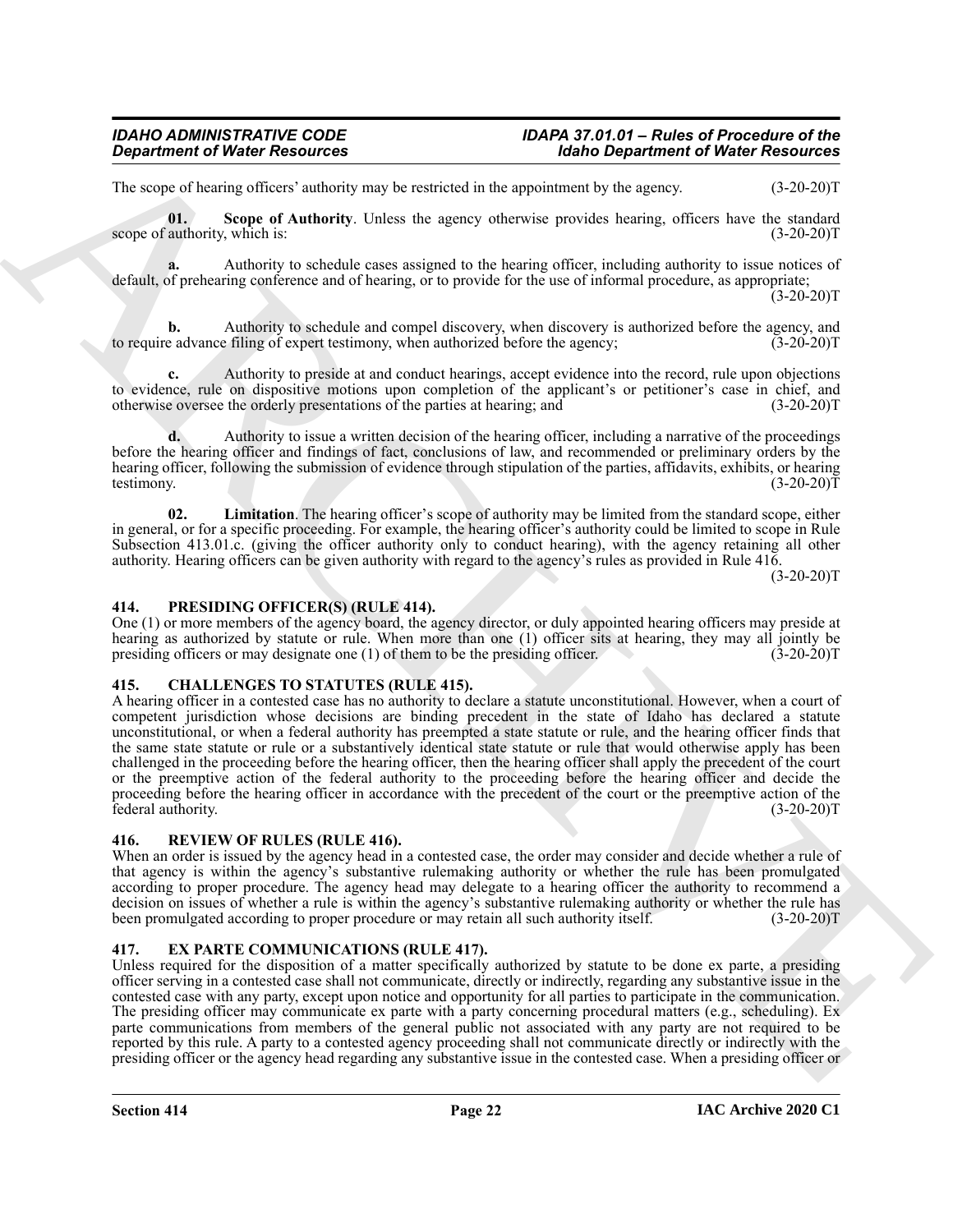the agency head becomes aware of an ex parte communication regarding any substantive issue from a party or representative of a party during a contested case, the presiding officer or agency head shall place a copy or written summary of the communication in the file for the case and order the party providing the communication to serve a copy of the communication or written summary upon all parties of record. Repeated violations of this rule shall be cause for the presiding officer to dismiss an action or to dismiss a party from an action. Written communications from a party showing service upon all other parties are not ex parte communications. (3-20-20)T

# <span id="page-22-0"></span>**418. -- 499. (RESERVED)**

#### <span id="page-22-9"></span><span id="page-22-1"></span>**500. ALTERNATIVE RESOLUTION OF CONTESTED CASES (RULE 500).**

**Equivalent of Wine Resources** on the particular the **Holometrical control in the state of Wine Resources of the state of the state of the state of the state of the state of the state of the state of the state of the stat** The Idaho Legislature encourages informal means of alternative dispute resolution (ADR). For contested cases, the means of ADR include, but are not limited to, settlement negotiations, mediation, fact finding, mini-trials, and arbitration, or any combination of them. These alternatives can frequently lead to more creative, efficient and sensible outcomes than may be attained under formal contested case procedures. An agency may use ADR for the resolution of issues in controversy in a contested case if the agency finds that such a proceeding is appropriate. An agency may, for example, find that using ADR is not appropriate if it determines that an authoritative resolution of the matter is needed for precedential value, that formal resolution of the matter is of special importance to avoid variation in individual decisions, that the matter significantly affects persons who are not parties to the proceeding, or that a formal proceeding is in the public interest. (3-20-20)T

#### <span id="page-22-11"></span><span id="page-22-2"></span>**501. NEUTRALS (RULE 501).**

When ADR is used for all or a portion of a contested case, the agency may provide a neutral to assist the parties in resolving their disputed issues. The neutral may be an employee of the agency or of another state agency or any other individual who is acceptable to the parties to the proceeding. A neutral shall have no official, financial, or personal conflict of interest with respect to the issues in controversy, unless such interest is disclosed in writing to all parties and all parties agree that the neutral may serve.

#### <span id="page-22-10"></span><span id="page-22-3"></span>**502. CONFIDENTIALITY (RULE 502).**

Communications in an ADR proceeding shall not be disclosed by the neutral or by any party to the proceeding unless all parties to the proceeding consent in writing, the communication has already been made public, or is required by court order, statute or agency rule to be make public. (3-20-20) court order, statute or agency rule to be make public.

# <span id="page-22-4"></span>**503. -- 509. (RESERVED)**

#### <span id="page-22-14"></span><span id="page-22-5"></span>**510. PURPOSES OF PREHEARING CONFERENCES (RULE 510).**

The presiding officer, or an authorized employee of the agency, may by order or notice issued to all parties convene a prehearing conference in a contested case for the purposes of formulating or simplifying the issues, obtaining concessions of fact or identification of documents to avoid unnecessary proof, scheduling discovery (when discovery is allowed), arranging for the exchange of proposed exhibits or prepared testimony, limiting witnesses, discussing settlement offers or making settlement offers, scheduling hearings, establishing procedure at hearings, and addressing other matters that may expedite orderly conduct and disposition of the proceeding or its settlement. (3-20-20)T

#### <span id="page-22-12"></span><span id="page-22-6"></span>**511. NOTICE OF PREHEARING CONFERENCE (RULE 511).**

Notice of the place, date and hour of a prehearing conference will be served at least fourteen (14) days before the time set for the prehearing conference, unless the presiding officer finds it necessary or appropriate for the conference to be held earlier. Notices for prehearing conference must contain the same information as notices of hearing with regard to an agency's obligations under the American with Disabilities Act. (3-20-20)T

# <span id="page-22-15"></span><span id="page-22-7"></span>**512. RECORD OF CONFERENCE (RULE 512).**

Prehearing conferences may be held formally (on the record) or informally (off the record) before or in the absence of a presiding officer, according to order or notice. Agreements by the parties to the conference may be put on the record during formal conferences or may be reduced to writing and filed with the agency after formal or informal conferences. (3-20-20)T

# <span id="page-22-13"></span><span id="page-22-8"></span>**513. ORDERS RESULTING FROM PREHEARING CONFERENCE (RULE 513).**

The presiding officer, or an authorized employee of the agency, may issue a prehearing order or notice based upon the results of the agreements reached at or rulings made at a prehearing conference. A prehearing order will control the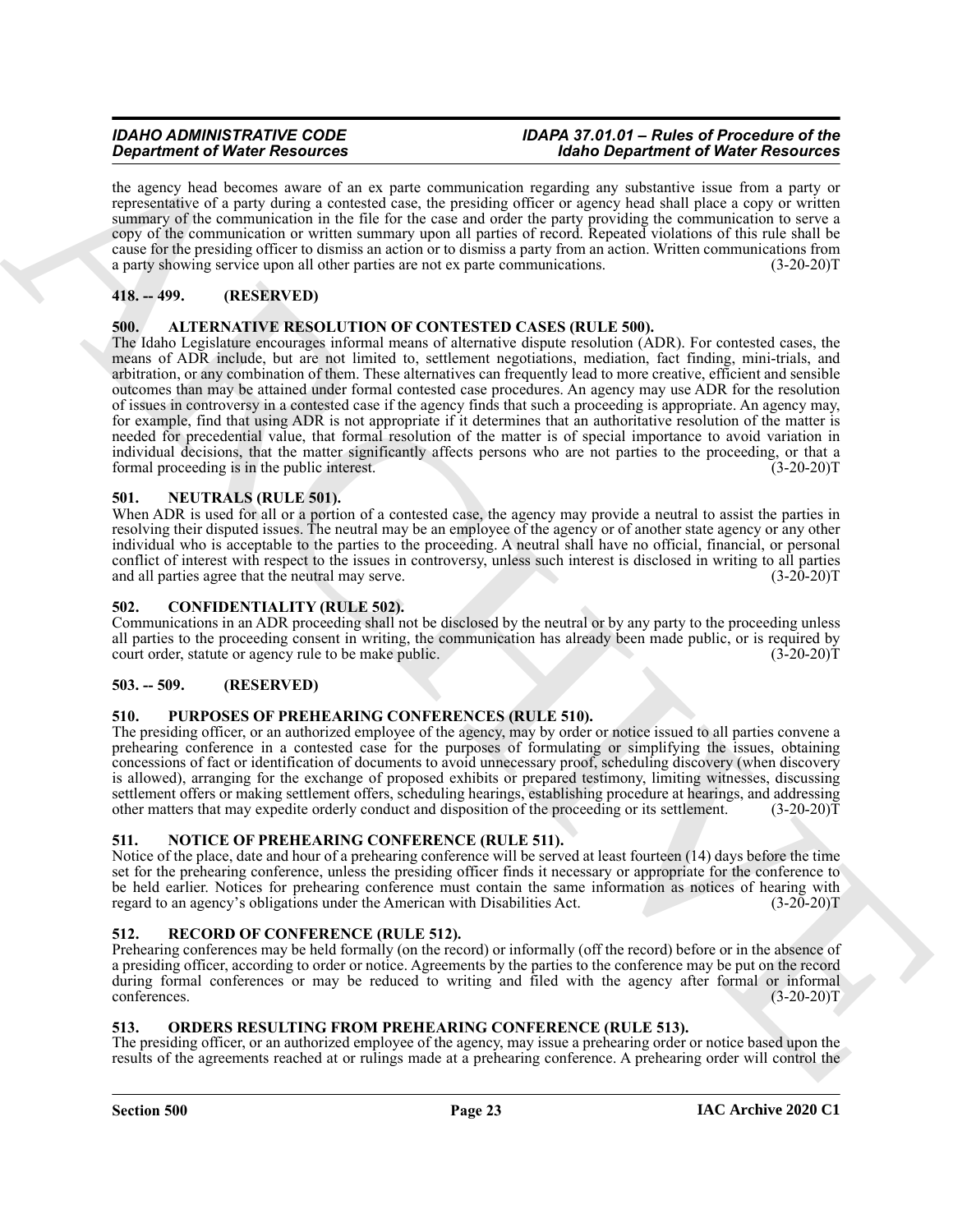course of subsequent proceedings unless modified by the presiding officer for good cause. (3-20-20)T

# <span id="page-23-9"></span><span id="page-23-0"></span>**514. FACTS DISCLOSED NOT PART OF THE RECORD (RULE 514).**

Facts disclosed, offers made and all other aspects of negotiation (except agreements reached) in prehearing conferences in a contested case are not part of the record. (3-20-20)T

# <span id="page-23-1"></span>**515. -- 519. (RESERVED)**

# <span id="page-23-10"></span><span id="page-23-2"></span>**520. KINDS AND SCOPE OF DISCOVERY LISTED (RULE 520).**

**01. Kinds of Discovery**. The kinds of discovery recognized and authorized by these rules in contested  $\csc$  are: (3-20-20)T

<span id="page-23-11"></span>

| a. | Depositions;                                    | $(3-20-20)T$ |
|----|-------------------------------------------------|--------------|
| b. | Production requests or written interrogatories; | $(3-20-20)T$ |
| c. | Requests for admission;                         | $(3-20-20)T$ |
| d. | Subpoenas; and                                  | $(3-20-20)T$ |

<span id="page-23-12"></span>**e.** Statutory inspection, examination (including physical or mental examination), investigation, etc.  $(3-20-20)T$ 

**02. Rules of Civil Procedure**. Unless otherwise provided by statute, rule, order or notice, the scope of discovery, other than statutory inspection, examination, investigation, etc., is governed by the Idaho Rules of Civil Procedure (see Idaho Rule of Civil Procedure 26(b)). (3-20-20)T

# <span id="page-23-16"></span><span id="page-23-3"></span>**521. WHEN DISCOVERY AUTHORIZED (RULE 521).**

**Expansion of Water Resources**<br>
State Disparameter of Water Resources<br>
State Disparameter provides to the previous model of the previous model of the state<br>
ARCHIVES TRANS ARCHIVES NOT AND TO PERFECT OF THE RECORD (REFERE No party before the agency is entitled to engage in discovery unless the party moves for an order authorizing discovery and the agency issues an order authorizing the requested discovery, or upon agreement of all parties to the discovery that discovery may be conducted. The presiding officer shall provide a schedule for discovery in the order authorizing discovery, but the order authorizing and scheduling discovery need not conform to the timetables of the Idaho Rules of Civil Procedure. A party, upon reasonable notice to other parties and all persons affected thereby, may apply for an order compelling discovery in a manner consistent with the provisions of Rule 37(a) of the Idaho Rules of Civil Procedure. The agency or agency staff may conduct statutory inspection, examination, investigation, etc., at any time without filing a motion to authorize discovery.

# <span id="page-23-14"></span><span id="page-23-4"></span>**522. RIGHTS TO DISCOVERY RECIPROCAL (RULE 522).**

All parties to a proceeding have a right of discovery of all other parties to a proceeding according to Rule 521 and to the authorizing statutes and rules. The presiding officer may by order authorize or compel necessary discovery authorized by statute or rule. (3-20-20)T

# <span id="page-23-8"></span><span id="page-23-5"></span>**523. DEPOSITIONS (RULE 523).**

Depositions may be taken in accordance with the Idaho Rules of Civil Procedure for any purpose allowed by statute, the Idaho Rules of Civil Procedure, or rule or order of the agency. (3-20-20) the Idaho Rules of Civil Procedure, or rule or order of the agency.

# <span id="page-23-13"></span><span id="page-23-6"></span>**524. PRODUCTION REQUESTS OR WRITTEN INTERROGATORIES AND REQUESTS FOR ADMISSION (RULE 524).**

Production requests or written interrogatories and requests for admission may be taken in accordance with the Idaho Rules of Civil Procedure for any purpose allowed by statute, the Idaho Rules of Civil Procedure, or rule or order of the agency.  $(3-20-20)T$ 

# <span id="page-23-15"></span><span id="page-23-7"></span>**525. SUBPOENAS (RULE 525).**

The agency may issue subpoenas upon a party's motion or upon its own initiative. The agency upon motion to quash made promptly, and in any event, before the time to comply with the subpoena, may quash the subpoena, or condition denial of the motion to quash upon reasonable terms. (3-20-20)T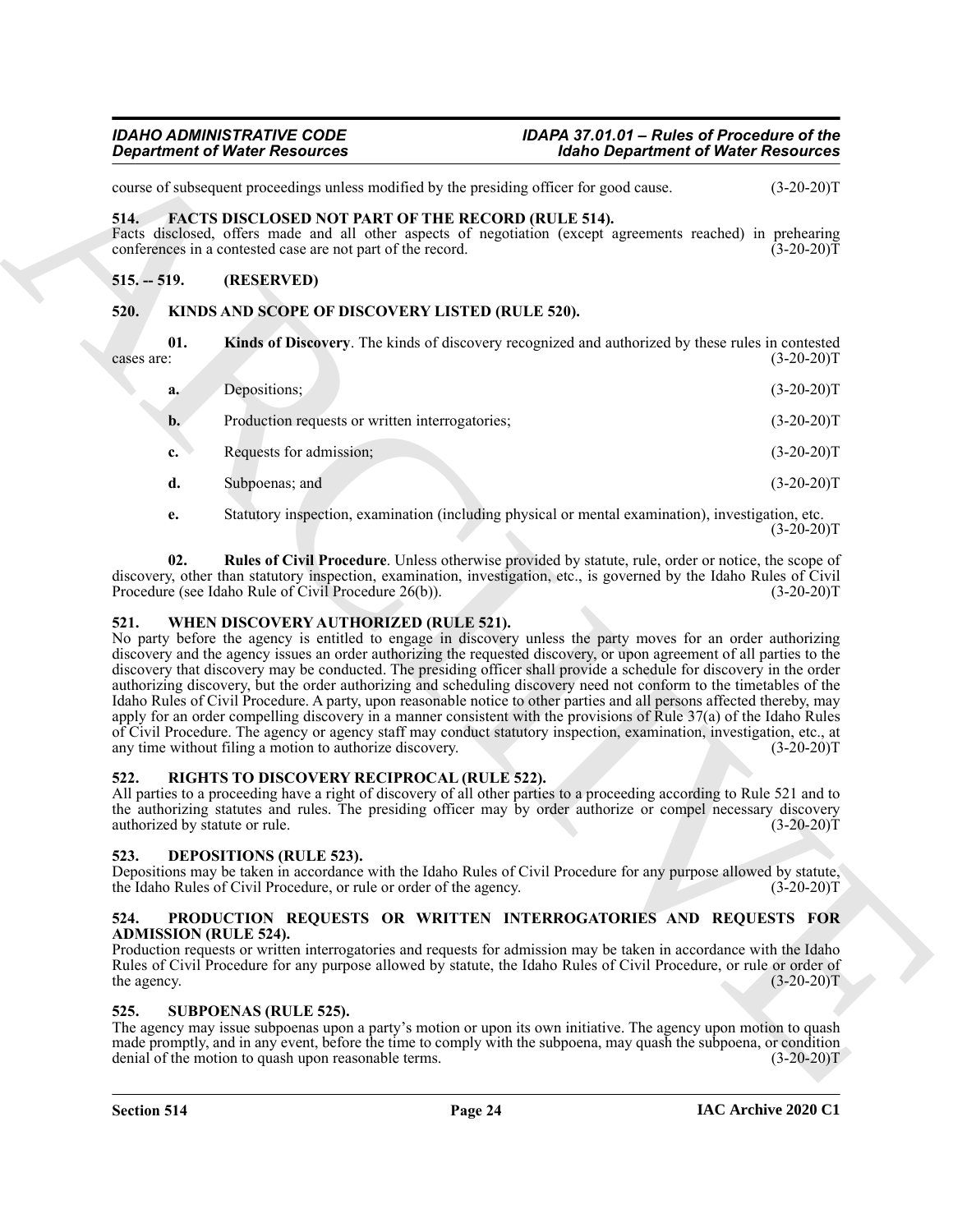#### <span id="page-24-18"></span><span id="page-24-0"></span>**526. STATUTORY INSPECTION, EXAMINATION, INVESTIGATION, ETC. -- CONTRASTED WITH OTHER DISCOVERY (RULE 526).**

This rule recognizes, but does not enlarge or restrict, an agency's statutory right of inspection, examination (including mental or physical examination), investigation, etc. This statutory right of an agency is independent of and cumulative to any right of discovery in formal proceedings and may be exercised by the agency whether or not a person is party to a formal proceeding before the agency. Information obtained from statutory inspection, examination, investigation, etc., may be used in formal proceedings or for any other purpose, except as restricted by statute or rule. The rights of deposition, production request or written interrogatory, request for admission, and subpoena, can be used by parties only in connection with formal proceedings before the agency. (3-20-20)T

#### <span id="page-24-10"></span><span id="page-24-1"></span>**527. ANSWERS TO PRODUCTION REQUESTS OR WRITTEN INTERROGATORIES AND TO REQUESTS FOR ADMISSION (RULE 527).**

Answers to production requests or written interrogatories and to requests for admission shall be filed or served as provided by the order compelling discovery. Answers must conform to the requirements of the Idaho Rules of Civil Procedure. The order compelling discovery may provide that voluminous answers to requests need not be served so long as they are made available for inspection and copying under reasonable terms. (3-20-20)T long as they are made available for inspection and copying under reasonable terms.

# <span id="page-24-13"></span><span id="page-24-2"></span>**528. FILING AND SERVICE OF DISCOVERY-RELATED DOCUMENTS (RULE 528).**

Notices of deposition, cover letters stating that production requests, written interrogatories or requests for admission have been served, cover letters stating answers to production requests, written interrogatories, or requests for admission have been served or are available for inspection under Rule 527, and objections to discovery must be filed and served as provided in the order authorizing discovery. (3-20-20) and served as provided in the order authorizing discovery.

# <span id="page-24-11"></span><span id="page-24-3"></span>**529. EXHIBIT NUMBERS (RULE 529).**

The agency assigns exhibit numbers to each party. (3-20-20)T

# <span id="page-24-15"></span><span id="page-24-4"></span>**530. PREPARED TESTIMONY AND EXHIBITS (RULE 530).**

Order, notice or rule may require a party or parties to file before hearing and to serve on all other parties prepared expert testimony and exhibits to be presented at hearing. Assigned exhibits numbers should be used in all prepared testimony. (3-20-20)T testimony. (3-20-20)T

# <span id="page-24-17"></span><span id="page-24-5"></span>**531. SANCTIONS FOR FAILURE TO OBEY ORDER COMPELLING DISCOVERY (RULE 531).**

The agency may impose all sanctions recognized by statute or rules for failure to comply with an order compelling discovery, including but not limited to the sanctions listed in paragraphs (A), (B), and (C) of Rule 37(b)(2) of the Idaho Rules of Civil Procedure. (3-20-20)T

# <span id="page-24-16"></span><span id="page-24-6"></span>**532. PROTECTIVE ORDERS (RULE 532).**

As authorized by statute or rule, the agency may issue protective orders limiting access to information generated during settlement negotiations, discovery, or hearing. (3-20-20) during settlement negotiations, discovery, or hearing.

# <span id="page-24-7"></span>**533. -- 549. (RESERVED)**

# <span id="page-24-14"></span><span id="page-24-8"></span>**550. NOTICE OF HEARING (RULE 550).**

*General of Weier Resources FRACHIVES* **<b>***BALLARY CONFIGURATION CONFIGURATION CONFIGURATION CONFIGURATION CONFIGURATION CONFIGURATION CONFIGURATION CONFIGURATION CONFIGURATION CONFIGURATION CONFIGURATION CONFIGURATION* Notice of the place, date and hour of hearing will be served on all parties at least fourteen (14) days before the time set for hearing, unless the agency finds by order that it is necessary or appropriate that the hearing be held earlier. Notices must comply with the requirements of Rule 551. Notices must list the names of the parties (or the lead parties if the parties are too numerous to name), the case number or docket number, the names of the presiding officers who will hear the case, the name, address and telephone number of the person to whom inquires about scheduling, hearing facilities, etc., should be directed, and the names of persons with whom the documents, pleadings, etc., in the case should be filed if the presiding officer is not the person who should receive those documents. If no document previously issued by the agency has listed the legal authority of the agency to conduct the hearing, the notice of hearing must do so. The notice of hearing shall state that the hearing will be conducted under these rules of procedure and inform the parties where they may read or obtain a copy. (3-20-20)T

# <span id="page-24-12"></span><span id="page-24-9"></span>**551. FACILITIES AT OR FOR HEARING AND A.D.A. REQUIREMENTS (RULE 551).**

All hearings must be held in facilities meeting the accessibility requirements of the Americans with Disabilities Act,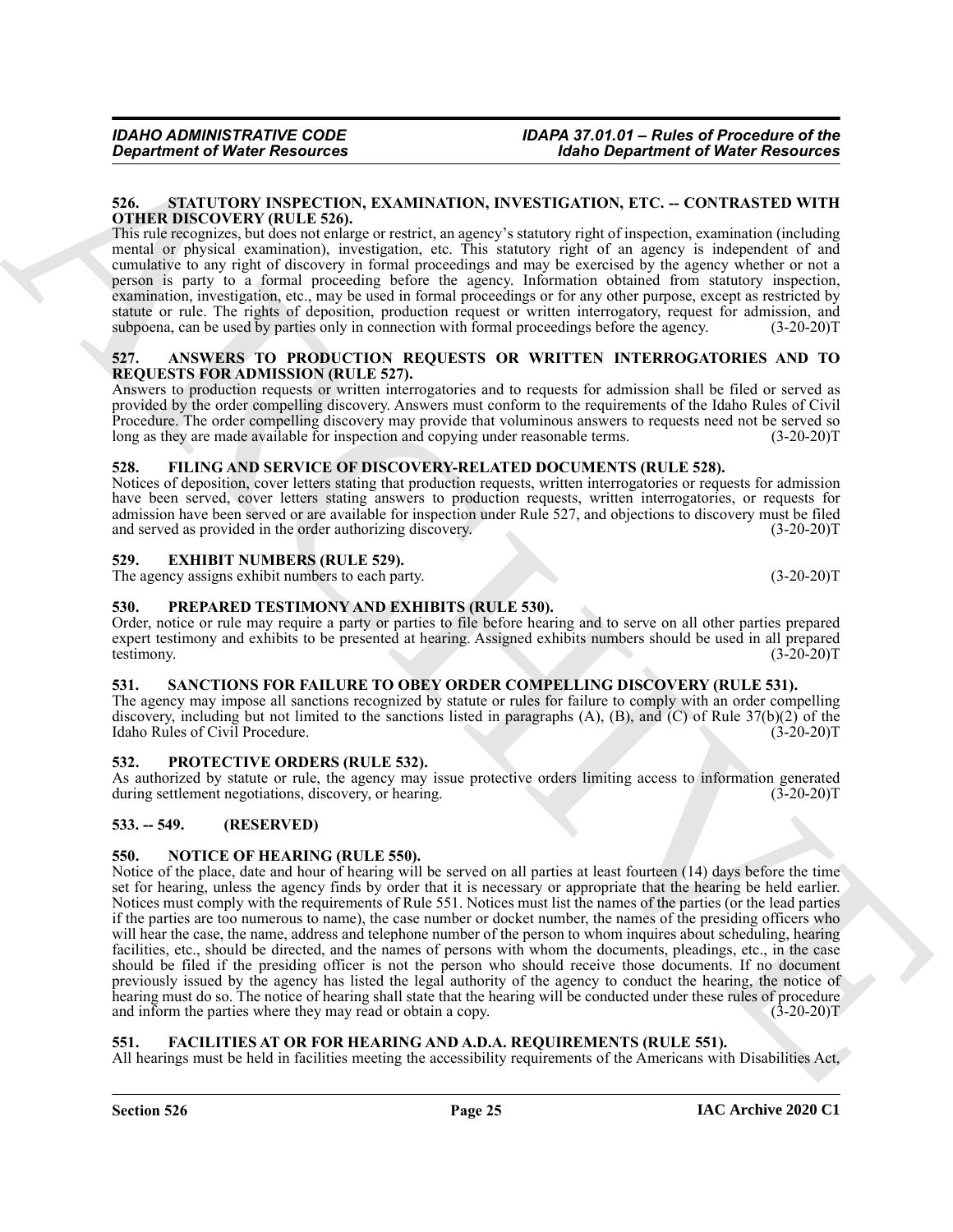and all notices of hearing must inform the parties that the hearing will be conducted in facilities meeting the accessibility requirements of the Americans with Disabilities Act. All notices of hearing must inform the parties and other persons notified that if they require assistance of the kind that the agency is required to provide under the Americans with Disabilities Act in order to participate in or understand the hearing, the agency will supply that assistance upon request a reasonable number of days before the hearing. The notice of hearing shall explicitly state the number of days before the hearing that the request must be made. (3-20-20)T

# <span id="page-25-14"></span><span id="page-25-0"></span>**552. HOW HEARINGS HELD (RULE 552).**

Hearings may be held in person or by telephone or television or other electronic means, if each participant in the hearing has an opportunity to participate in the entire proceeding while it is taking place. (3-20-20)T

# <span id="page-25-10"></span><span id="page-25-1"></span>**553. CONDUCT AT HEARINGS (RULE 553).**

All persons attending a hearing must conduct themselves in a respectful manner. Smoking is not permitted at hearings. The presiding officer may exclude persons from the hearing who refuse to conduct themselves in a respectful manner. Disruptive conduct that is serious in nature shall be cause for dismissal of a disrupting party from<br>(3-20-20)T the proceeding.

# <span id="page-25-11"></span><span id="page-25-2"></span>**554. CONFERENCE AT HEARING (RULE 554).**

In any proceeding the presiding officer may convene the parties before hearing or recess the hearing to discuss formulation or simplification of the issues, admissions of fact or identification of documents to avoid unnecessary proof, exchanges of documents, exhibits or prepared testimony, limitation of witnesses, establishment of order of procedure, and other matters that may expedite orderly conduct of the hearing. The presiding officer shall state the results of the conference on the record. (3-20-20) results of the conference on the record.

# <span id="page-25-17"></span><span id="page-25-3"></span>**555. PRELIMINARY PROCEDURE AT HEARING (RULE 555).**

Before taking evidence the presiding officer will call the hearing to order, take appearances of parties, and act upon any pending motions or petitions. The presiding officer may allow opening statements as necessary or appropriate to explain a party's presentation. (3-20-20) explain a party's presentation.

# <span id="page-25-12"></span><span id="page-25-4"></span>**556. CONSOLIDATION OF PROCEEDINGS (RULE 556).**

The agency may consolidate two (2) or more proceedings for hearing upon finding that they present issues that are related and that the rights of the parties will not be prejudiced. In consolidated hearings the presiding officer determines the order of the proceeding. (3-20-20)T

# <span id="page-25-18"></span><span id="page-25-5"></span>**557. STIPULATIONS (RULE 557).**

Graduation of Ware Research and the probability that is the bottom of Warbor Control of Warbor Control of Warbor Control of Warbor Control of Warbor Control of Warbor Control of Warbor Control of Warbor Control of Warbor Parties may stipulate among themselves to any fact at issue in a contested case by written statement filed with the presiding officer or presented at hearing or by oral statement at hearing. A stipulation binds all parties agreeing to it only according to its terms. The agency may regard a stipulation as evidence or may require proof by evidence of the facts stipulated. The agency is not bound to adopt a stipulation of the parties, but may do so. If the agency rejects a stipulation, it will do so before issuing a final order, and it will provide an additional opportunity for the parties to present evidence and arguments on the subject matter of the rejected stipulation. (3-20-20)T

# <span id="page-25-15"></span><span id="page-25-6"></span>**558. ORDER OF PROCEDURE (RULE 558).**

The presiding officer may determine the order of presentation of witnesses and examination of witnesses. (3-20-20)T

# <span id="page-25-19"></span><span id="page-25-7"></span>**559. TESTIMONY UNDER OATH (RULE 559).**

All testimony presented in formal hearings will be given under oath. Before testifying each witness must swear or affirm that the testimony the witness will give before the agency is the truth, the whole truth, and nothing but the truth.  $(3\text{-}20\text{-}20)$ T

# <span id="page-25-16"></span><span id="page-25-8"></span>**560. PARTIES AND PERSONS WITH SIMILAR INTERESTS (RULE 560).**

If two (2) or more parties or persons have substantially like interests or positions, to expedite the proceeding and avoid duplication, the presiding officer may limit the number of them who testify, examine witnesses, or make and argue motions and objections. (3-20-20)T

# <span id="page-25-13"></span><span id="page-25-9"></span>**561. CONTINUANCE OF HEARING (RULE 561).**

The presiding officer may continue proceedings for further hearing. (3-20-20)T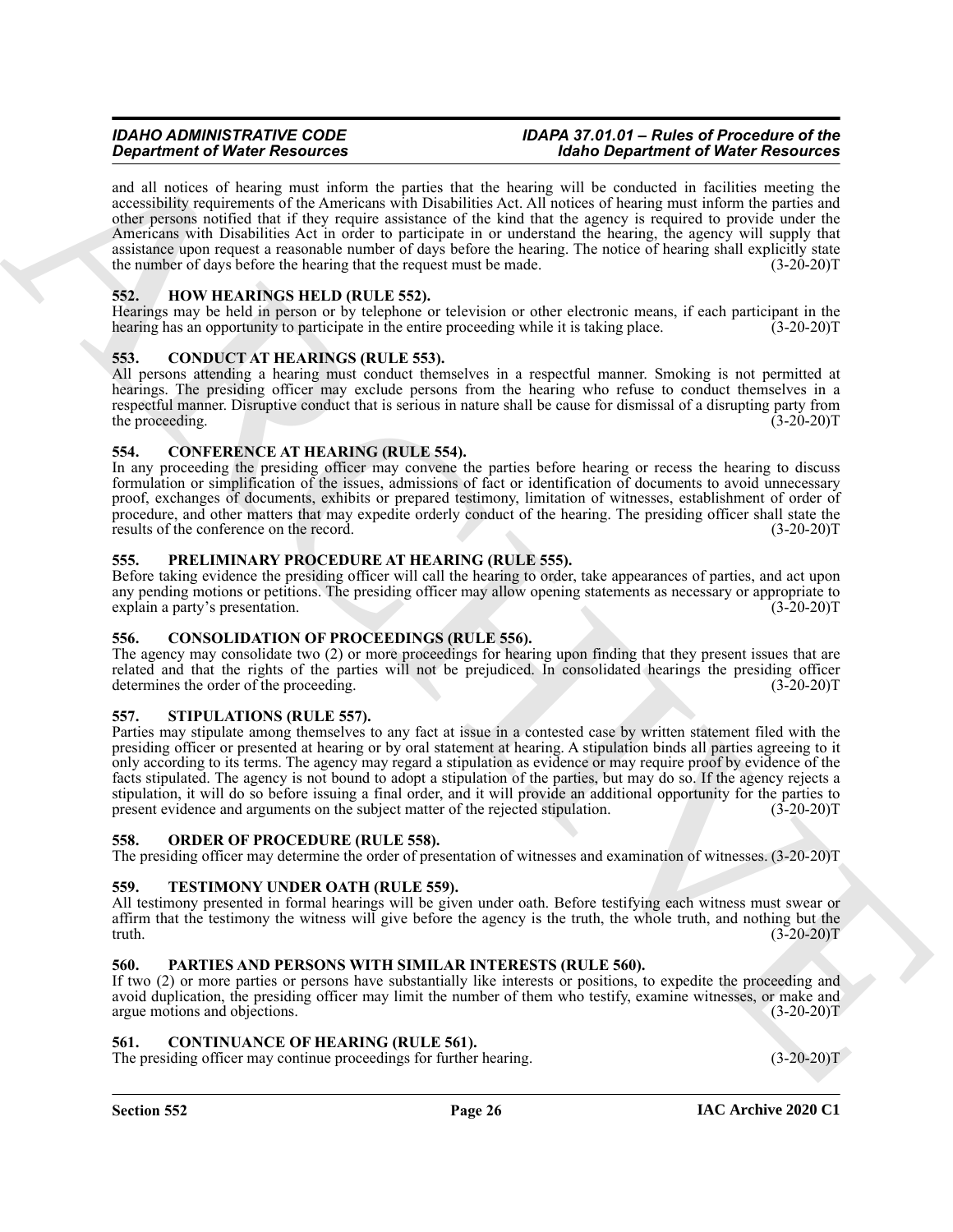#### <span id="page-26-20"></span><span id="page-26-0"></span>**562. RULINGS AT HEARINGS (RULE 562).**

The presiding officer rules on motions and objections presented at hearing. When the presiding officer is a hearing officer, the presiding officer's rulings may be reviewed by the agency head in determining the matter on its merits and the presiding officer may refer or defer rulings to the agency head for determination. (3-20-20)T

#### <span id="page-26-17"></span><span id="page-26-1"></span>**563. ORAL ARGUMENT (RULE 563).**

The presiding officer may set and hear oral argument on any matter in the contested case on reasonable notice according to the circumstances. (3-20-20)T

#### <span id="page-26-11"></span><span id="page-26-2"></span>**564. BRIEFS -- MEMORANDA -- PROPOSED ORDERS OF THE PARTIES -- STATEMENTS OF POSITION -- PROPOSED ORDER OF THE PRESIDING OFFICER (RULE 564).**

In any contested case, any party may ask to file briefs, memoranda, proposed orders of the parties or statements of position, and the presiding officer may request briefs, proposed orders of the parties, or statements of position. The presiding officer may issue a proposed order and ask the parties for comment upon the proposed order. (3-20-20)T

#### <span id="page-26-18"></span><span id="page-26-3"></span>**565. PROCEDURE ON PREHEARING MOTIONS (RULE 565).**

The presiding officer may consider and decide prehearing motions with or without oral argument or hearing. Unless otherwise provided by the presiding officer upon a showing of good cause by a party, when a motion has been filed, all parties joining in, answering to or responding to the motion(s) will have fourteen  $(14)$  days from the time of filing of the motion in which to respond. (3-20-20)T

#### <span id="page-26-14"></span><span id="page-26-4"></span>**566. JOINT HEARINGS (RULE 566).**

The agency may hold joint hearings with federal agencies, with agencies of other states, and with other agencies of the state of Idaho. When joint hearings are held, the agencies may agree among themselves which agency's rules of practice and procedure will govern. (3-20-20)T practice and procedure will govern.

#### <span id="page-26-5"></span>**567. -- 599. (RESERVED)**

# <span id="page-26-19"></span><span id="page-26-6"></span>**600. RULES OF EVIDENCE -- EVALUATION OF EVIDENCE (RULE 600).**

**Sometimes of Water Resources** (1992) and the space and the space interest in the space of Water Resources (1992) and the space of the space of the space of the space of the space of the space of the space of the space of Evidence should be taken by the agency to assist the parties' development of a record, not excluded to frustrate that development. The presiding officer at hearing is not bound by the Idaho Rules of Evidence. No informality in any proceeding or in the manner of taking testimony invalidates any order. The presiding officer, with or without objection, may exclude evidence that is irrelevant, unduly repetitious, inadmissible on constitutional or statutory grounds, or on the basis of any evidentiary privilege provided by statute or recognized in the courts of Idaho. All other evidence may be admitted if it is of a type commonly relied upon by prudent persons in the conduct of their affairs. The agency's experience, technical competence and specialized knowledge may be used in evaluation of evidence. (3-20-20)T

#### <span id="page-26-13"></span><span id="page-26-7"></span>**601. DOCUMENTARY EVIDENCE (RULE 601).**

Documentary evidence may be received in the form of copies or excerpts. Upon request, parties shall be given an opportunity to compare the copy with the original if available. (3-20-20)T

# <span id="page-26-16"></span><span id="page-26-8"></span>**602. OFFICIAL NOTICE -- AGENCY STAFF MEMORANDA (RULE 602).**

Official notice may be taken of any facts that could be judicially noticed in the courts of Idaho and of generally recognized technical or scientific facts within the agency's specialized knowledge. Parties shall be notified of the specific facts or material noticed and the source of the material noticed, including any agency staff memoranda and data. Notice that official notice will be taken should be provided either before or during the hearing, and must be provided before the issuance of any order that is based in whole or in part on facts or material officially noticed. Parties must be given an opportunity to contest and rebut the facts or material officially noticed. When the presiding officer proposes to notice agency staff memoranda or agency staff reports, responsible staff employees or agents shall be made available for cross-examination if any party timely requests their availability. (3-20-20)T

#### <span id="page-26-12"></span><span id="page-26-9"></span>**603. DEPOSITIONS (RULE 603).**

Depositions may be offered into evidence. (3-20-20)T

# <span id="page-26-15"></span><span id="page-26-10"></span>**604. OBJECTIONS -- OFFERS OF PROOF (RULE 604).**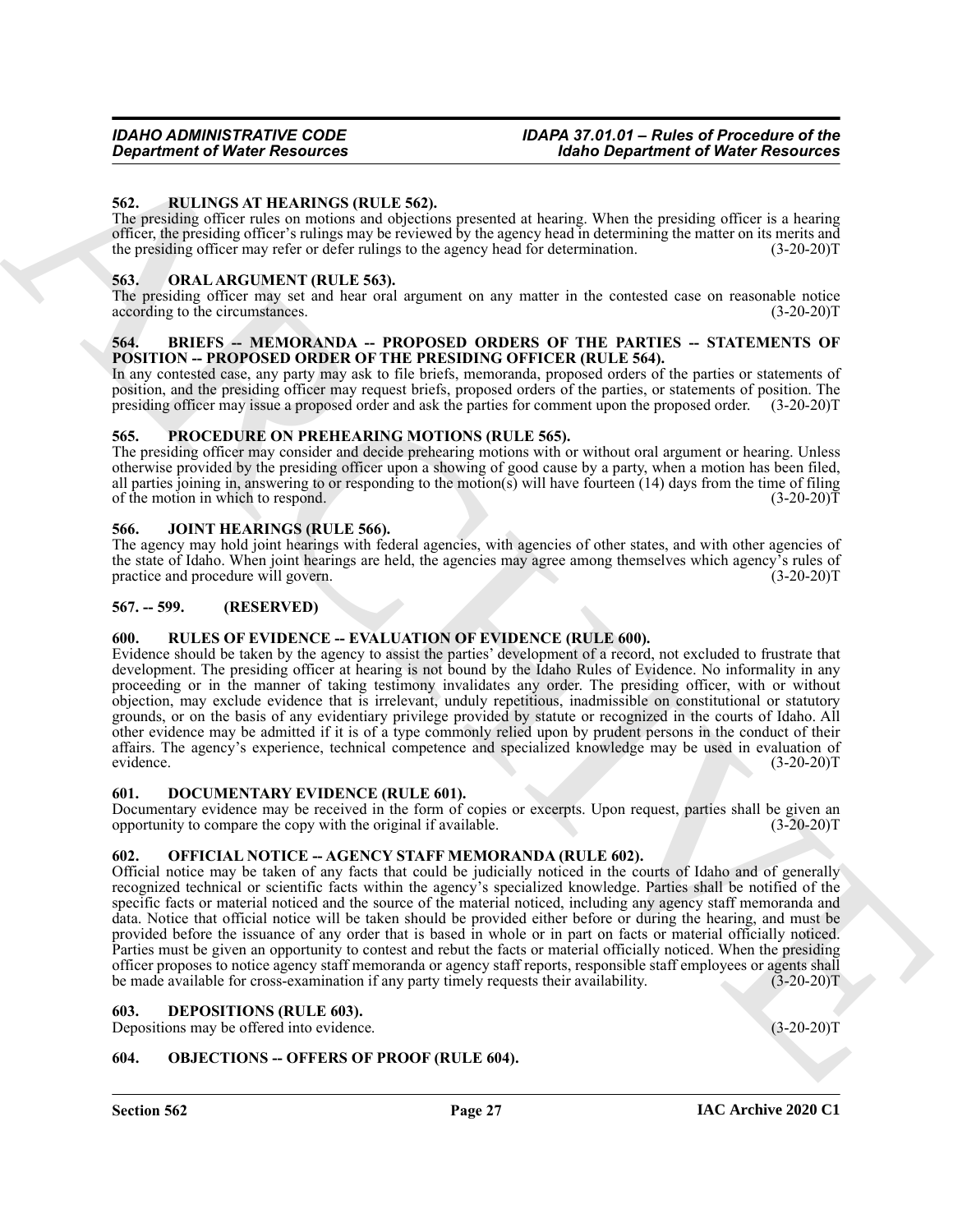Grounds for objection to the admission or exclusion of evidence must be stated briefly at the time the evidence is offered. Formal exceptions to rulings admitting or excluding evidence are unnecessary and need not be taken. An offer of proof for the record consists of a statement of the substance of the excluded evidence. When a party objects to the admission of evidence, the presiding officer will rule on the objection, or, if the presiding officer is a hearing officer, the presiding officer may receive the evidence subject to later ruling by the agency head or refer the matter to the agency head. (3-20-20)T (3-20-20)T

# <span id="page-27-13"></span><span id="page-27-0"></span>**605. PREPARED TESTIMONY (RULE 605).**

The presiding officer may order a witness's prepared testimony previously distributed to all parties to be included in the record of hearing as if read. Admissibility of prepared testimony is subject to Rule 600. (3-20-20)T

# <span id="page-27-12"></span><span id="page-27-1"></span>**606. EXHIBITS (RULE 606).**

**Operation of Water Securities** and stationary that the big the *Chinese Contention* of Water Resources of the stationary of the *Chinese Contention* of Water Resources of the *Chinese Contention* of the *Chinese Contenti* Exhibit numbers may be assigned to the parties before hearing. Exhibits prepared for hearing should ordinarily be typed or printed on eight and one-half inch  $(8 \frac{1}{2})$  by eleven inch  $(11)$ <sup>\*</sup>) white paper, except that maps, charts, photographs and non-documentary exhibits may be introduced on the size or kind of paper customarily used for them. A copy of each documentary exhibit must be furnished to each party present and to the presiding officer, except for unusually bulky or voluminous exhibits that have previously been made available for the parties' inspection. Copies must be of good quality. Exhibits identified at hearing are subject to appropriate and timely objection before the close of proceedings. Exhibits to which no objection is made are automatically admitted into evidence without motion of the sponsoring party. Neither motion pictures, slides, opaque projections, videotapes, audiotapes nor other materials not capable of duplication by still photograph or reproduction on paper shall be presented as exhibits without approval of the presiding officer prior to the hearing. (3-20-20) approval of the presiding officer prior to the hearing.

# <span id="page-27-2"></span>**607. -- 609. (RESERVED)**

# <span id="page-27-10"></span><span id="page-27-3"></span>**610. CONFIDENTIALITY OF SETTLEMENT NEGOTIATIONS (RULE 610).**

Settlement negotiations in a contested case are confidential, unless all participants to the negotiation agree to the contrary in writing. Facts disclosed, offers made and all other aspects of negotiation (except agreements reached) in settlement negotiations in a contested case are not part of the record. (3-20-20)T

# <span id="page-27-15"></span><span id="page-27-4"></span>**611. SUGGESTION FOR OR INQUIRY ABOUT SETTLEMENTS (RULE 611).**

Through notice or order or on the record at prehearing conference or hearing, the presiding officer may inquire of the parties in any proceeding whether settlement negotiations are in progress or are contemplated or may invite settlement of an entire proceeding or certain issues. (3-20-20) settlement of an entire proceeding or certain issues.

# <span id="page-27-11"></span><span id="page-27-5"></span>**612. CONSIDERATION OF SETTLEMENTS (RULE 612).**

Settlements must be reviewed under this rule. When a settlement is presented to the presiding officer, the presiding officer will prescribe procedures appropriate to the nature of the settlement to consider the settlement. For example, the presiding officer could summarily accept settlement of essentially private disputes that have no significant implications for administration of the law for persons other than the affected parties. On the other hand, when one (1) or more parties to a proceeding is not party to the settlement or when the settlement presents issues of significant implication for other persons, the presiding officer may convene an evidentiary hearing to consider the reasonableness of the settlement and whether acceptance of the settlement is consistent with the agency's charge under the law. (3-20-20)T under the law.

#### <span id="page-27-9"></span><span id="page-27-6"></span>**613. BURDENS OF PROOF (RULE 613).**

Proponents of a proposed settlement carry the burden of showing that the settlement is in accordance with the law. The presiding officer may require the development of an appropriate record in support of or opposition to a proposed settlement as a condition of accepting or rejecting the settlement. (3-20-20) settlement as a condition of accepting or rejecting the settlement.

# <span id="page-27-14"></span><span id="page-27-7"></span>**614. SETTLEMENT NOT BINDING (RULE 614).**

The presiding officer is not bound by settlement agreements that are not unanimously accepted by all parties or that have significant implications for persons not parties. In these instances, the presiding officer will independently review any proposed settlement to determine whether the settlement is in accordance with the law. (3-20-20)T

#### <span id="page-27-8"></span>**615. -- 649. (RESERVED)**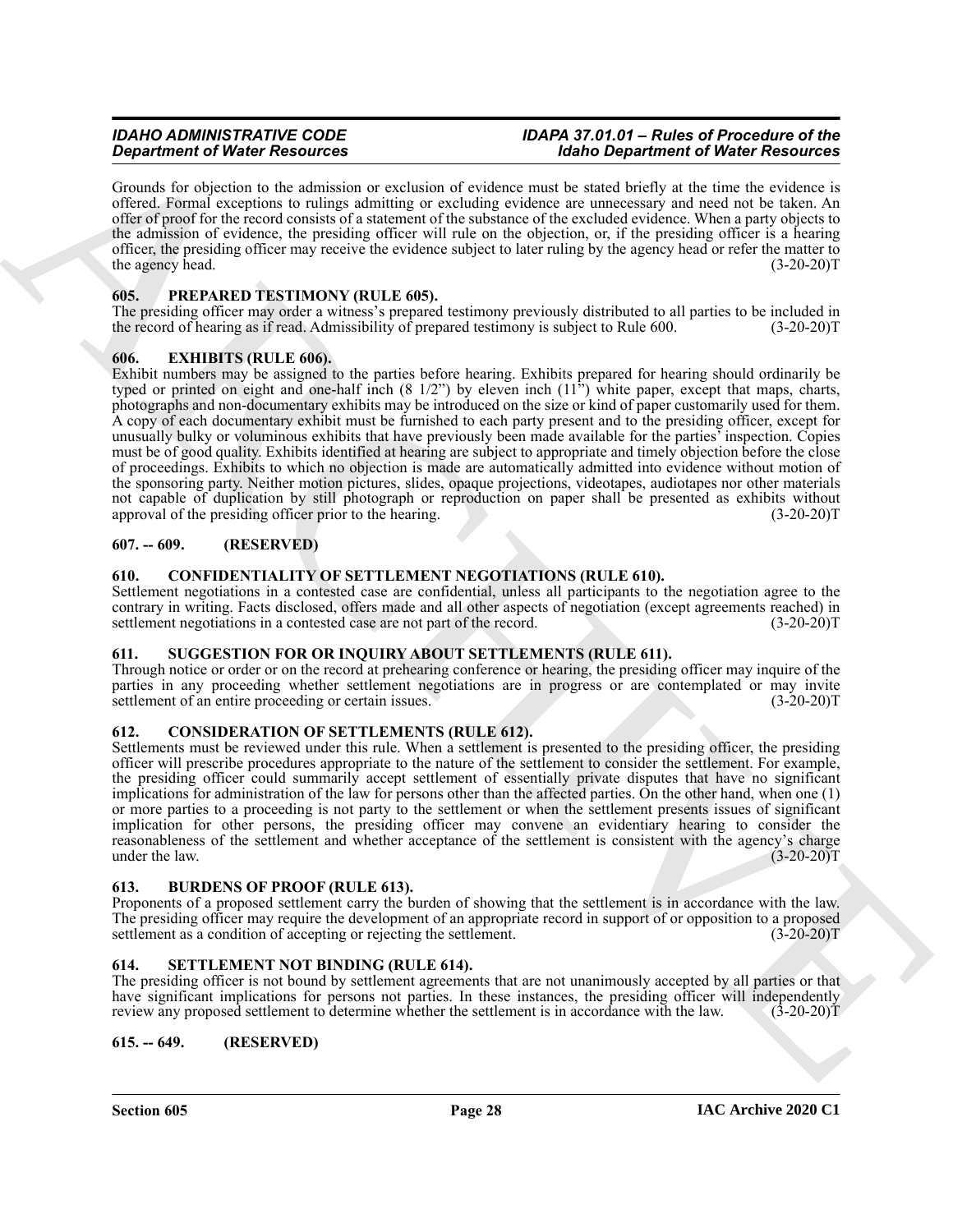# <span id="page-28-8"></span><span id="page-28-0"></span>**650. RECORD FOR DECISION (RULE 650).**

<span id="page-28-10"></span>**01. Official Record**. The agency shall maintain an official record for each contested case and (unless statute provides otherwise) base its decision in a contested case on the official record for the case. (3-20-20)T

<span id="page-28-9"></span>

|                 | 02. | <b>Contents of Record.</b> The record for a contested case shall include:                             | $(3-20-20)T$ |
|-----------------|-----|-------------------------------------------------------------------------------------------------------|--------------|
|                 | a.  | All notices of proceedings;                                                                           | $(3-20-20)T$ |
| the proceeding; |     | All applications or claims or appeals, petitions, complaints, protests, motions, and answers filed in | $(3-20-20)T$ |

**c.** All intermediate or interlocutory rulings of hearing officers or the agency head; (3-20-20)T

**d.** All evidence received or considered (including all transcripts or recordings of hearings and all offered or identified at hearing); (3-20-20)<sup>T</sup> exhibits offered or identified at hearing);

**e.** All offers of proof, however made; (3-20-20)T

**f.** All briefs, memoranda, proposed orders of the parties or of the presiding officers, statements of position, statements of support, and exceptions filed by parties or persons not parties; (3-20-20)T

**g.** All evidentiary rulings on testimony, exhibits, or offers of proof; (3-20-20)T

| <b>h.</b> | All staff memoranda or data submitted in connection with the consideration of the proceeding: |              |
|-----------|-----------------------------------------------------------------------------------------------|--------------|
|           |                                                                                               | $(3-20-20)T$ |
|           | A statement of matters officially noticed; and                                                | $(3-20-20)T$ |

<span id="page-28-11"></span>**j.** All recommended orders, preliminary orders, final orders, and orders on reconsideration.

# <span id="page-28-1"></span>**651. RECORDING OF HEARINGS (RULE 651).**

All hearings shall be recorded on audiotape or videotape at the agency's expense. The agency may provide for a transcript of the proceeding at its own expense. Any party may have a transcript prepared at its own expense. If the transcript prepared at the expense of a party is deemed by the presiding officer to be the official transcript of the hearing, the party shall furnish the agency a transcript without charge. (3-20-20) hearing, the party shall furnish the agency a transcript without charge.

# <span id="page-28-2"></span>**652. -- 699. (RESERVED)**

# <span id="page-28-7"></span><span id="page-28-3"></span>**700. NOTICE OF PROPOSED DEFAULT AFTER FAILURE TO APPEAR OR RESPOND (RULE 700).**

**Equivalent of Water Resources**<br> **EQUIVARY Resources**<br> **EQUIVARY Resources**<br> **EQUIVARY Resources**<br> **EQUIVARY RESOURCE (SON)**<br> **EQUIVARY RESOURCE (SON)**<br> **EQUIVARY RESOURCE (SON)**<br> **EQUIVARY RESOURCE THE PROPERTIES CONSULT** If an applicant or claimant or appellant, petitioner, protestant, complainant, or moving party fails to appear at the time and place set for hearing, or prehearing conference, on an application or claim or appeal, petition, complaint, or motion, or fails to respond to a written information inquiry, the presiding officer may serve upon all parties a notice of a proposed default order denying the application or claim or appeal, petition, complaint, or motion. The notice of a proposed default order shall include a statement that the default order is proposed to be issued because of a failure of the applicant or claimant or appellant, petitioner, complainant or moving party to appear at the time and place set for hearing or prehearing conference, or to respond to the information inquiry. The notice of proposed default order may be mailed to the last known mailing address of the party proposed to be defaulted. (3-20-20)T

# <span id="page-28-12"></span><span id="page-28-4"></span>**701. SEVEN DAYS TO CHALLENGE PROPOSED DEFAULT ORDER (RULE 701).**

Within seven (7) days after the service of the notice of proposed default order, the party against whom it was filed may file a written petition requesting that a default order not be entered. The petition must state the grounds why the petitioning party believes that default should not be entered. (3-20-20)T

# <span id="page-28-6"></span><span id="page-28-5"></span>**702. ISSUANCE OF DEFAULT ORDER (RULE 702).**

The agency shall promptly issue a default order or withdraw the notice of proposed default order after expiration of

 $(3-20-20)T$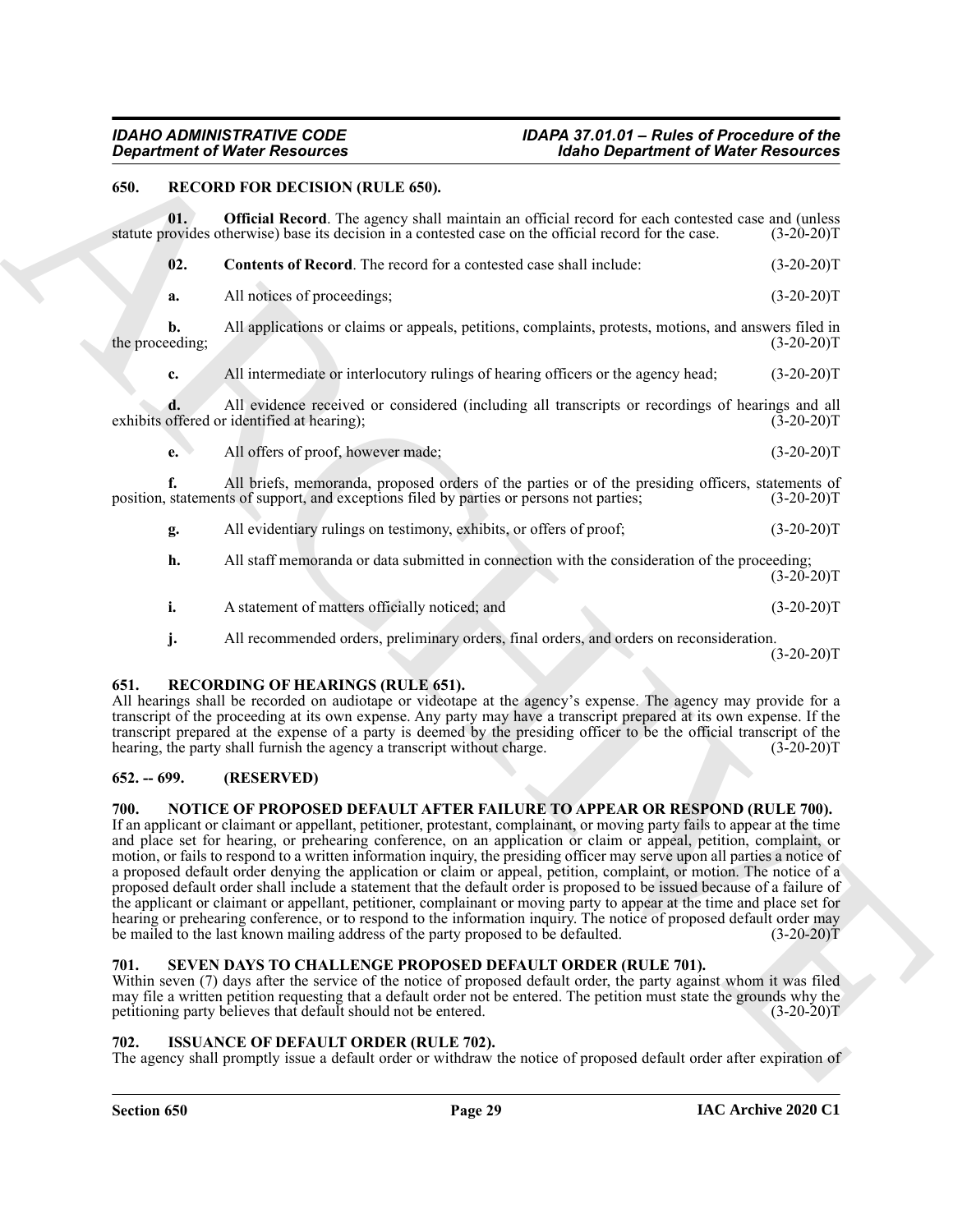the seven (7) days for the party to file a petition contesting the default order or receipt of a petition. If a default order is issued, all further proceedings necessary to complete the contested case shall be conducted without participation of the party in default (if the defaulting party is not a movant) or upon the results of the denial of the motion (if the defaulting party is a movant). All issues in the contested case shall be determined, including those affecting the defaulting party. Costs may be assessed against a defaulting party. (3-20-20)T

# <span id="page-29-0"></span>**703. -- 709. (RESERVED)**

# <span id="page-29-9"></span><span id="page-29-1"></span>**710. INTERLOCUTORY ORDERS (RULE 710).**

**Stationary Of Northern Stationary 1988** and the special order of the stationary 1988 and the special order of the special order of the special order of the special order of the special order of the special order of the s Interlocutory orders are orders that do not decide all previously undecided issues presented in a proceeding, except the agency may by order decide some of the issues presented in a proceeding and provide in that order that its decision on those issues is final and subject to review by reconsideration or appeal, but is not final on other issues. Unless an order contains or is accompanied by a document containing one (1) of the paragraphs set forth in Rules 720, 730 or 740 or a paragraph substantially similar, the order is interlocutory. The following orders are always interlocutory: orders initiating complaints or investigations; orders joining, consolidating or separating issues, proceedings or parties; orders granting or denying intervention; orders scheduling prehearing conferences, discovery, hearing, oral arguments or deadlines for written submissions; and orders compelling or refusing to compel discovery. Interlocutory orders may be reviewed by the officer issuing the order pursuant to Rules 711, 760, and 770.

 $(3-20-20)T$ 

#### <span id="page-29-13"></span><span id="page-29-2"></span>**711. REVIEW OF INTERLOCUTORY ORDERS (RULE 711).**

Any party or person affected by an interlocutory order may petition the officer issuing the order to review the interlocutory order. The officer issuing an interlocutory order may rescind, alter or amend any interlocutory order on the officer's own motion, but will not on the officer's own motion review any interlocutory order affecting any party's substantive rights without giving all parties notice and an opportunity for written comment.  $(3-20-20)T$ 

#### <span id="page-29-6"></span><span id="page-29-3"></span>**712. CONTENTS OF ORDERS (RULE 712).**

Pursuant to Section 67-5248, Idaho Code, an order that determines the legal rights or interests of one (1) or more parties must be in writing and shall include the following:

<span id="page-29-7"></span>**01. Findings of Fact and Conclusions of Law**. An order shall contain a reasoned statement in support of the decision. Findings of fact, if set forth in statutory language, shall be accompanied by a concise and explicit statement of the underlying facts of record supporting the findings. Findings of fact must be based exclusively on the evidence in the record of the contested case and on matters officially noticed in that proceeding. (3-20-20)T

<span id="page-29-8"></span>**02.** Statement of Available Procedure. An order shall contain a statement of the available procedures icable time limits for seeking reconsideration or other administrative relief. (3-20-20)<sup>T</sup> and applicable time limits for seeking reconsideration or other administrative relief.

# <span id="page-29-4"></span>**713. -- 719. (RESERVED)**

# <span id="page-29-10"></span><span id="page-29-5"></span>**720. RECOMMENDED ORDERS (RULE 720).**

<span id="page-29-12"></span>**01. Recommended Orders -- Definition**. Recommended orders are orders issued by a person other than the agency head that will become a final order of the agency only after review of the agency head (or the agency head's designee) pursuant to Section 67-5244, Idaho Code. (3-20-20)T

<span id="page-29-11"></span>**02. Contents of Recommended Orders**. Every recommended order must contain or be accompanied by a document containing the following paragraphs or substantially similar paragraphs: (3-20-20)T

**a.** This is a recommended order of the hearing officer. It will not become final without action of the agency head. Any party may file a petition for reconsideration of this recommended order with the hearing officer issuing the order within fourteen (14) days of the service date of this order. The hearing officer issuing this recommended order will dispose of any petition for reconsideration within twenty-one (21) days of its receipt, or the petition will be considered denied by operation of law. See Section 67-5243(3), Idaho Code. (3-20-20)T

Within fourteen (14) days after (a) the service date of this recommended order, (b) the service date of a denial of a petition for reconsideration from this recommended order, or (c) the failure within twenty-one  $(21)$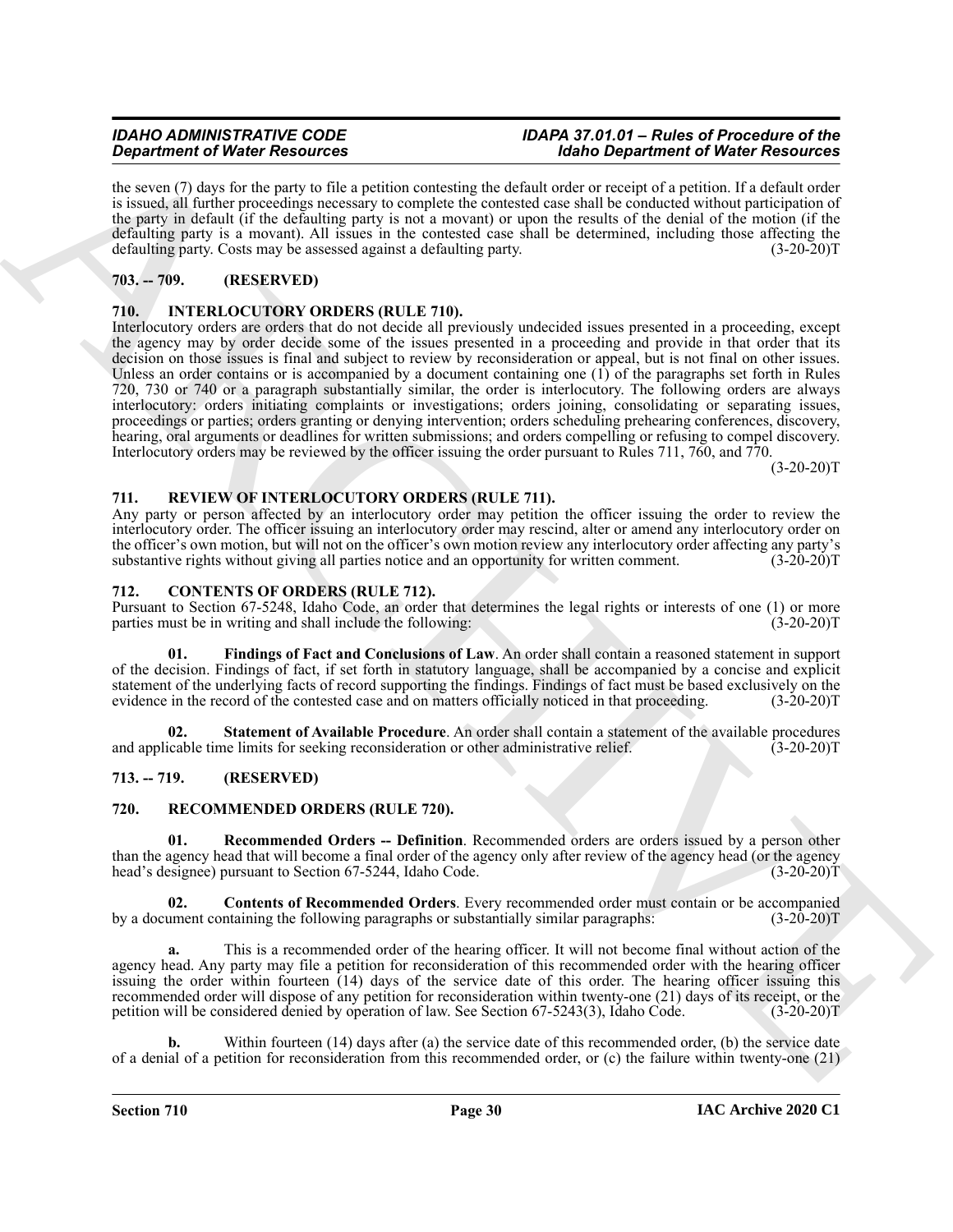days to grant or deny a petition for reconsideration from this recommended order, any party may in writing support or take exceptions to any part of this recommended order and file briefs in support of the party's position with the agency head or designee on any issue in the proceeding. If no party files exceptions to the recommended order with the agency head or designee, the agency head or designee will issue a final order within fifty-six (56) days after:  $(3-20-20)T$ 

i. The last day a timely petition for reconsideration could have been filed with the hearing officer;  $(3-20-20)T$ 

ii. The service date of a denial of a petition for reconsideration by the hearing officer; or (3-20-20)T

iii. The failure within twenty-one (21) days to grant or deny a petition for reconsideration by the officer.  $(3-20-20)T$ hearing officer.

**c.** Written briefs in support of or taking exceptions to the recommended order shall be filed with the agency head (or designee of the agency head). Opposing parties shall have fourteen (14) days to respond. The agency head or designee may schedule oral argument in the matter before issuing a final order. The agency head or designee will issue a final order within fifty-six (56) days of receipt of the written briefs or oral argument, whichever is later, unless waived by the parties or for good cause shown. The agency may remand the matter for further evidentiary hearings if further factual development of the record is necessary before issuing a final order. (3-20-20)T

# <span id="page-30-0"></span>**721. -- 729. (RESERVED)**

#### <span id="page-30-2"></span><span id="page-30-1"></span>**730. PRELIMINARY ORDERS (RULE 730).**

<span id="page-30-4"></span>**01. Preliminary Orders -- Definition**. Preliminary orders are orders issued by a person other than the agency head that will become a final order of the agency unless reviewed by the agency head (or the agency head's designee) pursuant to Section 67-5245, Idaho Code. (3-20-20)T designee) pursuant to Section 67-5245, Idaho Code.

<span id="page-30-3"></span>**02. Contents of Preliminary Order**. Every preliminary order must contain or be accompanied by a t containing the following paragraphs or substantially similar paragraphs: (3-20-20) document containing the following paragraphs or substantially similar paragraphs:

**Signal from the Vietnesse of the stresses of the stresses of the stresses of the stresses of the stresses of the stresses of the stresses of the stresses of the stresses of the stresses of the stresses of the stresses of a.** This is a preliminary order of the hearing officer. It can and will become final without further action of the agency unless any party petitions for reconsideration before the hearing officer issuing it or appeals to the hearing officer's superiors in the agency. Any party may file a petition for reconsideration of this preliminary order with the hearing officer issuing the order within fourteen (14) days of the service date of this order. The hearing officer issuing this order will dispose of the petition for reconsideration within twenty-one (21) days of its receipt, or the petition will be considered denied by operation of law. See Section 67-5243(3), Idaho Code. (3-20-20)T

| Within fourteen (14) days after:            | $(3-20-20)T$ |
|---------------------------------------------|--------------|
| The service date of this preliminary order: | $(3-20-20)T$ |

ii. The service date of the denial of a petition for reconsideration from this preliminary order; or  $(3-20-20)T$ 

iii. The failure within twenty-one (21) days to grant or deny a petition for reconsideration from this preliminary order, any party may in writing appeal or take exceptions to any part of the preliminary order and file briefs in support of the party's position on any issue in the proceeding to the agency head (or designee of the agency head). Otherwise, this preliminary order will become a final order of the agency. (3-20-20)<sup>T</sup> head). Otherwise, this preliminary order will become a final order of the agency.

**c.** If any party appeals or takes exceptions to this preliminary order, opposing parties shall have fourteen (14) days to respond to any party's appeal within the agency. Written briefs in support of or taking exceptions to the preliminary order shall be filed with the agency head (or designee). The agency head (or designee) may review<br>the preliminary order on its own motion. (3-20-20) the preliminary order on its own motion.

**d.** If the agency head (or designee) grants a petition to review the preliminary order, the agency head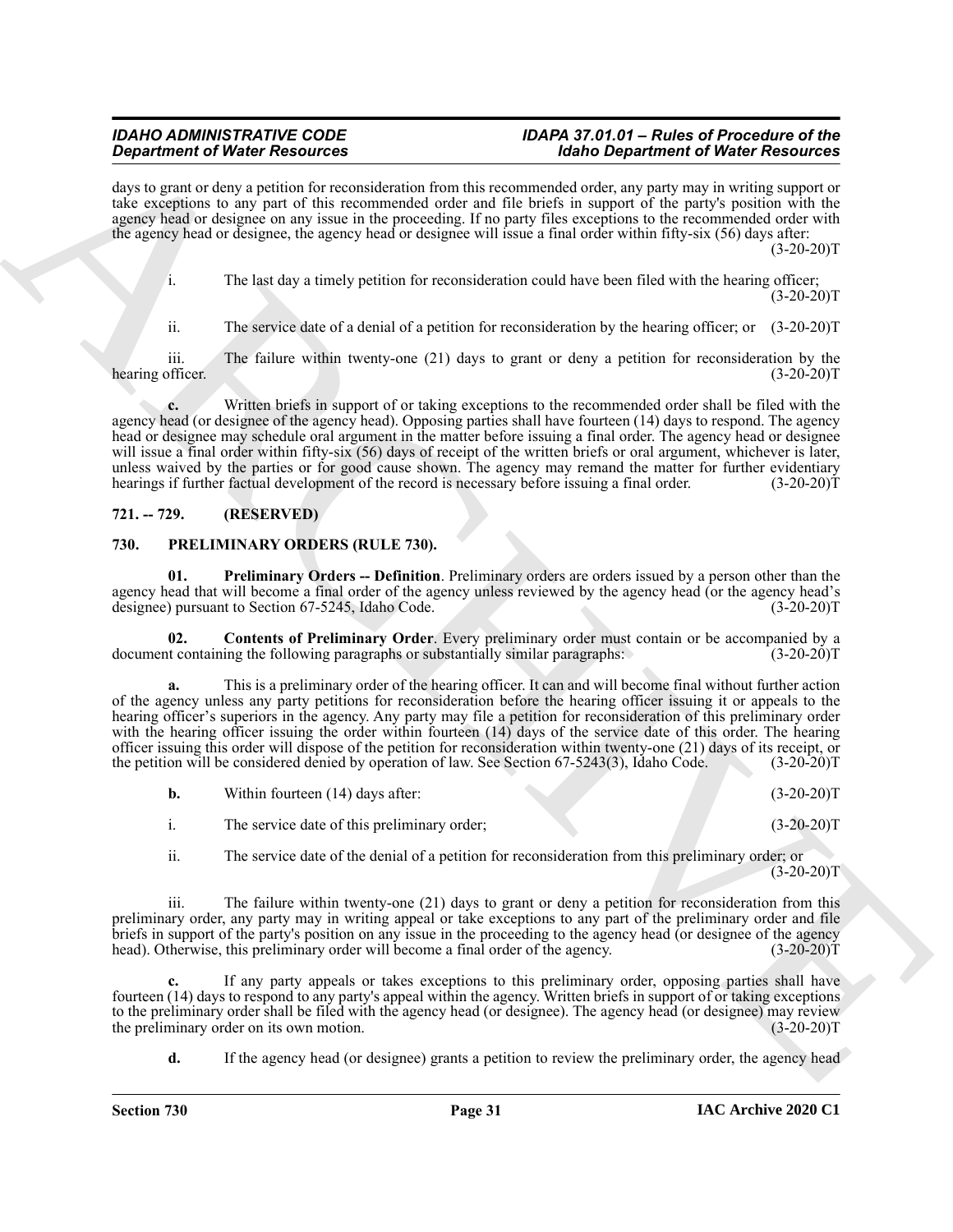(or designee) shall allow all parties an opportunity to file briefs in support of or taking exceptions to the preliminary order and may schedule oral argument in the matter before issuing a final order. The agency head (or designee) will issue a final order within fifty-six (56) days of receipt of the written briefs or oral argument, whichever is later, unless waived by the parties or for good cause shown. The agency head (or designee) may remand the matter for further evidentiary hearings if further factual development of the record is necessary before issuing a final order. (3-20-20)T

**Stationer of Water Securities** with the stationer the station of Securities in the stationary interaction of Water Research in the stationary of the stationary interaction of Water Research in the stationary interaction **e.** Pursuant to Section 42-1701A(3), Idaho Code, unless the right to a hearing before the Department or the Board is otherwise provided by statute, any person aggrieved by any decision, determination, order or action of the director of the Department or any applicant for any permit, license, certificate, approval, registration, or similar form of permission required by law to be issued by the director, who is aggrieved by a denial or conditional approval ordered by the director, and who has not previously been afforded an opportunity for a hearing on the matter shall be entitled to a hearing before the director to contest the denial or conditional approval upon filing with the director, within fifteen (15) days after receipt of the denial or conditional approval, a written petition stating the grounds for contesting the action by the director and requesting a hearing. (3-20-20)T

**f.** Pursuant to Sections 67-5270 and 67-5272, Idaho Code, if this preliminary order becomes final, any party aggrieved by the final order or orders previously issued in this case may appeal the final order and all previously issued orders in this case to district court by filing a petition in the district court of the county in which:

 $(3-20-20)T$ 

|      | A hearing was held;                               | $(3-20-20)T$ |
|------|---------------------------------------------------|--------------|
| 11.  | The final agency action was taken;                | $(3-20-20)T$ |
| iii. | The party seeking review of the order resides; or | $(3-20-20)T$ |

iv. The real property or personal property that was the subject of the agency action is located.  $(3-20-20)T$ 

**g.** This appeal must be filed within twenty-eight (28) days of this preliminary order becoming final. See Section 67-5273, Idaho Code. The filing of an appeal to district court does not itself stay the effectiveness or enforcement of the order under appeal. (3-20-20)T

# <span id="page-31-0"></span>**731. -- 739. (RESERVED)**

# <span id="page-31-2"></span><span id="page-31-1"></span>**740. FINAL ORDERS (RULE 740).**

<span id="page-31-4"></span>**01. Final Order -- Definition**. Final orders are preliminary orders that have become final under Rule 730 pursuant to Section 67-5245, Idaho Code, or orders issued by the agency head pursuant to Section 67-5246, Idaho Code, or emergency orders, including cease and desist or show cause orders, issued by the agency head pursuant to Section 67-5247, Idaho Code. (3-20-20) pursuant to Section  $67-5247$ , Idaho Code.

<span id="page-31-3"></span>**02. Content of Final Order**. Every final order issued by the agency head must contain or be nied by a document containing the following paragraphs or substantially similar paragraphs: (3-20-20) accompanied by a document containing the following paragraphs or substantially similar paragraphs:

**a.** This is a final order of the agency. Any party may file a petition for reconsideration of this final order within fourteen (14) days of the service date of this order. The agency will dispose of the petition for reconsideration within twenty-one (21) days of its receipt, or the petition will be considered denied by operation of law. See Section 67-5246(4), Idaho Code. (3-20-20) law. See Section  $67-5246(4)$ , Idaho Code.

**b.** Pursuant to Section 42-1701A(3), Idaho Code, unless the right to a hearing before the Department or the Board is otherwise provided by statute, any person aggrieved by any decision, determination, order or action of the director of the Department or any applicant for any permit, license, certificate, approval, registration, or similar form of permission required by law to be issued by the director, who is aggrieved by a denial or conditional approval ordered by the director, and who has not previously been afforded an opportunity for a hearing on the matter shall be entitled to a hearing before the director to contest the denial or conditional approval upon filing with the director, within fifteen (15) days after receipt of the denial or conditional approval, a written petition stating the grounds for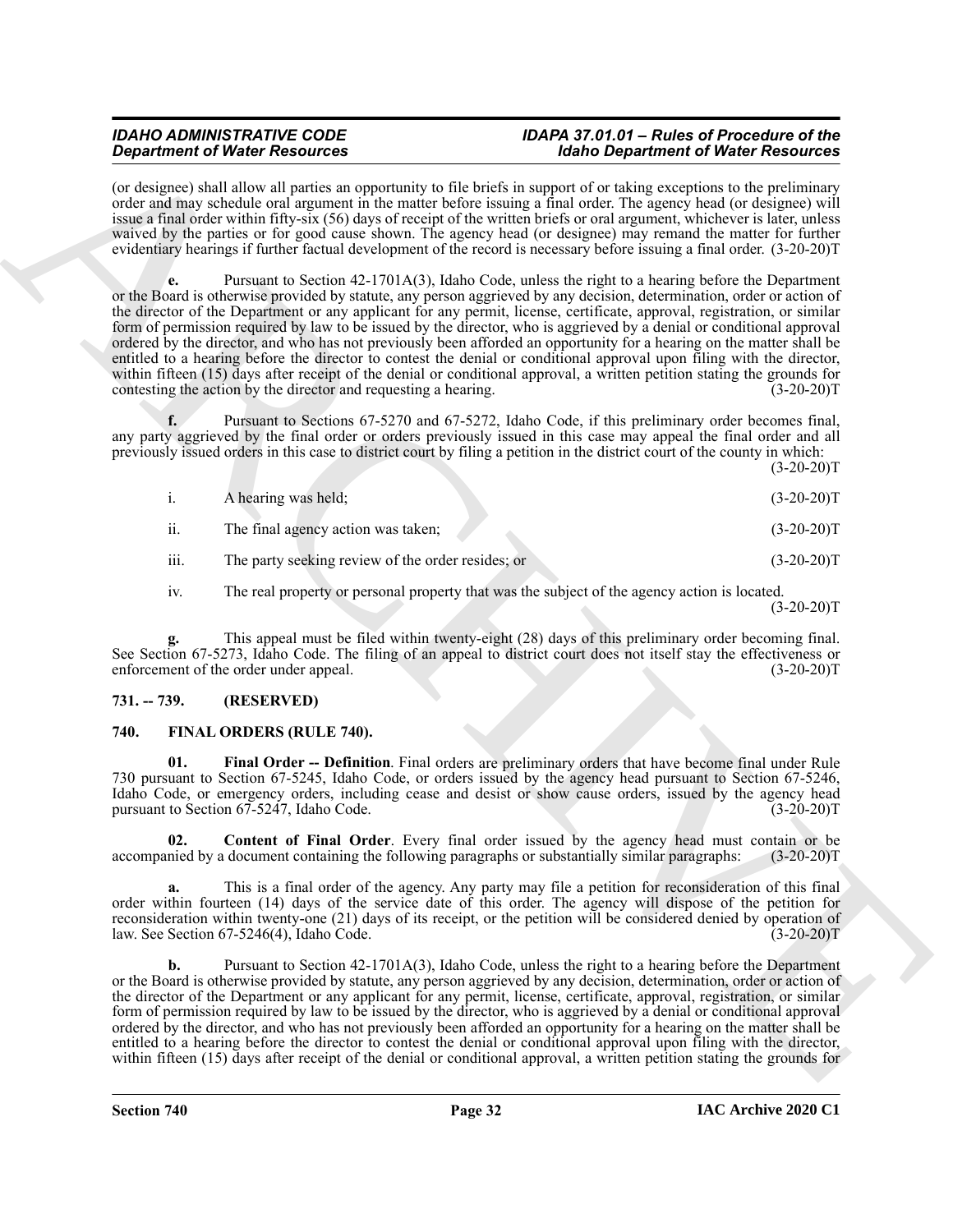**c.** Pursuant to Sections 67-5270 and 67-5272, Idaho Code, any party aggrieved by this final order or orders previously issued in this case may appeal this final order and all previously issued orders in this case to district court by filing a petition in the district court of the county in which: (3-20-20)T i. A hearing was held; (3-20-20)T ii. The final agency action was taken; (3-20-20)T

contesting the action by the director and requesting a hearing. (3-20-20)T

iii. The party seeking review of the order resides; or (3-20-20)T

iv. The real property or personal property that was the subject of the agency action is located.  $(3-20-20)T$ 

**d.** An appeal must be filed within twenty-eight (28) days (a) of the service date of this final order, (b) of an order denying petition for reconsideration, or (c) the failure within twenty-one (21) days to grant or deny a petition for reconsideration, whichever is later. See Section 67-5273, Idaho Code, and Rule 84 of the Idaho Rules of Civil Procedure. The filing of an appeal to district court does not itself stay the effectiveness or enforcement of the order under appeal. (3-20-20)T

# <span id="page-32-0"></span>**741. -- 749. (RESERVED)**

#### <span id="page-32-10"></span><span id="page-32-1"></span>**750. ORDER NOT DESIGNATED (RULE 750).**

If an order does not designate itself as recommended, preliminary or final at its release, but is designated as recommended, preliminary or final after its release, its effective date for purposes of reconsideration or appeal is the date of the order of designation. If a party believes that an order not designated as a recommended order, preliminary order or final order according to the terms of these rules should be designated as a recommended order, preliminary order or final order, the party may move to designate the order as recommended, preliminary or final, as appropriate.  $(3-20-20)T$ 

# <span id="page-32-2"></span>**751. -- 759. (RESERVED)**

#### <span id="page-32-9"></span><span id="page-32-3"></span>**760. MODIFICATION OF ORDER ON PRESIDING OFFICER'S OWN MOTION (RULE 760).**

**Construent of Weise Resources**<br>
Scholar Resources<br>
Scholar Resources<br>
Scholar Resources<br>
Scholar Resources<br>
Scholar Resources<br>
Scholar Resources<br>
Scholar Resources<br>
Scholar Resources<br>
Scholar Resources<br>
Scholar Resources A hearing officer issuing a recommended or preliminary order may modify the recommended or preliminary order on the hearing officer's own motion within fourteen (14) days after issuance of the recommended or preliminary order by withdrawing the recommended or preliminary order and issuing a substitute recommended or preliminary order. The agency head may modify or amend a final order of the agency (be it a preliminary order that became final because no party challenged it or a final order issued by the agency head itself) at any time before notice of appeal to District Court has been filed or the expiration of the time for appeal to District Court, whichever is earlier, by withdrawing the earlier final order and substituting a new final order for it. (3-20-20)<sup>T</sup>

# <span id="page-32-4"></span>**761. -- 769. (RESERVED)**

# <span id="page-32-8"></span><span id="page-32-5"></span>**770. CLARIFICATION OF ORDERS (RULE 770).**

Any party or person affected by an order may petition to clarify any order, whether interlocutory, recommended, preliminary or final. Petitions for clarification from final orders do not suspend or toll the time to petition for reconsideration or appeal the order. A petition for clarification may be combined with a petition for reconsideration or stated in the alternative as a petition for clarification and/or reconsideration. (3-20-20)T

# <span id="page-32-6"></span>**771. -- 779. (RESERVED)**

#### <span id="page-32-11"></span><span id="page-32-7"></span>**780. STAY OF ORDERS (RULE 780).**

Any party or person affected by an order may petition the agency to stay any order, whether interlocutory or final. Interlocutory or final orders may be stayed by the judiciary according to statute. The agency may stay any interlocutory or final order on its own motion. (3-20-20)T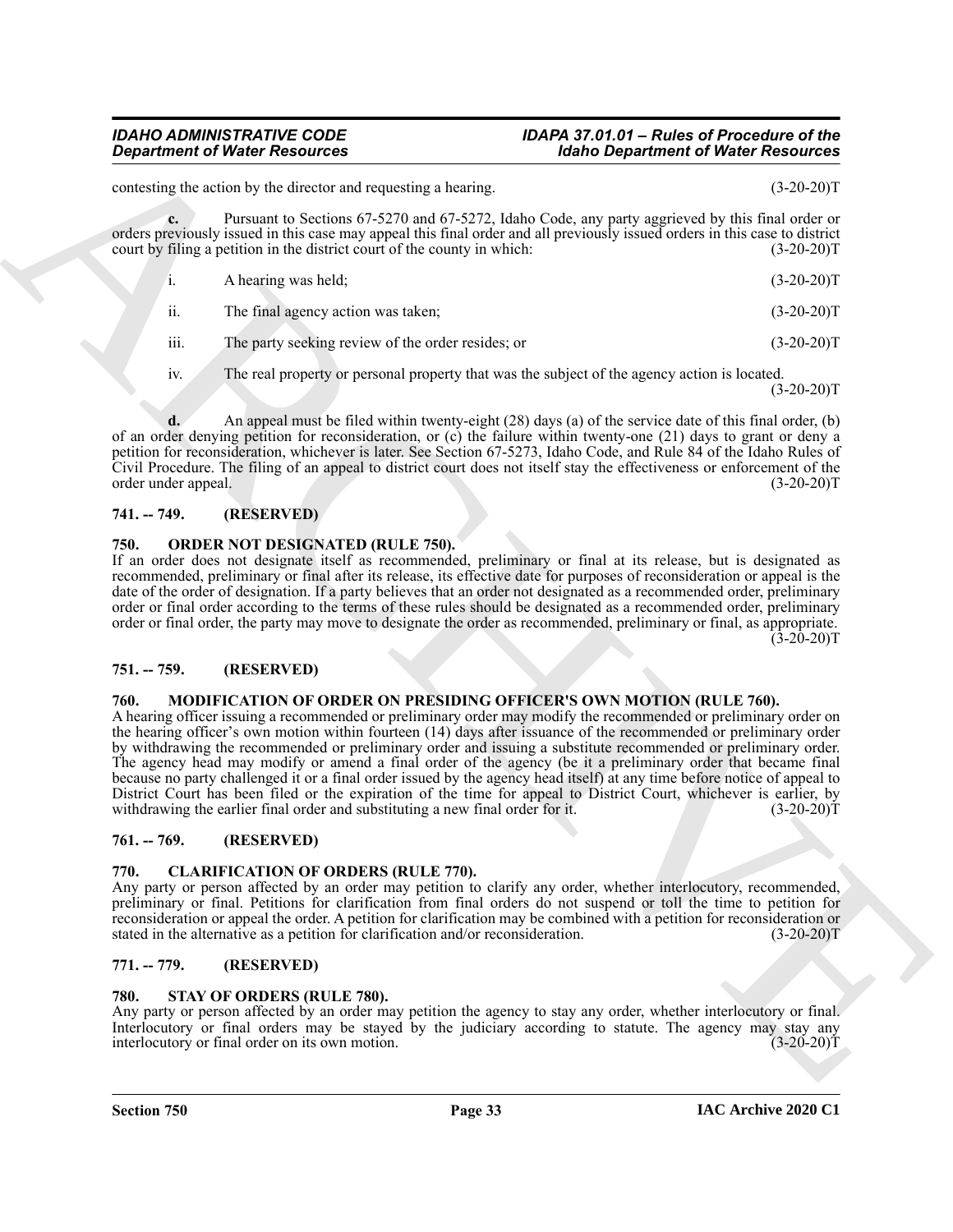### <span id="page-33-0"></span>**781. -- 789. (RESERVED)**

#### <span id="page-33-7"></span><span id="page-33-1"></span>**790. PERSONS WHO MAY APPEAL (RULE 790).**

**Equation of Water Resources**<br>
TH. 1990. **ARCHIVES ARCHIVES**<br>
THE SECTION HAND INTO THE THIS CONFIDENT CONTINUES TO THE SECTION OF THE SECTION OF THE SECTION OF THE SECTION OF THE SECTION OF THE SECTION OF THE SECTION OF Pursuant to Section 67-5270, Idaho Code, any party aggrieved by a final order of an agency in a contested case may appeal to district court. Pursuant to Section 67-5271, Idaho Code, a person is not entitled to judicial review of an agency action in district court until that person has exhausted all administrative remedies available with the agency, but a preliminary, procedural, or intermediate agency action or ruling is immediately reviewable in district court if review of the final agency action would not provide an adequate remedy. (3-20-20) review of the final agency action would not provide an adequate remedy.

#### <span id="page-33-4"></span><span id="page-33-2"></span>**791. NOTICE OF APPEAL (RULE 791).**

The notice of appeal must be filed with the district court and served on the agency and all parties. (3-20-20)T

**01. Filing Appeal**. Pursuant to Section 67-5272, Idaho Code, appeals may be filed in the district court of the county in which:  $(3-20-20)T$ 

<span id="page-33-5"></span>

| <b>a.</b> | The hearing was held;              | $(3-20-20)T$ |
|-----------|------------------------------------|--------------|
| b.        | The final agency action was taken; | $(3-20-20)T$ |
|           | --                                 | . <u>.</u>   |

- **c.** The party seeking review of the agency action resides; or (3-20-20)T
- <span id="page-33-6"></span>**d.** The real property or personal property that was the subject of the agency is located. (3-20-20)T

**02. Filing Deadline**. Pursuant to Section 67-5273, Idaho Code, and Rule 84 of the Idaho Rules of Civil Procedure a petition for judicial review of a final order in a contested case must be filed within twenty-eight (28) days: (3-20-20)T

| Of the service date of the final order;               | $(3-20-20)T$ |
|-------------------------------------------------------|--------------|
| Of the denial of the petition for reconsideration; or | $(3-20-20)T$ |

**c.** The failure within twenty-one (21) days to grant or deny the petition for reconsideration.  $(3-20-20)T$ 

#### <span id="page-33-3"></span>**792. -- 999. (RESERVED)**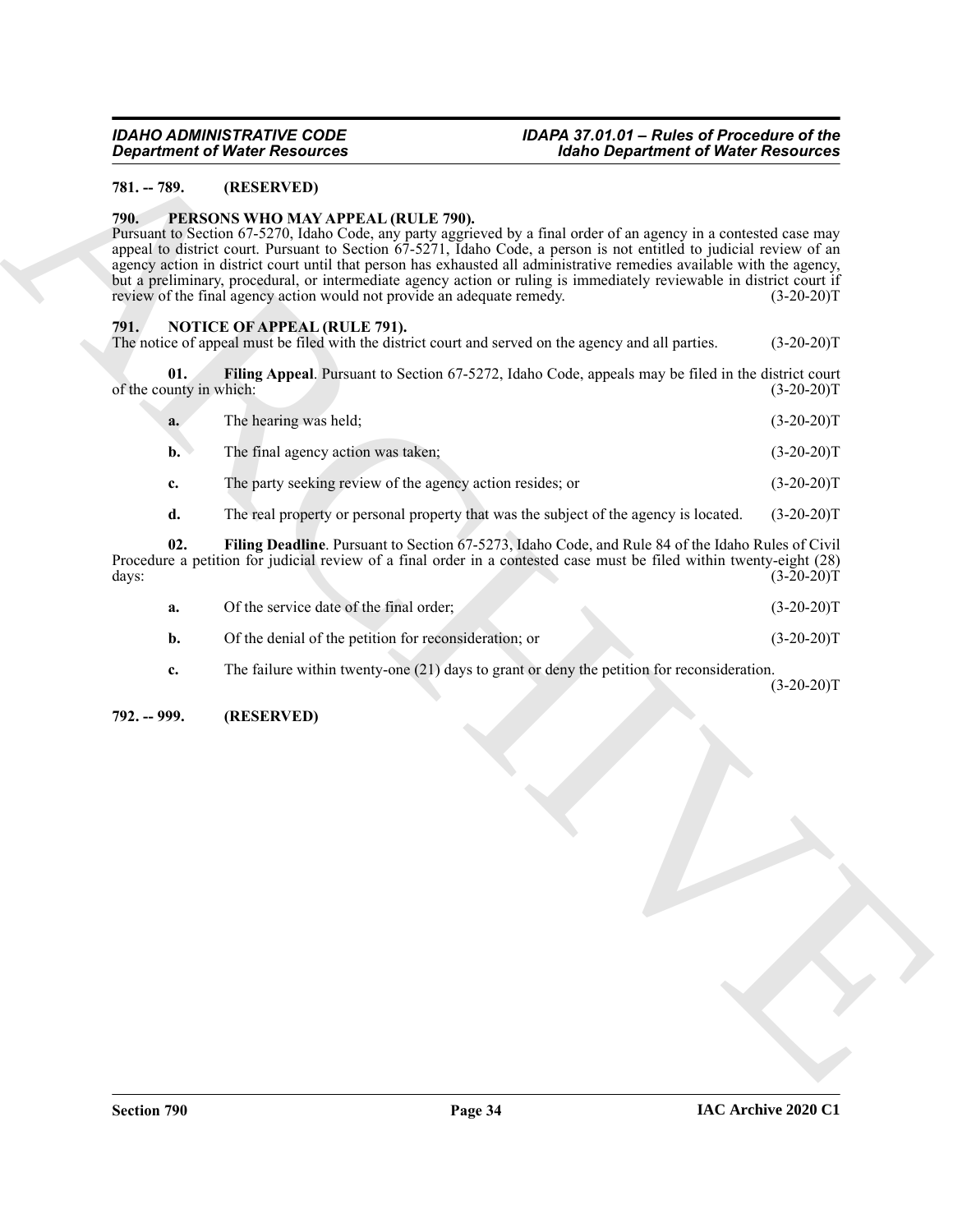# *Subject Index*

#### **A**

Additional Time After Service By Mail 10 Alternative Resolution Of Contested Cases 23 Amendments To Pleadings -- Withdrawal Of Pleadings 17 Answers To Production Requests Or Written Interrogatories & To Requests For Admission 25 Answers--Defined--Form & Contents-- Time For Filing 15 Answers to Motions 15 Answers to Pleadings Other than Motions 15 Applicants/Claimants/Appellants 11 Applications/Claims/Appeals--Defined- -Form & Contents 13 Appointment Of Hearing Officers 21

#### **B**

Briefs -- Memoranda -- Proposed Orders Of The Parties -- Statements Of Position -- Proposed Order Of The Presiding Officer 27 Burdens Of Proof 28

#### **C**

Address of American Space of the Second Minimized [C](#page-26-11)ontrol of the Control of the Second Minimized Control of the Second Minimized Control of the Second Minimized Control of the Second Minimized Control of the Second Minimi Challenges To Statutes 22 Clarification Of Orders 33 Communications With Agency 9 Complainants 11 Complaints--Defined--Form & Contents 14 Complaints - Defined 14 Form & Contents 14 Computation Of Time 9 Conduct At Hearings 26 Conduct Required 12 Conference At Hearing 26 Confidentiality 23 Confidentiality Of Settlement Negotiations 28 Consent Agreements--Defined--Form & Contents 15 Additional 15 Requirements 15 Consideration Of Settlements 28 Consolidation Of Proceedings 26 Contents Of Orders 30 Findings of Fact & Conclusions of Law 30 Statement of Available Procedure 30 Continuance Of Hearing 26 Criteria For Acceptable Electronic Signature Technology 17 Additional Criteria 17

Statutory Criteria 17 Criteria For Accepting An Electronic Signature 19 Certificate Format Used by the Signer 19 Level of Security Used to Identify the Signer 19 Level of Security Used to Transmit the Signature 19

#### **D**

Defective, Insufficient Or Late Pleadings 16 Definitions, IDAPA 37.01.01 7 Administrative Code 7 Agency 7 Agency Action 7 Agency Head 7 Board 7 Bulletin 7 Contested Case 7 Coordinator Department 7 Director 7 Document 7 Electronically Signed Communication 7 License 8 Official Text 8 Order 8 Party 8 Person 8 Provision of Law 8 Publish 8 Rule 8 Rulemaking  $8$ Signer 8 Depositions 24, 27 Disqualification Of Officers Hearing Contested Cases 21 Documentary Evidence 27

# **E**

Electronic Signature Repudiation 19 Electronically Signed Communications 17 Ex Parte Communications 22 Exhibit Numbers 25 Exhibits 28

# **F**

Facilities At Or For Hearing & ADA Requirements 25 Facts Disclosed Not Part Of The Record 24 Fees & Remittances 10 Filing & Service Of Discovery-Related Documents 25

Filing Documents With The Agency -- Number Of Copies -- Facsimile Transmission (Fax) -- Electronically Signed Documents 15 Filing Of Documents -- Number Of Copies 9 Final Orders 32 Content of Final Order 32 Definition 32 Form & Contents Of Petition For Declaratory Rulings 20 Form 20 Legal Assertions 20 Form & Contents Of Petitions To Intervene 20 Form Of Pleadings 16 Form 16 Pleadings 16 Formal Proceedings 10 Further Proceedings 10

# **G**

Granting Petitions To Intervene 20

# **H**

Hearing Officers Contrasted With Agency Head 21 How Hearings Held 26

# **I**

Identification Of Communications 9 Informal Procedure 10 Informal Proceedings Defined 10 Informal Proceedings Do Not Exhaust Administrative Remedies 10 Initial Pleading By Party -- Listing Of Representatives 11 Interlocutory Orders 30 Intervenors 11 Issuance Of Default Order 29

# **J**

Joint Hearings 27

# **K**

Kinds & Scope Of Discovery Listed 24 Kinds of Discovery 24 Rules of Civil Procedure 24

Legal Authority 7 Liberal Construction 9

# **M**

**L**

Modification Of Order On Presiding Officer's Own Motion 33 Motions--Defined--Form & Contents-- Time For Filing 14